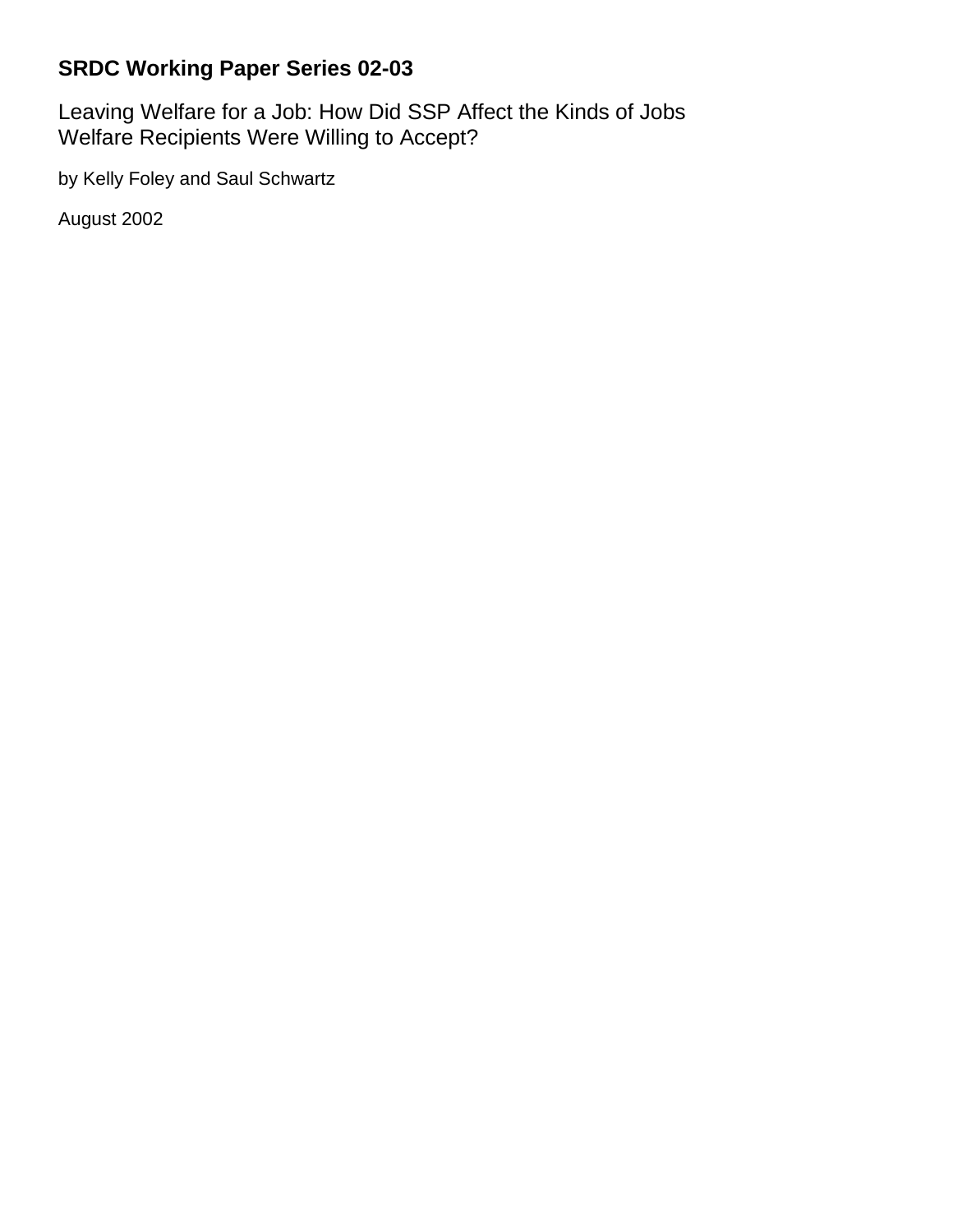The Social Research and Demonstration Corporation is a non-profit organization and registered charity with offices in Ottawa, Vancouver, and Sydney, Nova Scotia. SRDC was created specifically to develop, field test, and rigorously evaluate social programs. SRDC's two-part mission is to help policy-makers and practitioners identify social policies and programs that improve the well-being of all Canadians, with a special concern for the effects on the disadvantaged, and to raise the standards of evidence that are used in assessing social policies. As an intermediary organization, SRDC attempts to bridge the worlds of academic researchers, government policy-makers, and on-theground program operators. Providing a vehicle for the development and management of complex demonstration projects, SRDC seeks to work in close partnership with provinces, the federal government, local programs, and private philanthropies.

#### **Copyright © 2002 by the Social Research and Demonstration Corporation**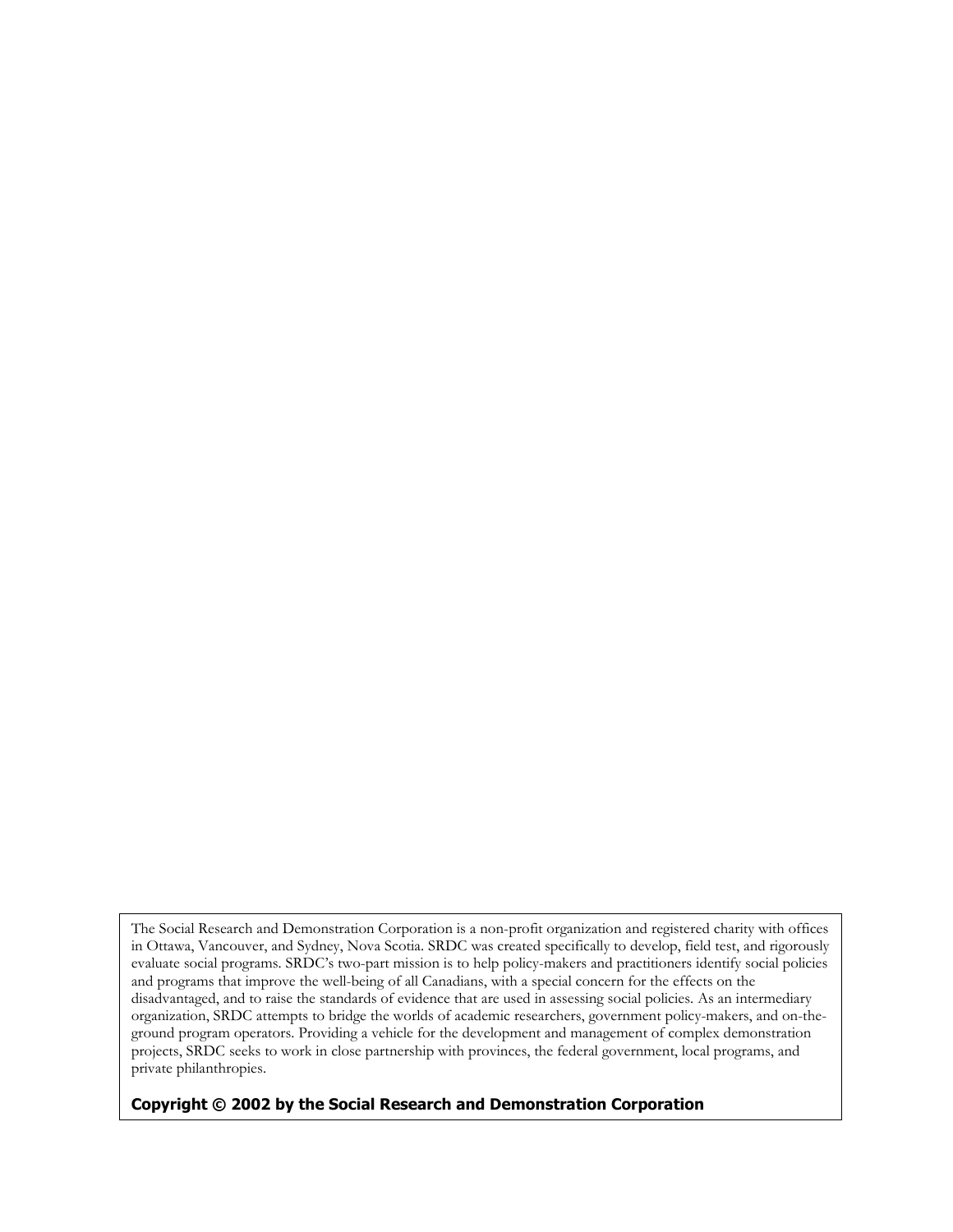Working Paper 02-03

# **Leaving Welfare for a Job: How Did SSP Affect the Kinds of Jobs Welfare Recipients Were Willing to Accept?**

The Self-Sufficiency Project

Kelly Foley

Social Research and Demonstration Corporation

Saul Schwartz School of Public Policy and Administration Carleton University

August 2002

**SOCIAL RESEARCH AND DEMONSTRATION CORPORATION**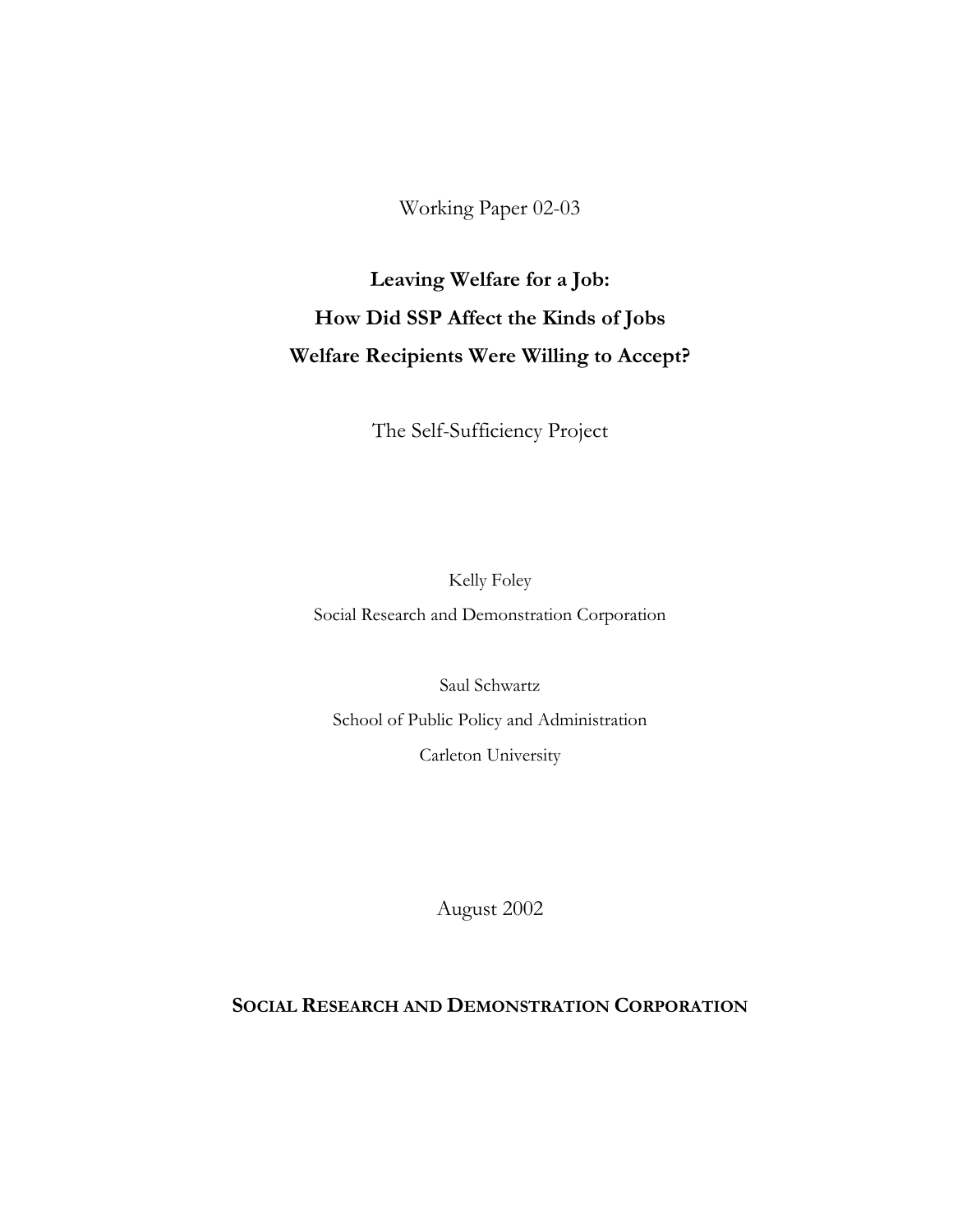This paper is part of the Social Research and Demonstration Corporation's program of analysis for the Self-Sufficiency Project (SSP) sponsored by Human Resources Development Canada (HRDC). The help of several people also made this paper possible. Reuben Ford provided excellent comments and ideas throughout the development and writing of this paper. Susanna Gurr also provided valuable comments and information about the supplement payments and their links to provincially run programs. Tracey Hoy, of the Manpower Demonstration Research Corporation (MDRC), helped the authors understand the employment history data in the SSP follow-up surveys.

The Self-Sufficiency Project is sponsored by HRDC. This paper was produced for SRDC. The opinions expressed herein are the authors' and do not necessarily reflect those of SRDC or HRDC.

The Self-Sufficiency Project (SSP) was conceived and is funded by Human Resources Development Canada (HRDC) and managed by the Social Research and Demonstration Corporation (SRDC). Since 1992, it has been testing an innovative approach to tackling a longstanding dilemma in welfare reform: How to encourage work and independence while simultaneously alleviating poverty. Typically, programs that transfer income to poor people in order to reduce poverty also reduce the incentive for recipients to seek and accept employment, particularly if their potential earnings are low. The approach SSP tests is designed to overcome this poverty-dependence trade-off for long-term welfare recipients by "making work pay."

A sample of long-term, single-parent income assistance recipients in New Brunswick and British Columbia were offered generous monthly earning supplements on condition that they left welfare for full-time work (30 or more hours a week) within one year of being selected for the program. These earnings supplements could be received for up to three years, in every month that participants continued to work full time and remained off income assistance. The supplement formula was structured so that participants who worked full time in a minimum wage job would receive a total income that was roughly double what they could expect from working or from welfare alone. Participants were thus assured that they would increase their incomes significantly and immediately if they left income assistance for full-time work.

SSP used a random assignment evaluation design, widely viewed as the most reliable way to measure a program's impacts. Half of the participants in the project were randomly chosen to be eligible for the new program. The other half were randomly assigned to a control group that was not eligible for the program. Members of the control group continued to be eligible for all other programs and services for which they qualified. The experience of the control group thus permits a comparison for evaluation purposes, to determine what difference the new program actually made.

This SRDC working paper makes use of newly derived survey data to explore the important topic of the types of jobs obtained by Self-Sufficiency Project participants. Specifically, the authors consider whether the program had any impact on the quality of the jobs obtained immediately after leaving welfare. The work is important because it provides new information about program outcomes that adds value to earlier reports based on aggregate employment measures. For policy-makers, this paper demonstrates that a program can assist single parents to move from welfare to work without necessarily reducing job quality. Future working papers will make use of the new data to analyze effects of SSP on jobs over the entire study period.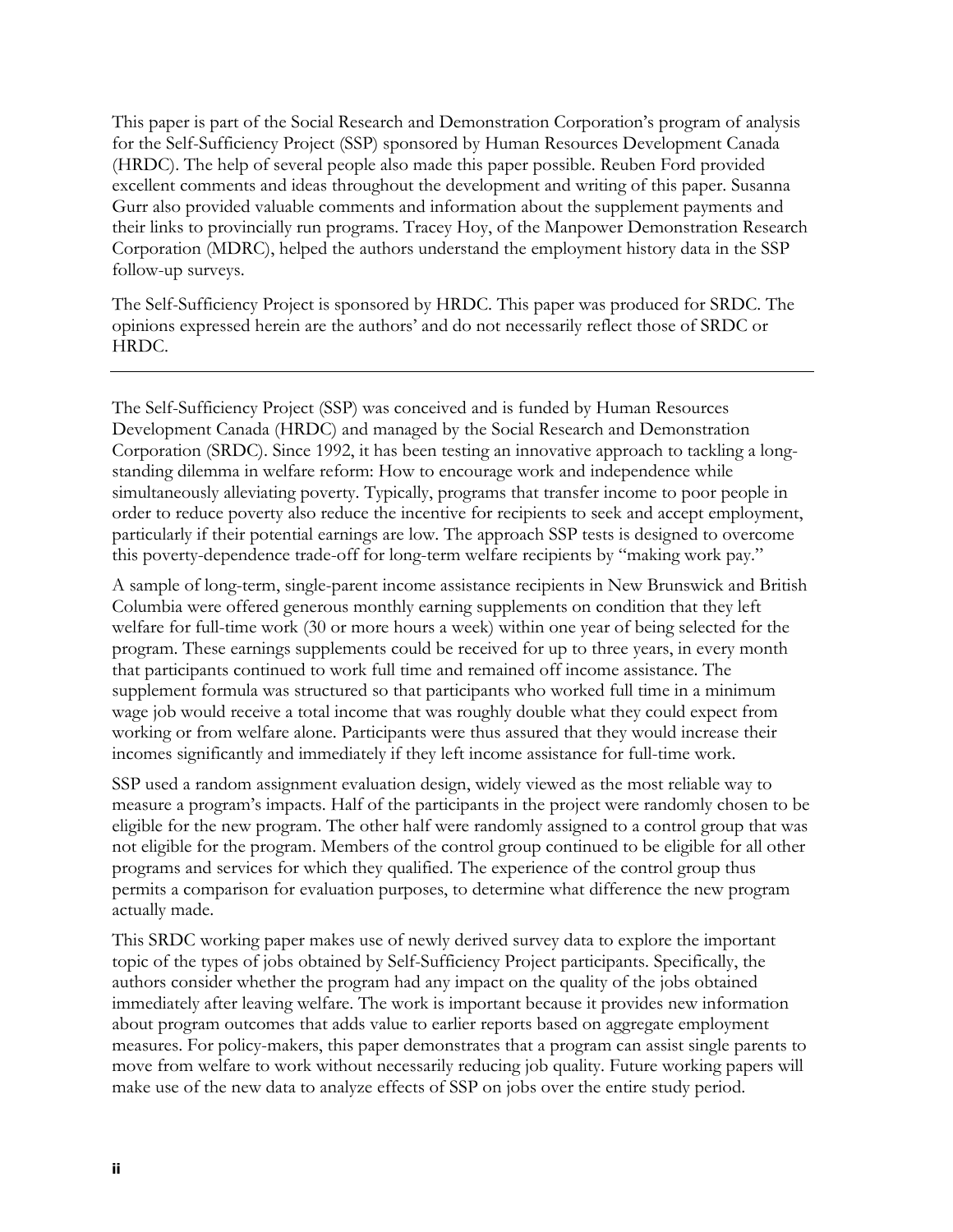SSP is actually made up of three linked studies. Data used in this paper come from the SSP "recipient study" of a group of long-term income assistance recipients in New Brunswick and British Columbia, all of whom had been receiving welfare for *at least* a year (and many for much longer). This study measured the effects of the financial incentive alone. A second "SSP Plus" study of a similar group, but selected in New Brunswick only, assessed the effects of the same financial incentive offered in combination with employment-related services. Finally, the SSP "applicant study" measured the effects of SSP's financial incentive on a group of new applicants for income assistance in British Columbia who were told that, if they remained on welfare for a year, they would become eligible for SSP's earnings supplement if they subsequently left welfare for full-time work.

To date SRDC has published 15 reports on the different components and stages of SSP, including the final report on the recipient and SSP Plus studies. The final report on the applicant study is due in spring 2003. This is the third working paper to make use of the project's data.

Reuben Ford Director of Employment Transitions Studies Social Research and Demonstration Corporation August 2002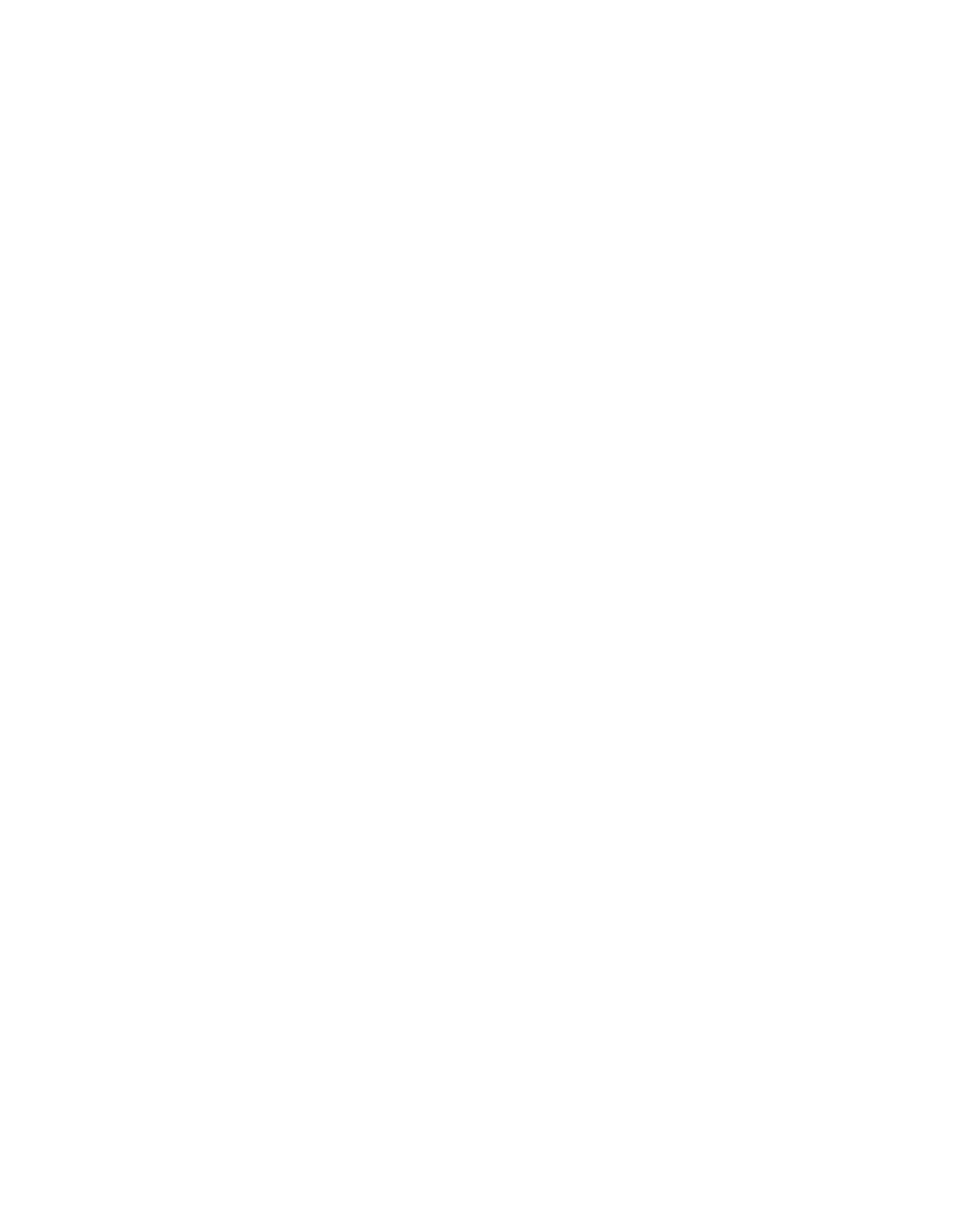## **Table of Contents**

| <b>Tables</b>                                                                                                                | vi           |
|------------------------------------------------------------------------------------------------------------------------------|--------------|
| Introduction                                                                                                                 | $\mathbf{1}$ |
| Previous Research on Job Characteristics and Job Quality                                                                     | 3            |
| Defining job quality                                                                                                         | 3            |
| Indicators of job quality in the literature                                                                                  | 4            |
| The quality of welfare leavers' jobs                                                                                         | 4            |
| Job quality and labour market outcomes                                                                                       | 5            |
| The Self-Sufficiency Project                                                                                                 | 9            |
| SSP in the Context of Other Welfare Reform Initiatives                                                                       | 11           |
| Findings From the Evaluation of SSP                                                                                          | 13           |
| <b>Sample and Data Sources</b>                                                                                               | 15           |
| Data sources                                                                                                                 | 15           |
| Sample                                                                                                                       | 15           |
| The First Post-IA Job                                                                                                        | 17           |
| Occupation and Industry of the First Post-IA Job                                                                             | 19           |
| <b>Impacts on Industry and Occupation</b>                                                                                    | 21           |
| Impacts on Wages, Hours, Multiple Job Holding, Job Duration, and Job Stability                                               | 27           |
| Wages                                                                                                                        | 27           |
| Weekly hours                                                                                                                 | 29           |
| Multiple job holding                                                                                                         | 29           |
| Job duration                                                                                                                 | 30           |
| Job stability                                                                                                                | 31           |
| Impacts on employer-sponsored benefits                                                                                       | 31           |
| <b>Impacts on Union Membership</b>                                                                                           | 35           |
| <b>Impacts on Job Quality</b>                                                                                                | 37           |
| Conclusion                                                                                                                   | 41           |
| Appendix A: Jobs Held at the Time of Supplement Take-Up                                                                      | 43           |
| Appendix B: Non-experimental Comparisons of the First Post-IA Jobs Held Within the First<br><b>Year of Random Assignment</b> | 47           |
| References                                                                                                                   | 49           |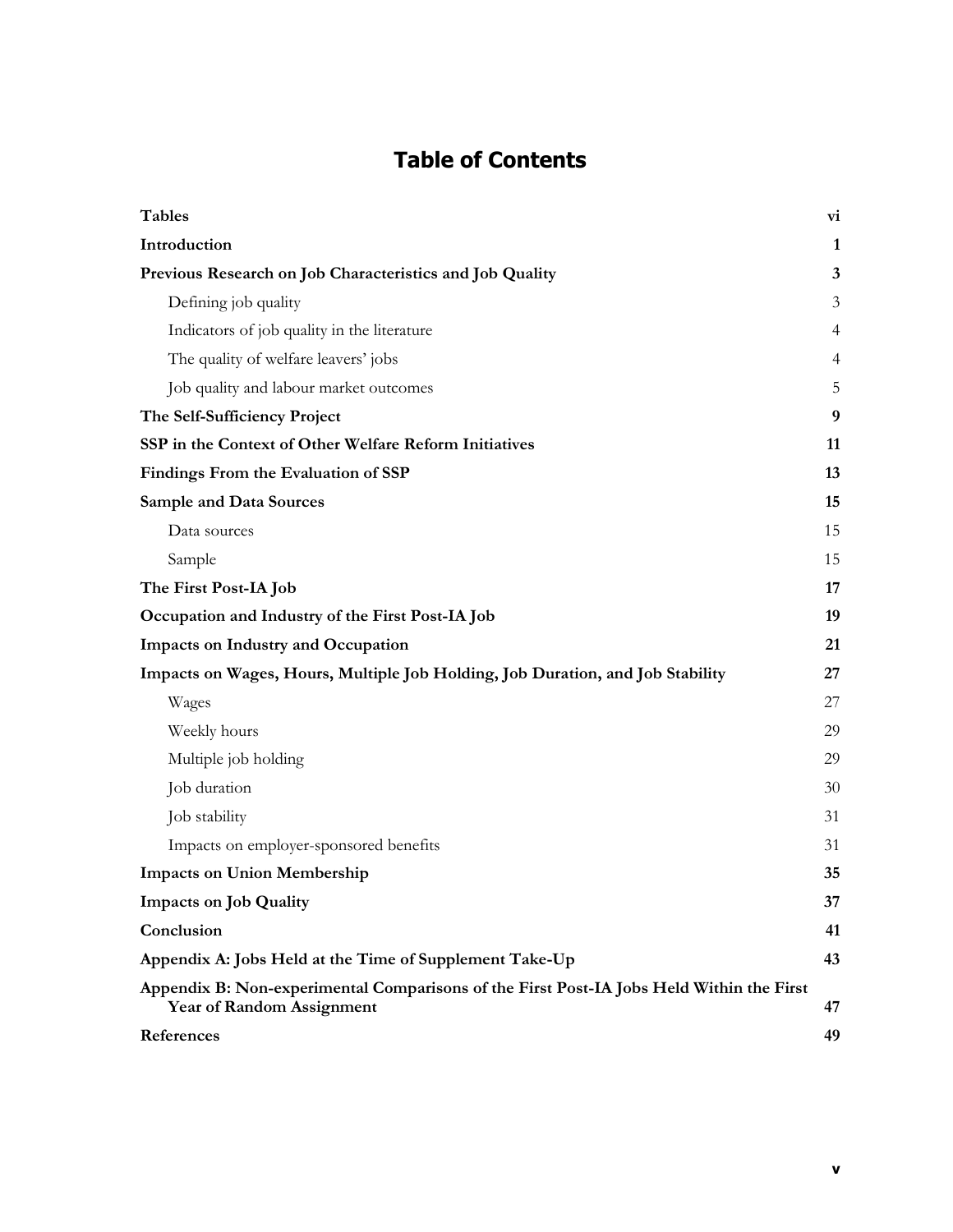## **Tables**

| <b>Table</b>   |                                                                                                                                                                                                               | Page |
|----------------|---------------------------------------------------------------------------------------------------------------------------------------------------------------------------------------------------------------|------|
| 1              | Ten Most Common Occupations and Industries of the First Job Held After Leaving IA                                                                                                                             | 20   |
| $\overline{c}$ | SSP Impacts on the Industry and Occupation of the First Job Held After Leaving IA                                                                                                                             | 22   |
| 3              | Non-experimental Comparison of the Industry and Occupation of the First Job Held After<br>Leaving IA, by Program and Control Group Members                                                                    | 24   |
| $\overline{4}$ | SSP Impacts on Multiple Job Holding and the Wages, Hours, Duration, and Stability of the<br>First Job Held After Leaving IA                                                                                   | 27   |
| 5              | SSP Impacts on Employer-Sponsored Benefits and Union Membership in the First Job<br>Held After Leaving IA                                                                                                     | 32   |
| 6              | Experimental Impacts on Positive Characteristics of the First Job Held After Leaving IA                                                                                                                       | 38   |
| A.1            | Industry and Occupation of the Main Job Held When the Supplement Was Taken Up                                                                                                                                 | 43   |
| A.2            | Multiple Job Holding and Wages, Hours, Duration, and Stability of the Main Job Held<br>When the Supplement Was Taken Up                                                                                       | 44   |
| A.3            | Employer-Sponsored Benefits and Union Membership in the Main Job Held When the<br>Supplement Was Taken Up                                                                                                     | 45   |
| B.1            | Non-experimental Comparison of Multiple Job Holding and Wages, Hours, Duration, and<br>Stability of the First Post-IA Job Held Within 12 Months of Random Assignment, by<br>Program and Control Group Members | 47   |
| B.2            | Non-experimental Comparison of Employer-Sponsored Benefits and Union Membership<br>in the First Post-IA Job Held Within 12 Months of Random Assignment, by Program and<br>Control Group Members               | 48   |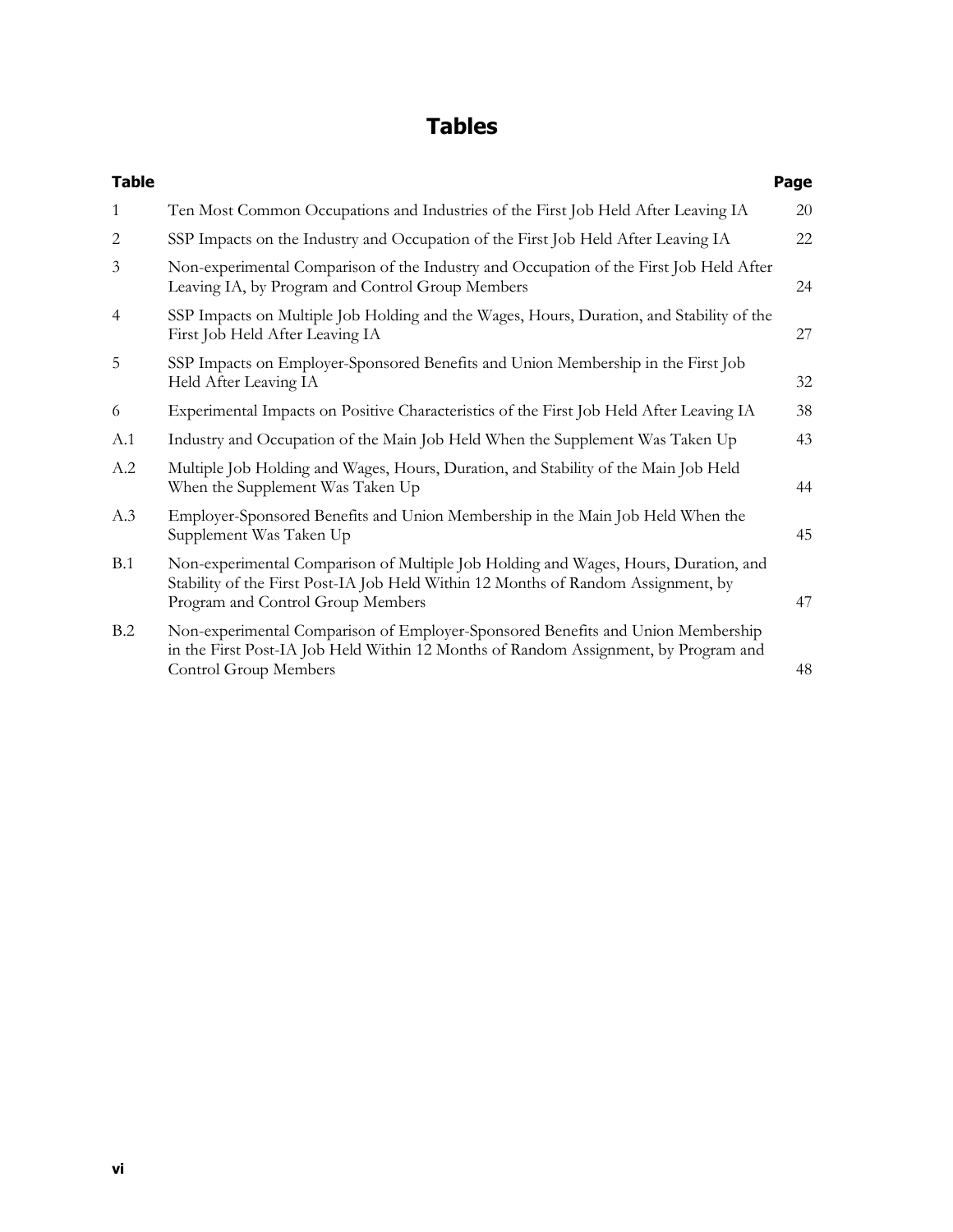### **Introduction**

When welfare-to-work programs encourage participants to find work they can also bring about dramatic changes in their lives. It is possible that these changes may not improve welfare recipients' well-being. For example, social assistance recipients who leave welfare for work could lose income and experience increased stress, while their children may receive less care and supervision. Alternatively, such programs might set in motion a series of events that lead participants to positive outcomes such as economic self-sufficiency and increases in income. This paper considers one such welfare-to-work program, the Self-Sufficiency Project (SSP). SSP was a random assignment demonstration of an earnings supplement implemented in British Columbia and New Brunswick.

This paper reviews existing research that examines the kinds of jobs welfare recipients find and assesses why such information may be important to the success of welfare-to-work policies. It then examines the characteristics of the first jobs that participants in SSP found after they left income assistance (IA). Because SSP was a unique program, the paper describes the program elements and places them in the context of other reform initiatives in Canada.

SSP encouraged many participants to leave social assistance and take up paid employment. This paper uses administrative data and data from follow-up surveys to examine the first job that participants held after they left IA. First, the occupations and industries in which participants worked are described. The impact that SSP might have had on employment in different categories of occupations and industries is then estimated.

This paper also analyzes whether SSP had an impact on characteristics of the first job held after leaving welfare including wages, hours, multiple job holding, duration, stability, receipt of employer-sponsored benefits, and union membership. Finally, the paper identifies four job characteristics that may be considered positive indicators of job quality and estimates the impact of SSP on employment in jobs with those characteristics. Thus, the paper contributes policyrelevant findings about the effect of welfare reform on job quality.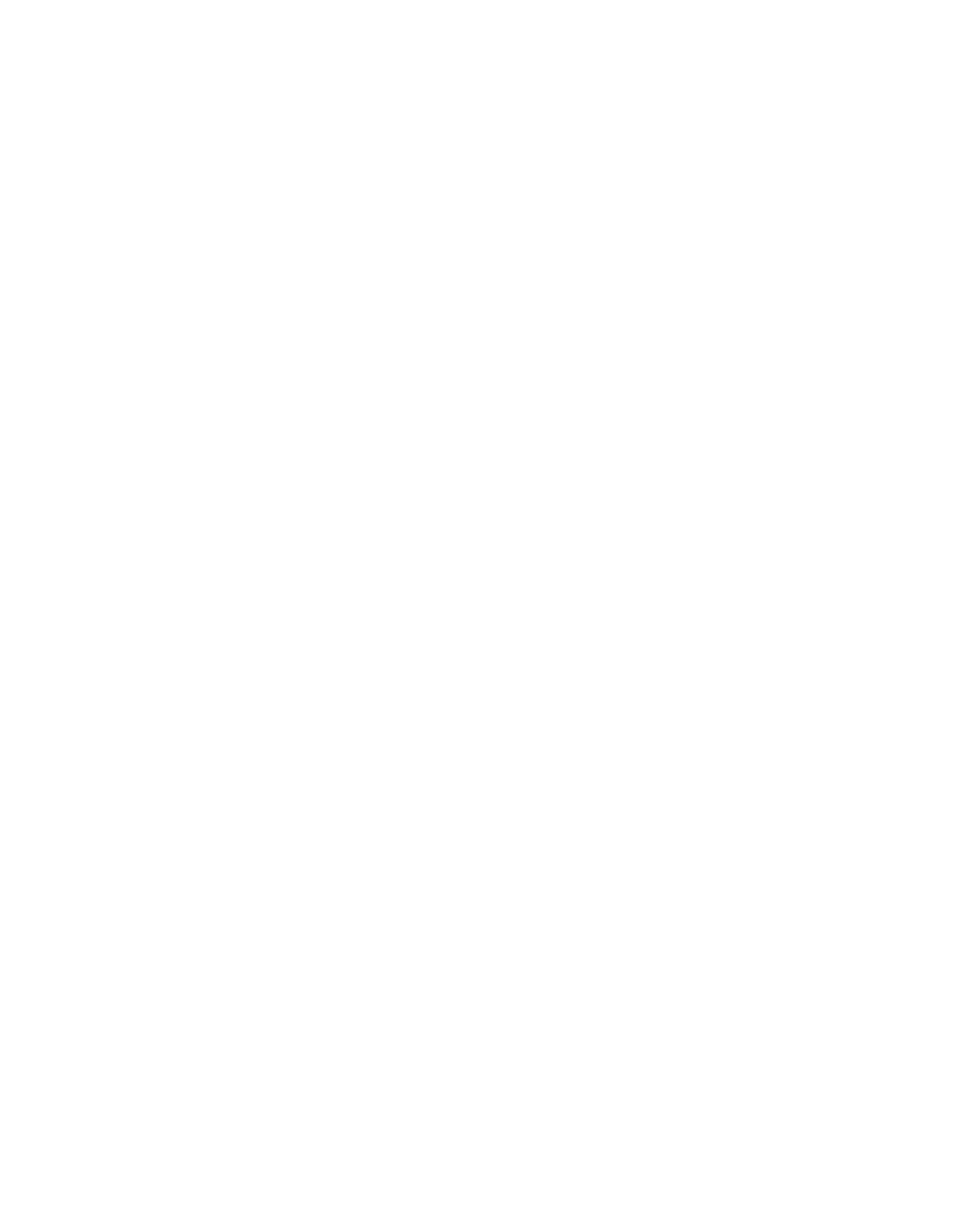## **Previous Research on Job Characteristics and Job Quality**

A review of the literature on the quality of jobs taken by people leaving welfare is relevant for both methodological and analytical reasons. The work of other researchers includes frameworks for assessing and quantifying job quality. Their work also points to a link between initial poor job quality and longer-term negative outcomes for former welfare recipients.

The literature informs a debate about why job quality is an important consideration in the analysis of current welfare policy. The debate can be characterized in two opposing views.

One of the concerns most often voiced about the contemporary emphasis on encouraging welfare recipients, most of whom are women, to move from welfare to work is that such women might simply be trading poverty-and-welfare for poverty-and-work. If a welfare recipient wants to be a full-time mother, carefully supervising the many aspects of the development of her children, no amount of money, prestige, or job satisfaction will substitute for being at home.

Others argue that there are no "bad" jobs, that any job — no matter how poorly paid, no matter how difficult — is preferable to long-term welfare dependence. And even if the first postwelfare job is a bad job in terms of earnings or working conditions or both, some former welfare recipients might eventually be able to move into a "good" job.

Within the context of the Self-Sufficiency Project (SSP), there is a concern that even though SSP was successful in achieving significant increases in employment over the first 36 months, the project could conceivably have led participants to take bad jobs in order to qualify for the supplement. That is, encouraging self-sufficiency with an earnings supplement could reduce the chances of finding a good job.

## Defining job quality

One aim of an analysis of jobs held by former welfare recipients might be to determine if those jobs can enable the workers to be self-sufficient, to have an income greater than that available through welfare. Such an analysis would focus on earnings (including tax benefits like the National Child Tax Benefit) and benefits. Job duration is also important here since it indicates the ability or willingness of the worker to hold the job in question and might be linked to wage progression or other kinds of advancement.

A different, and perhaps complementary, aim of such an analysis might be normative. Are these the kinds of jobs that the analyst believes will eventually lead to a more satisfying life than that available on welfare? Here, the type of job matters because some jobs may naturally lead to higher paying, more rewarding jobs as the worker gains experience. The type of job also determines the type of activities in which a worker spends a substantial proportion of his or her time. Those activities determine, in part, whether or not workers find their lives satisfying.

Assessing job quality might seem straightforward:

*Some jobs are better than others. Everyone recognizes this fact, both when they discuss jobs in daily conversation and when they must actually choose among jobs. Yet social scientists have no comprehensive measures of a job's desirability. Sociologists have devised many schemes for ranking occupations but none for ranking the diverse jobs that fall into the same occupational category. Economists rank jobs according to their pay but have no global measure of jobs' non-*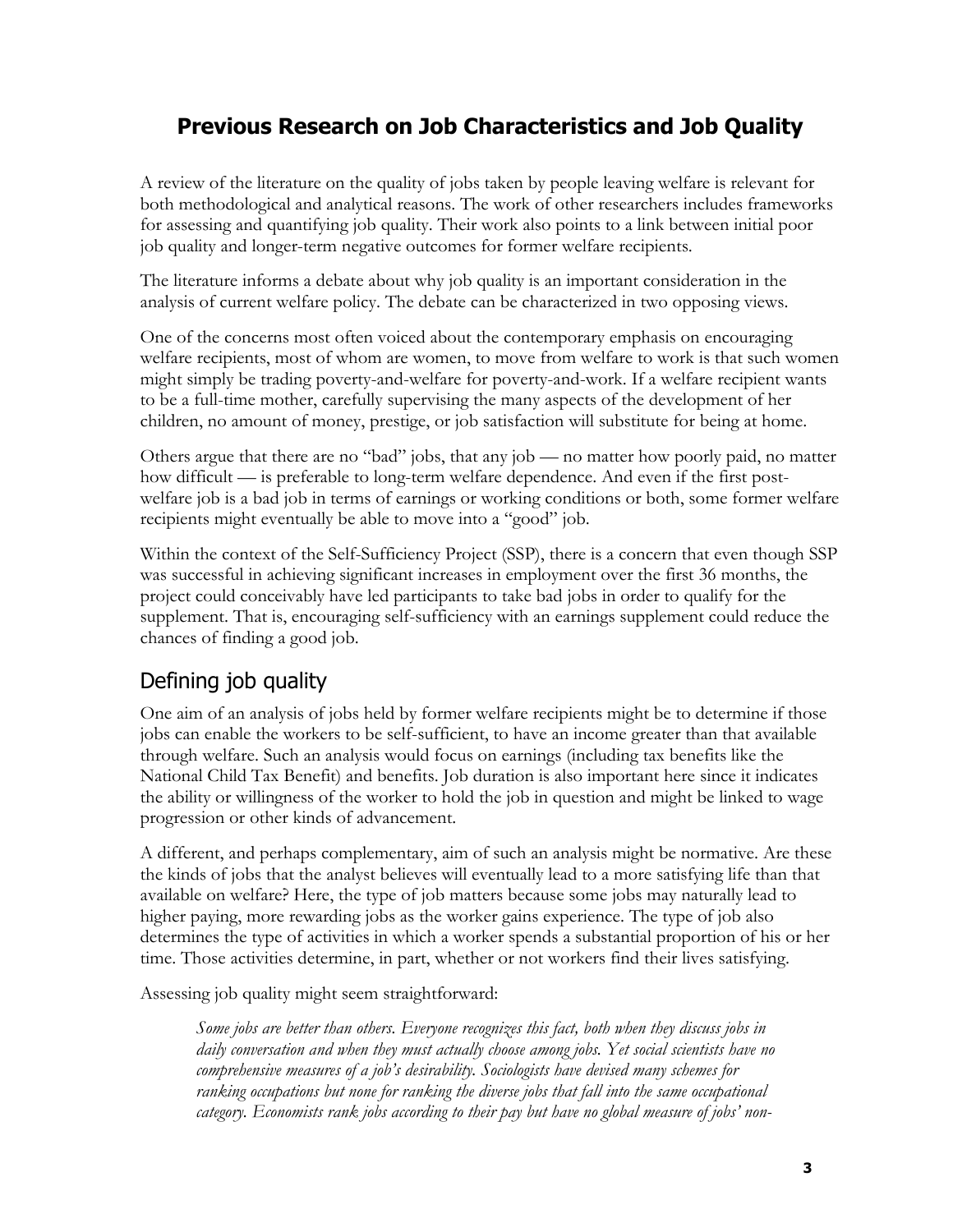*monetary benefits (or costs). Psychologists measure workers' subjective satisfaction with their jobs but have not, for the most part, tried to rank jobs on the basis of their objective characteristics.*  (Jencks, Perman, & Rainwater, 1988, p. 1323)

Even so, there are no widely accepted job quality scales that translate various job characteristics such as wages, benefits, autonomy, or social setting into a single numerical measure of the quality of the job. One reason is that the quality of a job is largely subjective — the same job might be a dream for one person and a nightmare for another.

### Indicators of job quality in the literature

Jencks et al. (1988) set out to create a job quality scale based on a special US survey that collected detailed information on a wide variety of job characteristics. The survey also asked workers to rate how good their job was compared with the average job.<sup>1</sup> By regressing job characteristics on the workers' ratings, Jencks et al. developed an index of job quality. In the index, they tried to limit themselves to "objective" characteristics (e.g. reported wages and hours) as opposed to characteristics that seemed more subjective (e.g. reports that the work was interesting).

The job characteristics about which survey information was collected were drawn from an extensive review of the literature on the variables that affect job satisfaction. Positive characteristics included educational requirements, wages, the existence of on-the-job training, weeks of vacation, control over own hours, and the existence of a union contract. Negative characteristics included getting dirty at work, being subject to frequent supervision, performing repetitive tasks, whether one's boss had a boss, and facing a risk of job loss. Many other characteristics were identified but did not prove statistically significant in the ratings regressions. Jencks et al. (1988) note that workers value personal autonomy more than authority over others. None of the "authority" variables identified in the review and measured by the survey number of subordinates, controlling a budget, controlling the pay levels of others — was significant.

Bancroft and Currie Vernon (1995) asked SSP participants in focus groups how they felt about their jobs and what constituted a good job. Most participants identified a job that paid more than minimum wage as a good job. Jobs that initially paid low wages but offered opportunity for advancement were also considered good jobs. Medical and dental benefits were valued by this group of former welfare recipients as were hours that coincided with the availability of babysitters.

## The quality of welfare leavers' jobs

Studies of welfare "leavers" in the US suggest that those who leave welfare for work move into jobs that are similar to those held by other low-income workers.<sup>2</sup> Those jobs pay low wages and

l

<sup>1</sup>The question was asked as follows: "Taking everything into account — pay, fringe benefits, working conditions, kind of work, etc. — when *most people* think of *average jobs* they think of jobs like telephone operator, carpenter, or payroll clerk. Let's give an average job a rating of 100. Compared to an average job like one of these, I would like to ask you to rate your own job. If you think your own job is twice as good as an average job, for example, give it 200. If you think your own job is half as good as an average job, give it a 50. You can give any number you like. Considering everything, if an average job is rated 100, how would you rate your own job?" The question was repeated later on after respondents had given detailed information about their own jobs and had rated a number of hypothetical jobs.

<sup>2</sup>Loprest (1999) compared the experience of "leavers" with two groups: (1) women with children whose family income was under 150 per cent of the US poverty line and (2) women with children whose family income was under 200 per cent of the poverty line.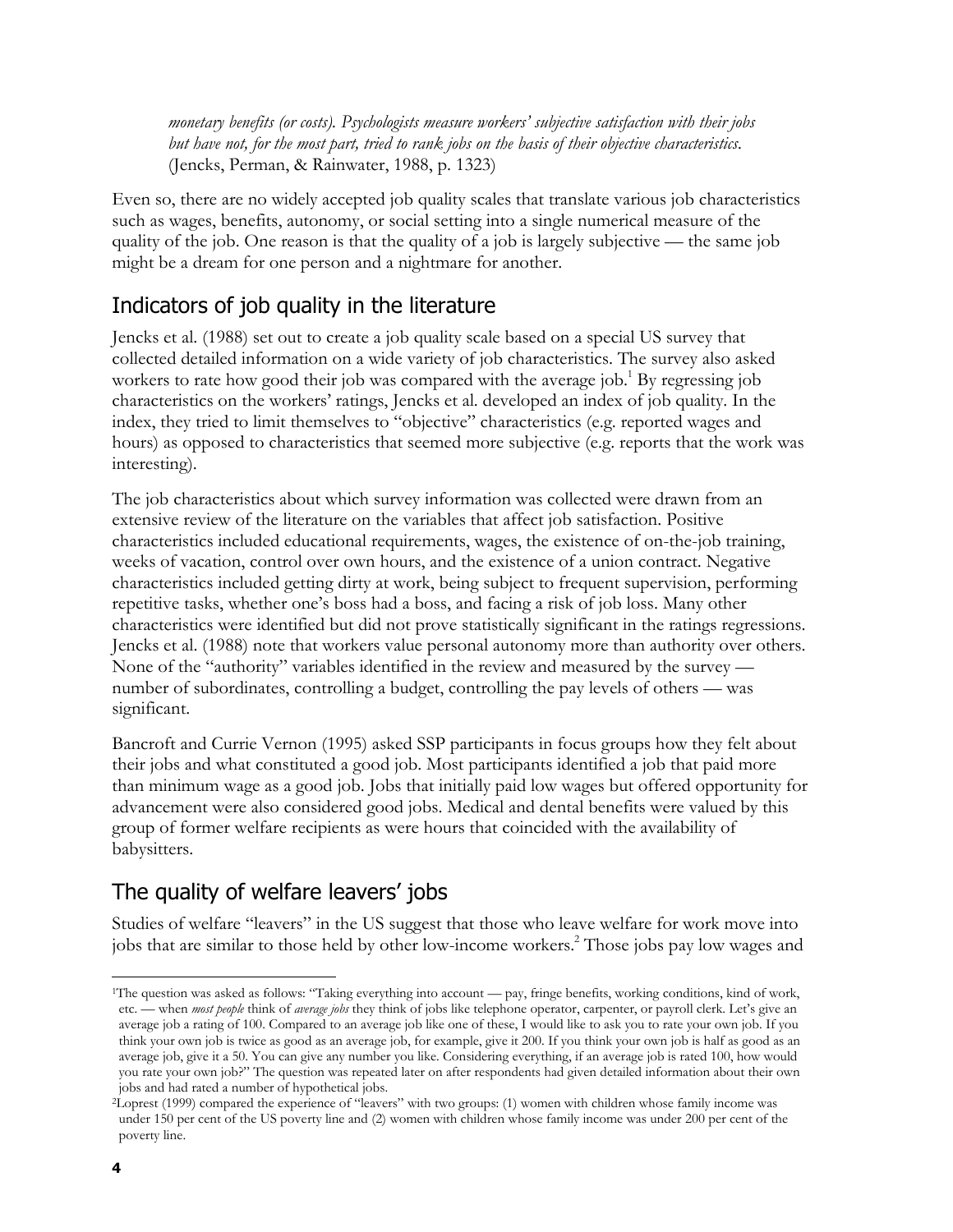offer few benefits. For example, Loprest (1999) studied a group of "leavers" in the period immediately after the passage of the Personal Responsibility and Work Opportunity Reconciliation Act (PRWORA), the landmark US welfare reform of 1996. Using the National Study of America's Families (NSAF), Loprest was able to analyze, for each job, variables such as hourly wage, hours of work, occupation and industry, the provision of health benefits, and whether another job was held simultaneously. Note that the list of job characteristics is much narrower than the set collected by Jencks et al. (1988) and lends itself much more readily to standard survey techniques. Overall, Loprest found that "the types and quality of jobs held by former welfare recipients are similar or better than those held by other low-income mothers" (p. 9).

The median wage for the "leavers" in the Loprest sample was \$6.61 per hour, almost \$2 per hour higher than the minimum wage of \$4.75. The 25th percentile was \$5.29 hour while the 75th percentile was \$8.15 per hour. Most of the jobs were full-time, with almost 70 per cent of "leavers" working more than 35 hours per week; only 6.1 per cent worked less than 20 hours per week. Job tenure was low among the "leavers" with almost 75 per cent having been in their jobs for less than one year.<sup>3</sup>

The occupation and industry categories of the job held by "leavers" were reported by Loprest (1999) only at a high level of aggregation. The most common occupational category reported was service occupations, representing 38.0 per cent of all jobs; the second most common was clerical/administrative support with 19.0 per cent. The third highest was professional/ managerial/technical. While one might assume these to be high-paying jobs, the range of occupations within this broad category was quite wide. In terms of industrial categories, the services industry employed 46.2 per cent of the "leavers" sample with wholesale/retail trade second at 24.2 per cent.

Less than one quarter of the jobs provided health insurance; the proportion was slightly higher (between 30 and 40 per cent) for the jobs held by other low-income workers. Roughly eight per cent of the "leavers" were working at more than one job at the same time.

#### Job quality and labour market outcomes

l

One of the questions that are central to any evaluation of welfare-to-work initiatives is whether the first job, however bad it might be, will eventually lead to self-sufficiency. The hope is that wages will rise as former welfare recipients gain experience, become able to find new and better jobs and, in general, climb a "job ladder" to self-sufficiency. Although expected, the finding by Loprest (1999) that the first jobs held by "leavers" were quite similar to the jobs held by other low-income workers is not encouraging.

The US government commissioned several state-specific studies of welfare "leavers" in the wake of PRWORA. Most of these studies used state-level administrative data (earnings as reported to the unemployment compensation system, variables in management information systems associated with transfer and benefit programs) to characterize the employment and earnings of the "leavers." Several studies also conducted surveys of "leavers" that provided somewhat more extensive information than could be obtained from the administrative data alone. According to a synthesis by Acs and Loprest (2001), these studies found, in general, that "leavers" had relatively

<sup>3</sup>The relatively short job tenure observed among "leavers" might result from censored data. Loprest (1999) does not give an indication of the extent of censoring. For a discussion of censored data see the "Job duration" section in this paper.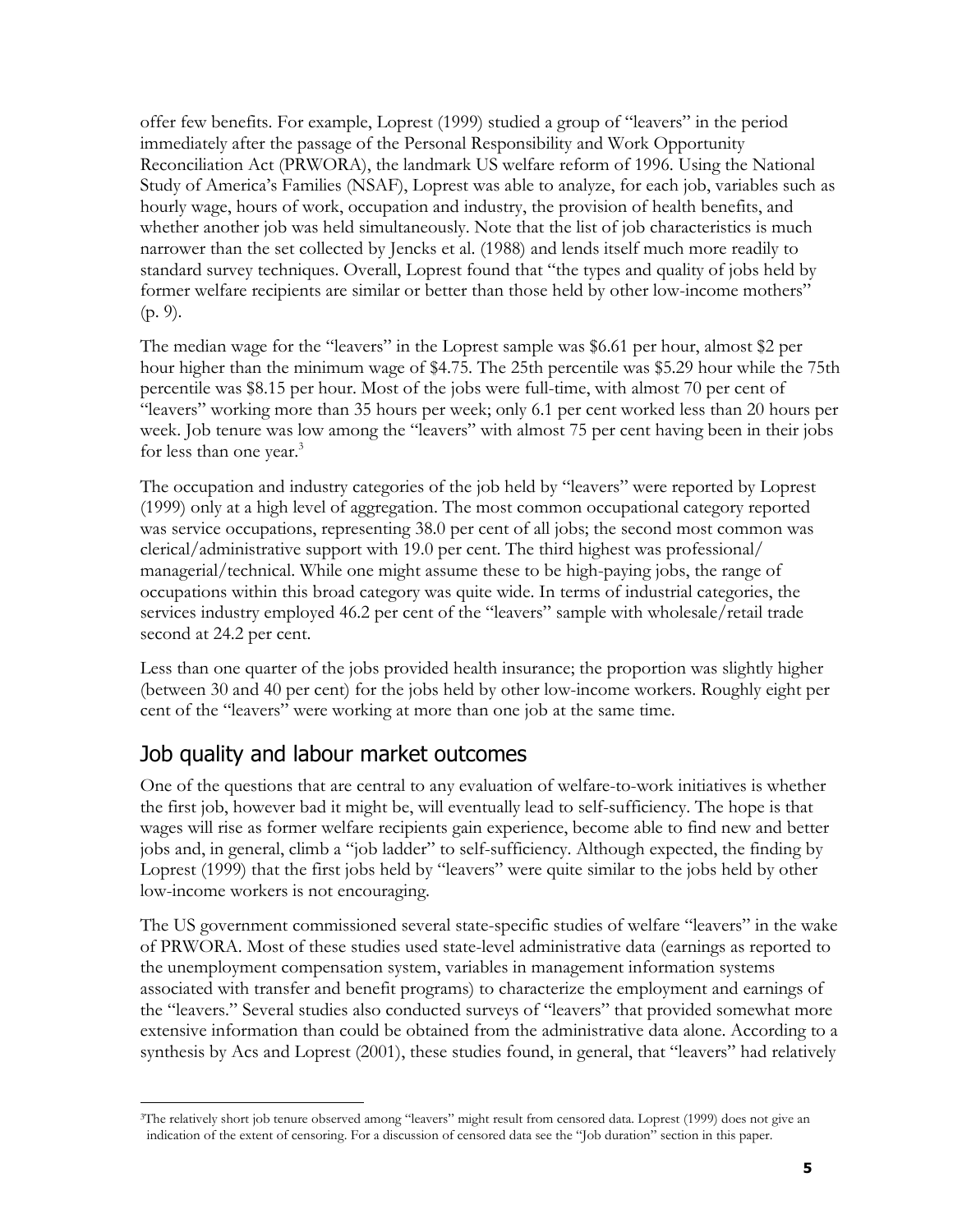low earnings and few benefits. The studies did not provide much further detail on the jobs held by "leavers."

Pavetti and Acs (2000) took another step toward understanding how job quality may or may not lead to self-sufficiency. They looked at a cohort of young women from the National Longitudinal Survey of Youth (NLS-Y) and assessed "the likelihood that women who turn to the welfare system for support will make the transition from bad to good jobs." Pavetti and Acs employed a simple definition of a "good" job — a good job was one that paid at least \$9.50 per hour in 1999 dollars and lasted for at least 70 hours in each calendar quarter. Every other job was a "bad" job. In general, young women aged 18–27 often moved from no job to a bad job to a good job over the course of that 10-year period in their lives. For example, by age 27, 73.5 per cent had worked in a good job in at least one quarter and 44.6 per cent were working steadily in a good job. Such good jobs tended to be stable, with little movement from good job to bad job or to no job. Still, 26.5 per cent of these women sampled from the general population had never worked in a good job by age 27.

The picture was darker for women with the low levels of education that tend to prevail among welfare recipients. For such women, only 47.4 per cent had ever held a good job by age 27. Of NLS-Y respondents who had ever received welfare, only 42.9 per cent had ever worked in a good job and just 13.2 per cent were working steadily in a good job.

Pavetti and Acs (2000) then estimated a multivariate model of the probability of moving among various employment states (no job, good job, and bad job) for women who had *never* used welfare. Using the coefficients from that model, they constructed a microsimulation model and estimated how the group of those who *had used* welfare would have fared if they could have "used" the transition probabilities of similar NLS-Y respondents. Pavetti and Acs believed that NLS-Y welfare users "forced" to have the transition probabilities of NLS-Y respondents who did not use the welfare system would be the best proxy for future experience of welfare recipients in post-PRWORA period. The results are as follows:

*The authors estimate that one-quarter of women who ever use welfare would work primarily in a good job by their late 20s. The employment outcomes for the most disadvantaged recipients are even more discouraging; only 14.4 per cent of welfare recipients who have not completed high school can be expected to work steadily in a good job by the time they reach their late twenties.* (p. 734)

Bartik (1997) analyzed a large sample of women who had both been on welfare and worked in the calendar year prior to being interviewed as part of the March Current Population Survey (CPS). He combined data across the years between 1983 and 1995. The focus of the analysis was on estimating the effects of job characteristics on the probability that the women were employed at the time of March interview. The job studied was the one held in the year prior to the March interview.

Bartik's major finding was that, holding wages constant, the occupation and industry of the job were important determinants of the probability of working at the time of the March survey. For example, those who worked in hospitals or educational institutions were more likely to be employed at the time of the March survey than others. Among various occupations, cashiers and labourers were less likely to be employed.

Looking at industry/occupation pairs (e.g. "cashier in retail trade" or "administrative support in education") revealed additional evidence of good and bad jobs. In this case, a good job was one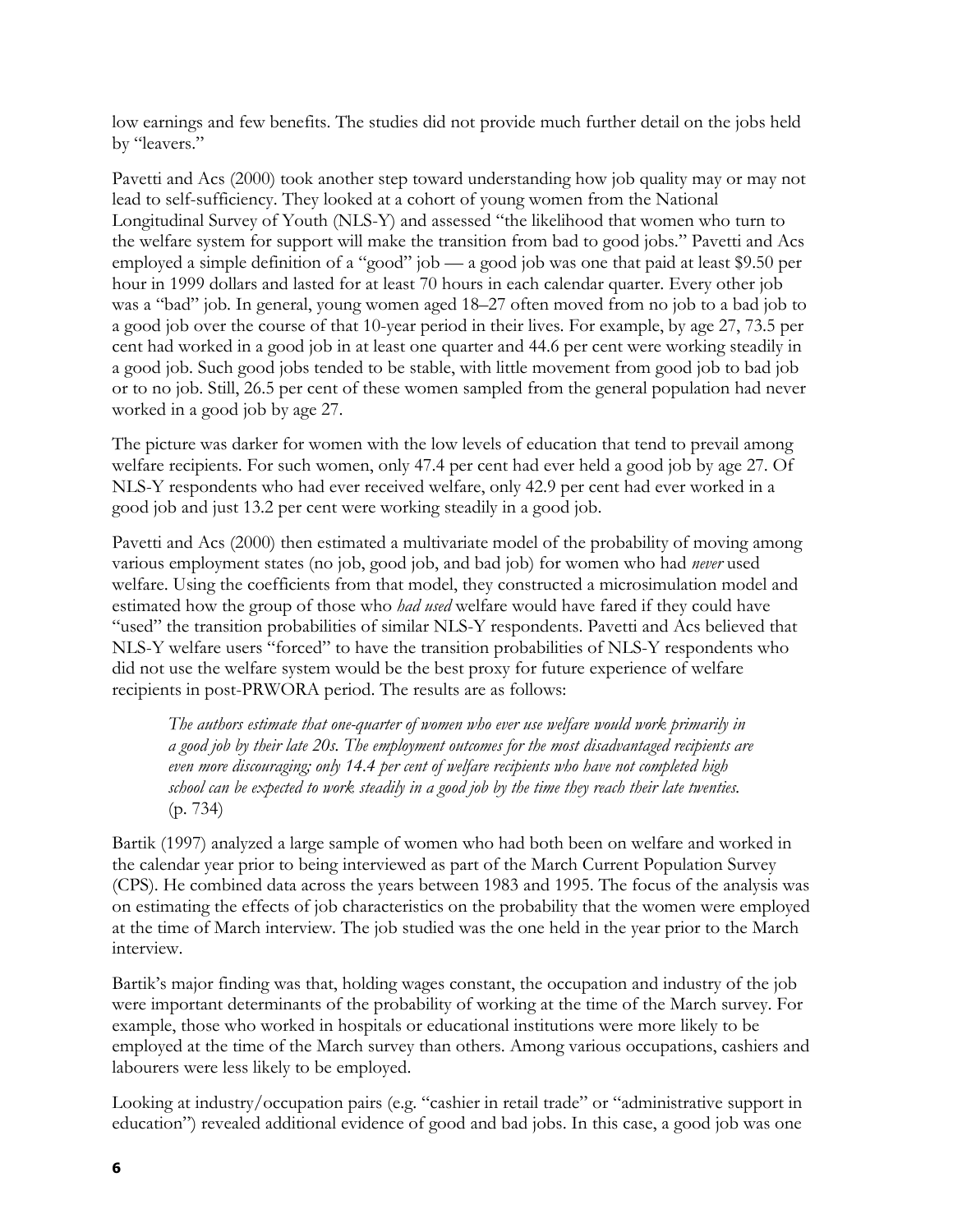that increased the probability of being employed at the time of the March CPS interview. For example, working as a cook in an eating or drinking establishment lowered the probability of working whereas working as a waitress in an eating or drinking establishment did not. Wages and hours were also quite important but the size of the occupation and industry "effects" was often larger than those of wages or hours.

The implication was "that the characteristics of jobs matter. Policymakers should consider efforts to target higher-wage jobs, jobs in the hospitals or educational services industry, and jobs with less customer contact and less intense supervisory pressure" (Bartik, 1997, p. 41).

In summary, the literature suggests that there are at least three important dimensions of job quality. First, job quality might be assessed by the nature of the work and work environment. Work that is interesting, physically comfortable, or provides access to a social network, for example, might be considered of high quality. Most of the benefits that arise from this kind of quality are subjective, but there have been attempts to rank such aspects of quality.

Second, job quality can also be related to future job prospects. High quality jobs might be described as jobs that either provide wage growth or lead to other higher paying jobs.

Third and finally, job quality can arise from the compensation, whether cash or in-kind, that workers receive for their labour. Holding other kinds of compensation constant, very few people would argue that higher wages are not better than lower wages.

For this paper, the limitations of the available quantitative data prevent the estimation of the effect of SSP on any measures of the first, and most subjective, source of job quality. Based on lessons from the literature, this paper does, however, attempt to identify measures of the second and third dimensions of job quality.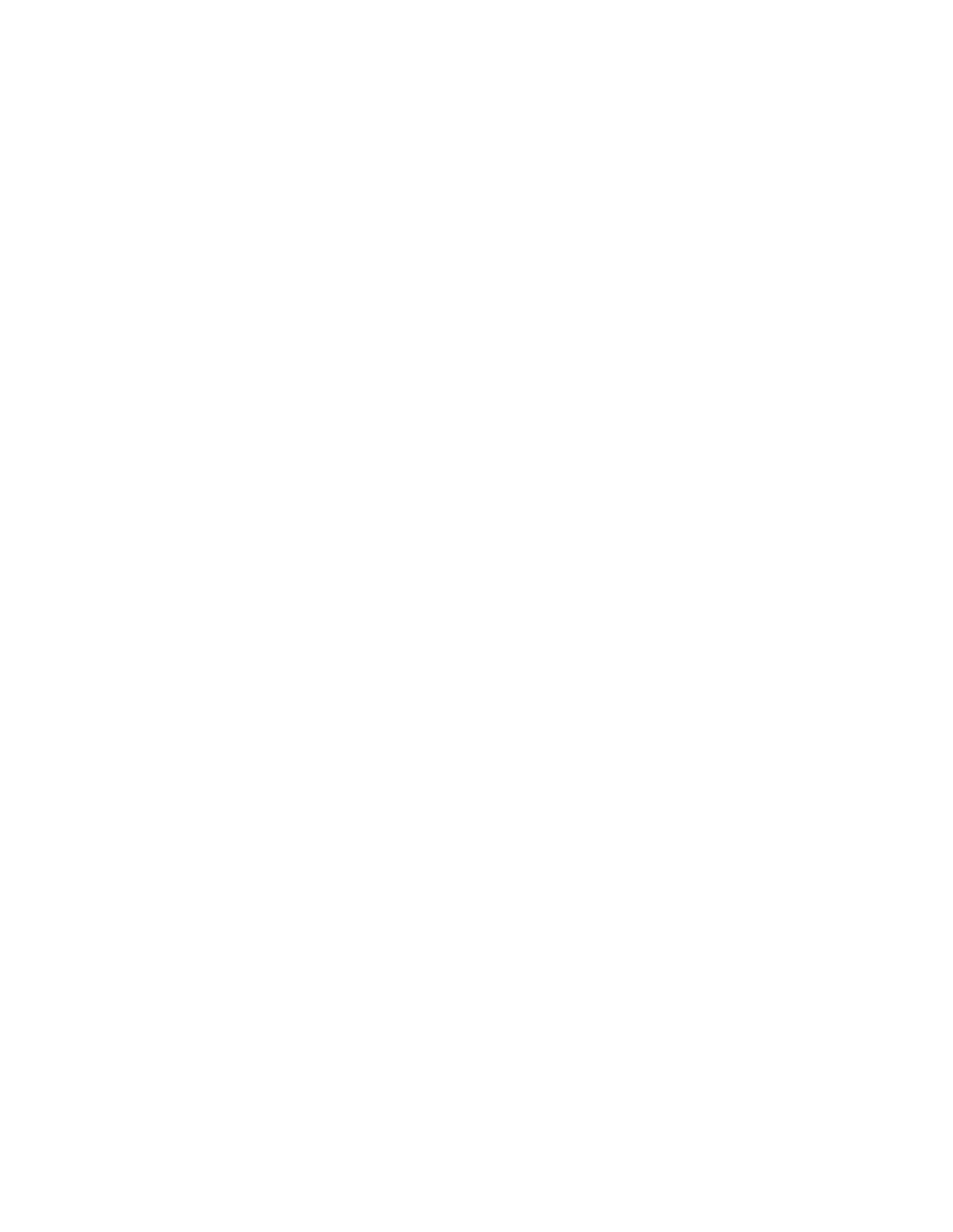### **The Self-Sufficiency Project**

The Self-Sufficiency Project (SSP) was a random assignment demonstration that tested the effect of a generous financial incentive on the behaviour of long-term social assistance recipients in New Brunswick and British Columbia.<sup>4</sup> SSP was a voluntary program that offered lone parents who had received income assistance (IA) for at least 12 months, an earnings supplement if they found full-time work within one year and left IA. If SSP participants had taken up the supplement within the one-year window, they were then eligible to receive it for the next three years in each month that they worked an average of at least 30 hours per week. All program participants were able to return to income assistance provided they still met the regular eligibility criteria. The key features of SSP are described in more detail in the box below.

#### **Key Features of the SSP Earnings Supplement**

**Full-time work requirement**. Supplement payments were made only to eligible single parents who worked at least 30 hours per week and who left income assistance.

**Substantial financial incentive**. The supplement equalled half the difference between a participant's earnings and an "earnings benchmark." During the first year of operations, the benchmark was \$30,000 in New Brunswick and \$37,000 in British Columbia. The benchmark was adjusted over time to reflect changes in the cost of living and the generosity of income assistance. The supplement was reduced by 50 cents for every dollar of increased earnings. Unearned income (such as child support), earnings of other family members, and number of children did not affect the amount of the supplement. The supplement roughly doubled the earnings of many low-wage workers (before taxes and work-related expenses).

**One year to take advantage of the offer**. A person could sign up for the supplement if she\* found full-time work within the year after random assignment. If she did not sign up during that year, she could never receive the supplement.

**Three-year time limit on supplement receipt**. A person could collect the supplement for up to three calendar years from the time she began receiving it, as long as she was working full time and not receiving income assistance.

In most welfare systems any earned income reduces social assistance payments, sometimes dollar for dollar. Because of such high implicit tax rates, it is often the case that the incentive to choose work over welfare is low. SSP was designed to "make work pay" more than social assistance. To this end, the SSP supplements could potentially double earnings from minimum wage work.

\_\_\_\_\_\_\_\_\_\_\_\_\_\_\_\_\_\_\_\_\_\_\_\_\_\_\_\_\_

l

<sup>\*</sup>The feminine pronoun is used because the vast majority of single parents receiving income assistance are women.

<sup>4</sup>SSP operated in the lower mainland of British Columbia and the lower third of New Brunswick.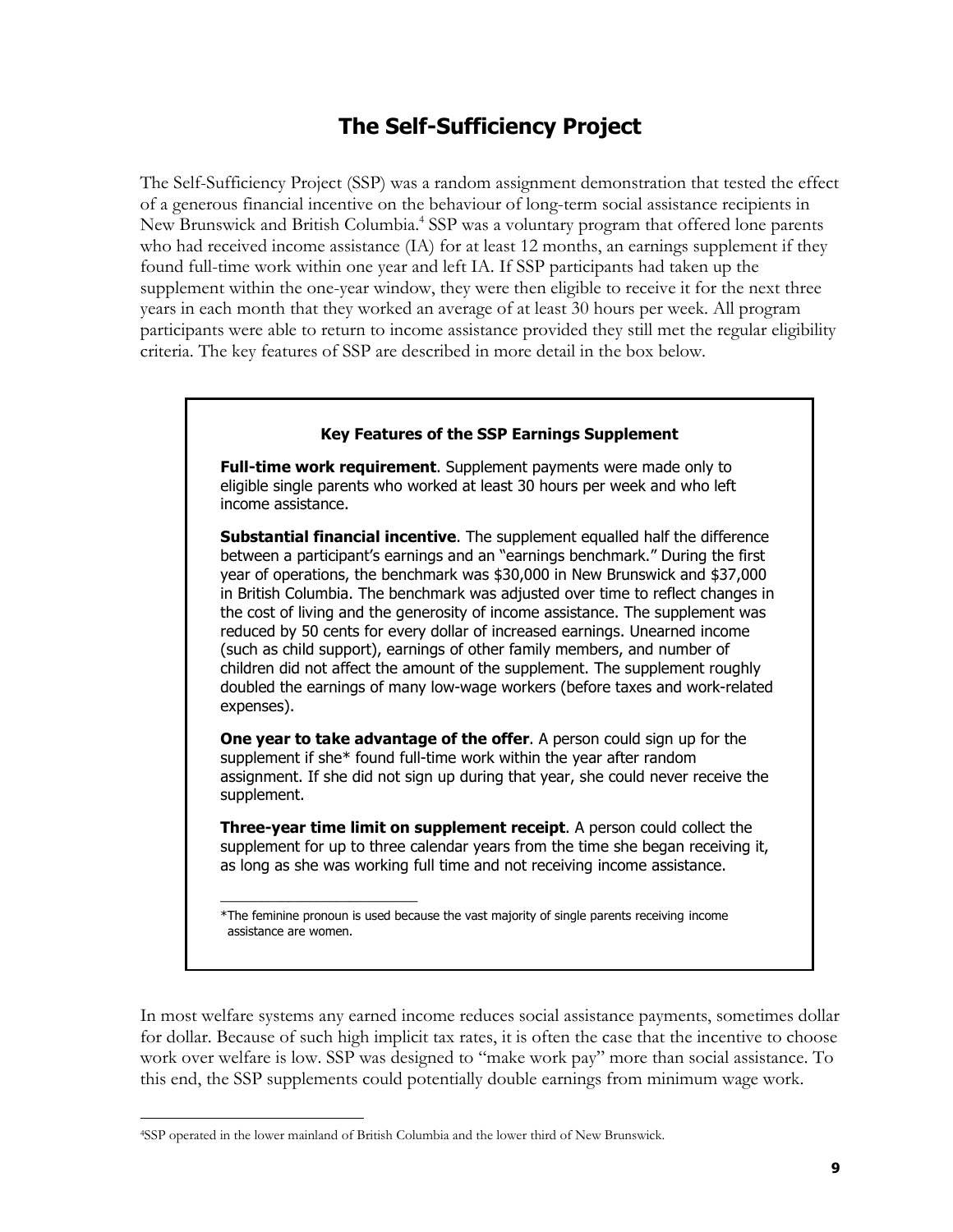Each additional dollar of earned income reduced additional supplement payments by only 50 cents. The SSP supplements were delivered outside the social assistance system, thus removing some of the stigma associated with welfare.

Funded by the Human Resources and Development Canada (HRDC), SSP was managed by the Social Research and Demonstration Corporation (SRDC) and jointly evaluated by SRDC and the Manpower Demonstration Research Corporation (MDRC).

In order to assess the impact that SSP had on important outcomes such as employment, income, and earnings, potential participants were randomly assigned to either a control group or a program group. Random assignment ensured that participants had a fixed probability of being placed in either research group, resulting in two groups with, at the outset of the experiment, no systematic differences in their mean observed and unobserved characteristics.

If assigned to the control group, participants were not offered any of the SSP program elements. They could still access any IA programs and services for which they were normally eligible. Participants assigned to the program group were offered all of the features of the SSP program. Because the two groups were, on average, similar when the program began, any differences between the two groups after the intervention had been implemented could be reliability attributed to the program.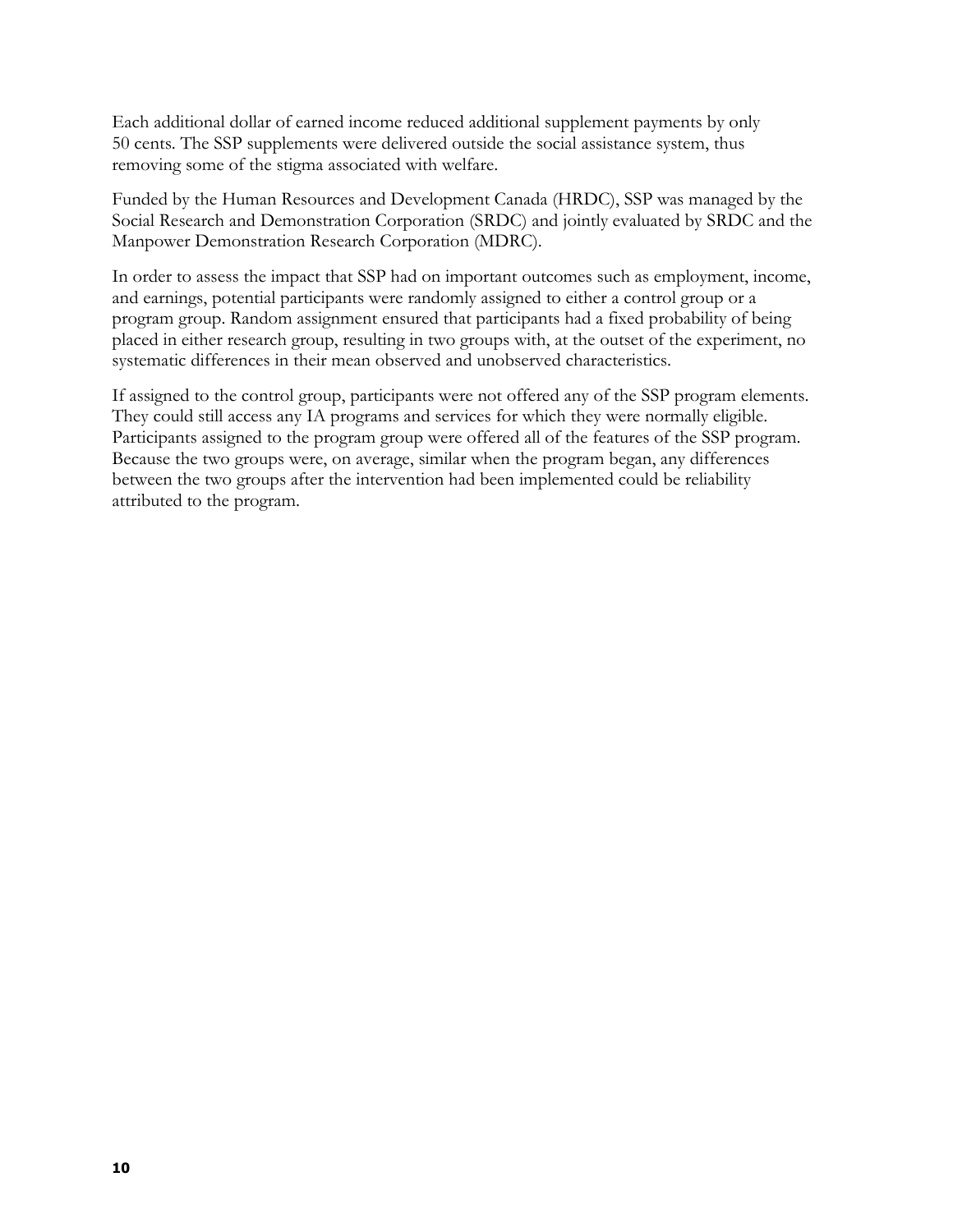## **SSP in the Context of Other Welfare Reform Initiatives**

During the period that the Self-Sufficiency Project (SSP) was developed and implemented, social assistance programs in Canada were undergoing extensive changes. In 1995 the federal government replaced the Canada Assistance Plan (CAP), a shared-cost funding program, with the Canada Health and Social Transfer (CHST). The CHST simultaneously reduced funding for social assistance programs and provided provinces more flexibility in program design. Since 1995 every province and territory has introduced some welfare-to-work element into its social assistance system (Gorlick & Brethour, 1998).

Major reforms implemented in some provinces sought to reduce welfare caseloads by restricting eligibility and moving social assistance recipients into employment. While many reform efforts were motivated, to some extent, by fiscal prudence, a philosophy of work as socially preferable to welfare has also influenced the tenor of reform strategies.

SSP is unique from most of the reform strategies undertaken in the 1990s for two important reasons. First, SSP was voluntary. Both participating in the SSP demonstration and taking up the supplement offer were voluntary. If members of the program group did take up the supplement and left income assistance, they could at any time return to income assistance provided that they still met the regular provincial eligibility requirements. The voluntary nature of the program suggested that participants who took up the supplement preferred supplemented work to welfare. For some people who worked in response to SSP, this might have meant that an increase in stress and a reduction in the time available to spend with their children were offset by increased income.

The second key was SSP's generosity. SSP aimed not only to reduce dependence, but also to reduce poverty. To meet these goals, supplement payments were calculated as half the difference between earnings and a target benchmark. The benchmark was established to account for the cost of living in each province. To ensure that the supplement always made full-time work more financially rewarding than welfare, the benchmark was set in each province relative to the generosity of the income assistance program. The benchmarks were adjusted periodically to account for changes in the cost of living and the generosity of the income assistance program. Thus, the SSP design incorporated features that would prevent supplement takers from substituting a low income on welfare with a low income in work.

Since SSP differed from other initiatives, the characteristics of the jobs it helped generate may also be different. The study provides a valuable opportunity to assess the kinds of jobs that a welfare-to-work program can generate, in the context of its specific program parameters.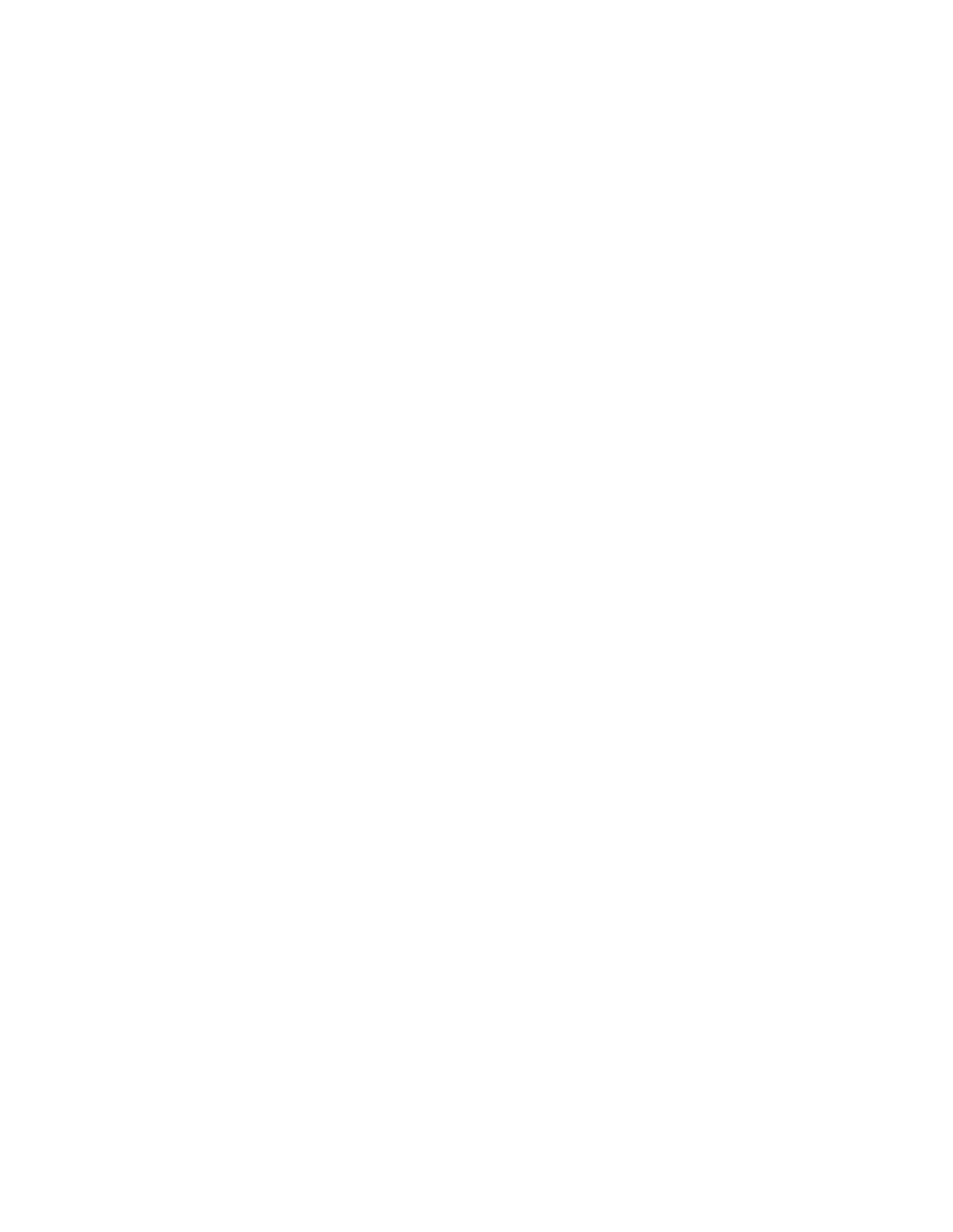### **Findings From the Evaluation of SSP**

The evaluation of SSP has already shown that the program has had a substantial impact on the lives of participants. Three years after random assignment, SSP had significantly increased fulltime employment, reduced the rate of income assistance receipt, increased earnings, and reduced the proportion of participants experiencing very low income (Michalopoulos, Card, Gennetian, Harknett, & Robins, 2000).

There was also evidence after 36 months of follow-up that SSP had positive impacts for some children. Children aged 6–11 years, whose parents were members of the program group, scored higher on standardized tests than their counterparts in the program group. Program group members with children in this same age group were also more likely to report that their children had above average achievement in school (Morris & Michalopoulos, 2000). The impacts on adolescent children were not as positive. SSP was shown to have increased the incidence of selfreported delinquency, smoking, drinking, and drug use among children aged 12–18 years.

In the past, the evaluations of SSP have focused on employment, which averages outcomes across all of the jobs held by participants at any one point in time. As a result, very little is known about the specific characteristics of the jobs that SSP participants held. Early in the evaluation of SSP, however, Mijanovich and Long (1995) provided a preliminary description of supplement takers' occupations. Using job titles to categorize the occupations of the supplement takers held in first 26 weeks after take-up, Mijanovich and Long reported that the largest proportion of supplement takers were working in service occupations. The next most common jobs were clerical and sales occupations.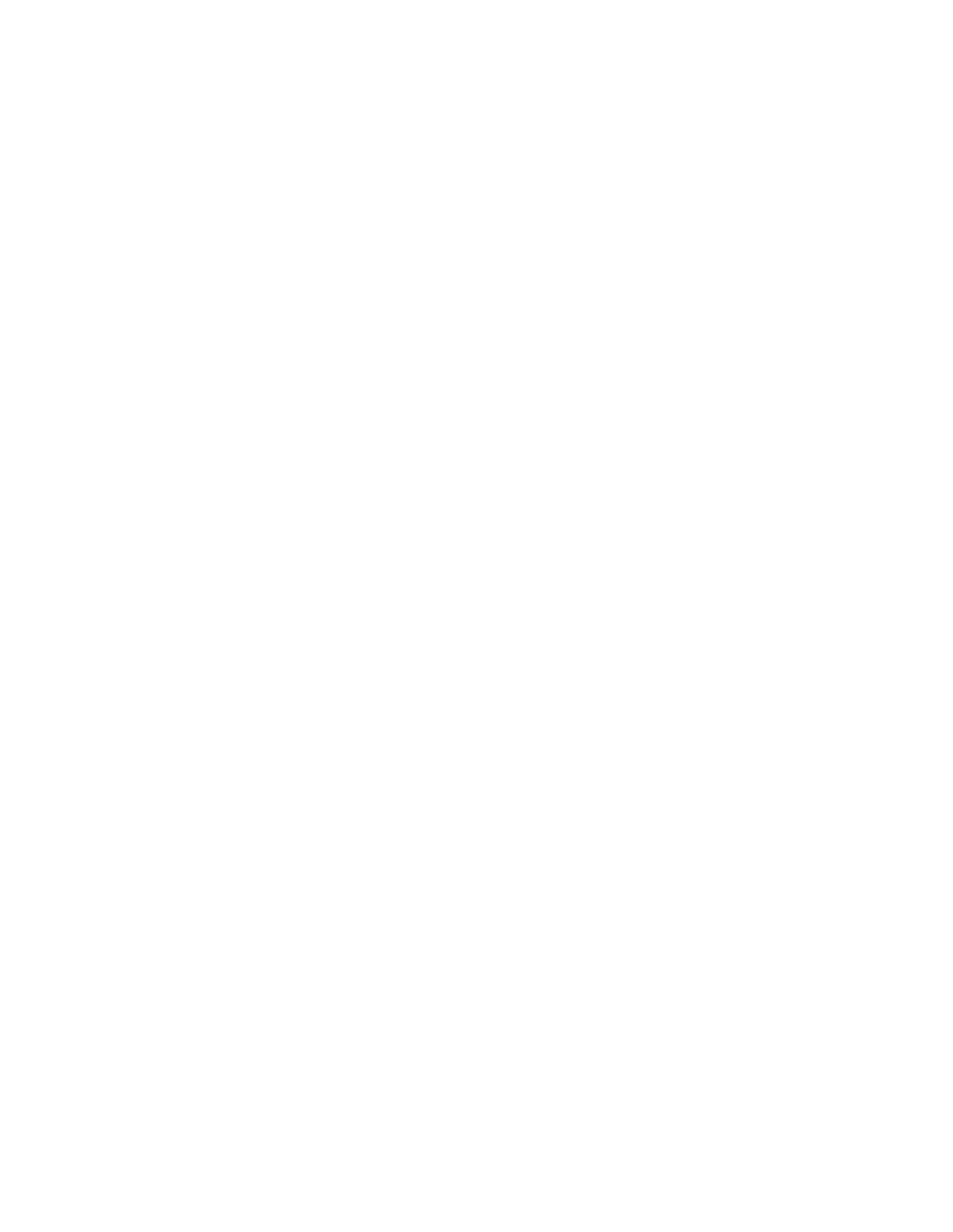### **Sample and Data Sources**

#### Data sources

Data was collected for the evaluation of SSP from four sources: a baseline survey, follow-up surveys, administrative data, and data from the SSP Program Management Information System (PMIS). The baseline survey was administered at random assignment. It collected demographic information and asked questions about a variety of topics that could inform the evaluation. In particular, the baseline survey collected detailed information about the respondents' employment history. Follow-up surveys, at 18 and 36 months after random assignment, posed questions similar to those asked in the baseline survey.

Administrative data from the provincial governments provided information about the participants' income assistance payments. Information about program group members' SSP supplement payments was obtained from the SSP PMIS.

This paper employs data from all four sources.

### Sample

l

The sample of long-term welfare recipients used here includes all respondents to the SSP 36 month follow-up survey. Of the 5,729 individuals who were randomly assigned, 4,961 completed the 36-month follow-up survey  $-2,503$  in the program group and 2,458 in the control group.<sup>5</sup> At random assignment, all sample members were lone parents and the vast majority (95.6 per cent) were female.<sup>6</sup> Although 95 per cent of the sample had worked for pay in the past, most were neither employed nor looking for work at random assignment. More than half of the sample had less than a high school education and about a quarter reported a physical health problem. Michalopoulos et al. (2000) provide a more detailed description of the sample members' characteristics.

<sup>5</sup>For a discussion of non-response bias, see Michalopoulos et al. (2000, pp. 87–93).

<sup>6</sup>Because such a large proportion of the sample was female, feminine pronouns are used throughout the paper.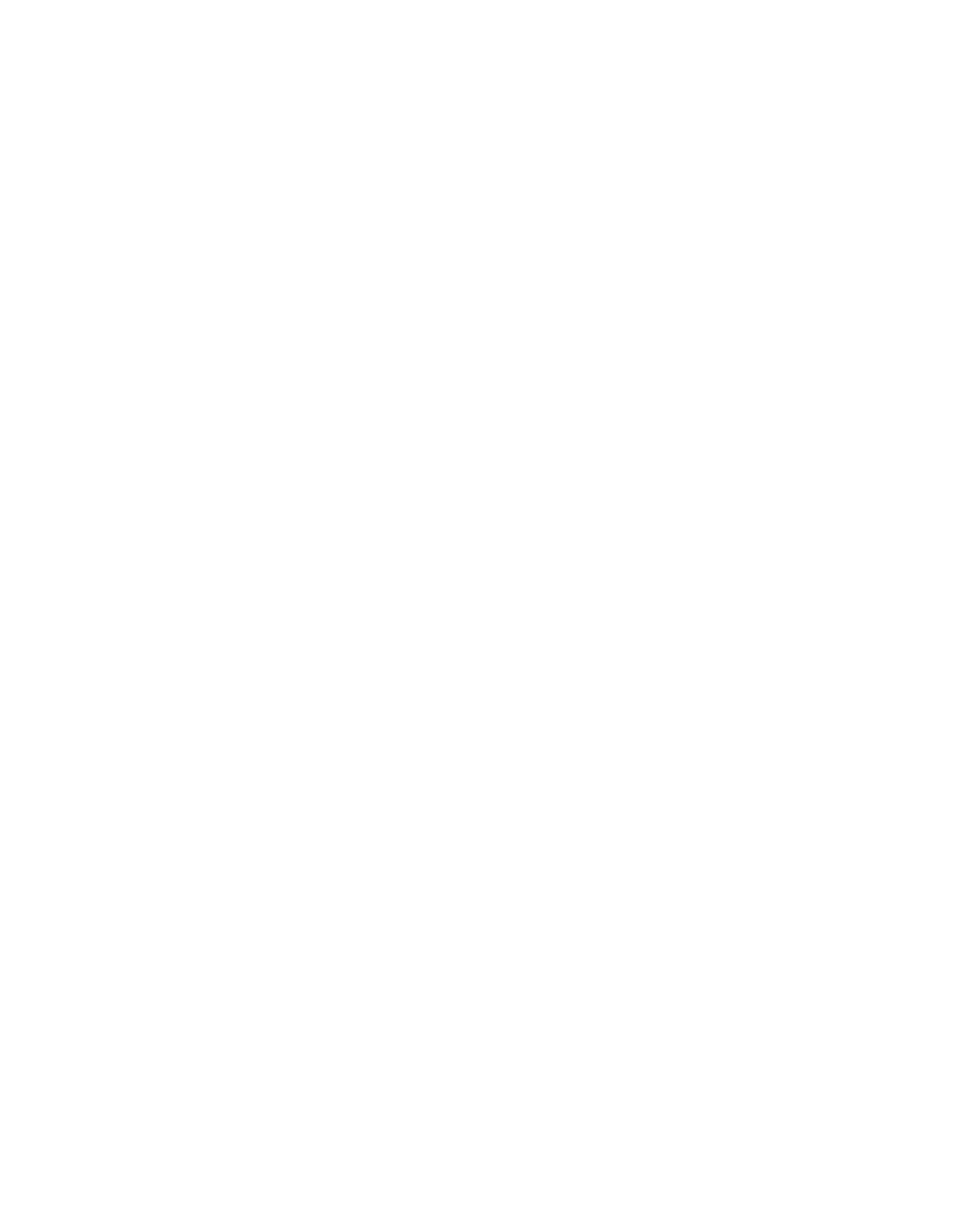## **The First Post-IA Job**

The Self-Sufficiency Project (SSP) encouraged lone parents who had been dependent on welfare to work full time and leave social assistance. The parameters of SSP were such that the program may have differentially affected the types of jobs that individuals held at various points in time. Because SSP offered a financial incentive to participants if they found full-time work within 12 months, some participants may have lowered their expectations (in terms of wages or job conditions) in order to find a job within the 12-month supplement take-up window. Later, once they had secured their eligibility for the supplement, participants may have looked for and found jobs that they preferred.

Given that participants held many different jobs, there is a choice to be made about the most relevant jobs to analyze when considering how SSP affected participants' job characteristics. For example, to estimate SSP's impact on job characteristics at the point when SSP had had the largest impact on full-time employment, the relevant jobs would be the ones that members of the control and program group held 14 months after random assignment.

This paper deals with the initial transition from long-term social assistance receipt to work. Consequently, the paper examines the characteristics of the first jobs that SSP participants held after or during the first post-random assignment month in which they did not receive income assistance (IA). Some participants may have left IA because they began working in the jobs that this paper describes. Other participants may have left IA for reasons unconnected with the jobs analyzed here. People often leave welfare because changes in their family composition or income sources have made them ineligible. Some of the reasons recipients became ineligible for social assistance included marriage or receipt of income from other transfers, such as pensions, as well as from employment.

Because some people combined work with social assistance after random assignment, about 30 per cent of the SSP sample members were working in the same month they left IA. In these cases, the paper analyzes the jobs that were held when the recipients left IA. Some sample members held more than one job simultaneously. In these cases, the job selected was the one in which the recipient usually worked the most hours.<sup>7</sup>

Because SSP participants left IA and found jobs at various points during the follow-up, and because the follow-up periods started between November 1992 and March 1995, the jobs that are described did not all occur at the same time. This means that not all participants' jobs occurred within the same economic and social context. Changes in the local economic conditions may have affected the jobs that were available to SSP participants. In both provinces the rules governing IA eligibility and benefit levels changed during the follow-up period. These changes may have altered the attractiveness of work relative to IA. Michalopoulos et al. (2000) provide a detailed description of economic and policy changes and their implications for the impact of SSP.

For most of the sample, there was no record of a first post-IA job. No information was collected for these individuals because they either did not work or did not leave IA during the follow-up period. Nearly 44 per cent of the sample received income assistance in every month of the follow-up. A further 16 per cent of the sample experienced at least one month without

l

<sup>7</sup>Participants were asked about how many paid hours they usually worked during each of their continuous employment spells with one employer. A continuous spell is uninterrupted work without an unpaid break longer than two weeks.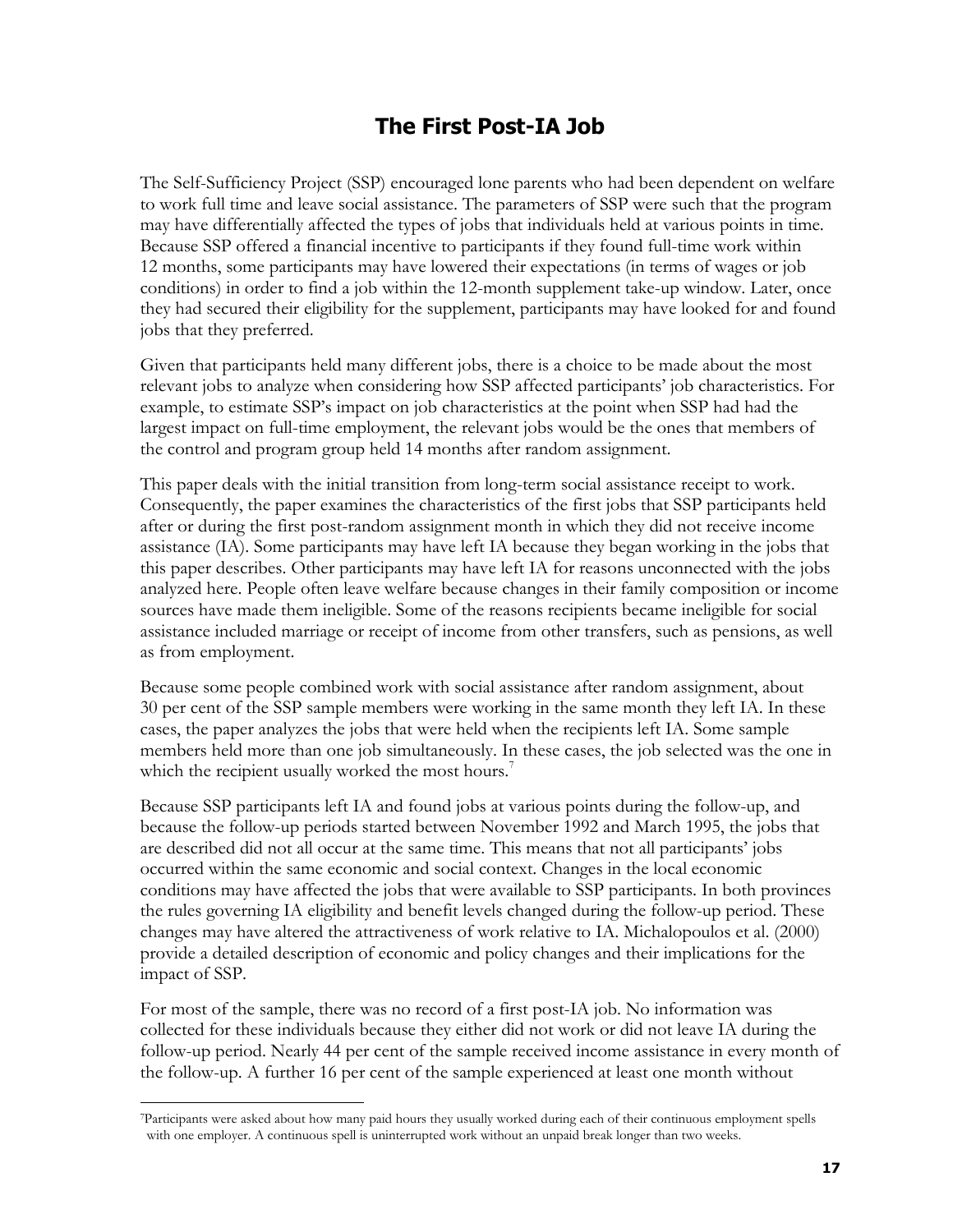income assistance, but did not work in any of the months of follow-up. If the SSP study had continued to follow participants indefinitely, there might eventually have been post-IA job information for all sample members.

While the analysis of first post-IA jobs is most appropriate for this paper, alternative definitions of jobs could have yielded somewhat different results. Two examples are given in the appendices:

- While the jobs analyzed in the paper are the first post-IA jobs, this does not necessarily mean that these jobs were eligible for SSP supplementation. Only earnings from full-time work were supplemented. Since some program group members may have left IA and worked only part time, their first post-IA jobs could be different from the jobs they held when they initiated the supplement. The tables in **Appendix A** provide descriptions of the jobs that program group members held when they initiated the supplement.
- Because program group members could only receive the supplement if they took-up fulltime work within 12 months of random assignment, the first post-IA jobs that program group members found within the first year of the program might have been different from the first post-IA jobs that program group members found after the one-year supplement take-up window closed. The tables in **Appendix B** provide non-experimental descriptions of only the first post-IA jobs held within the first year of random assignment.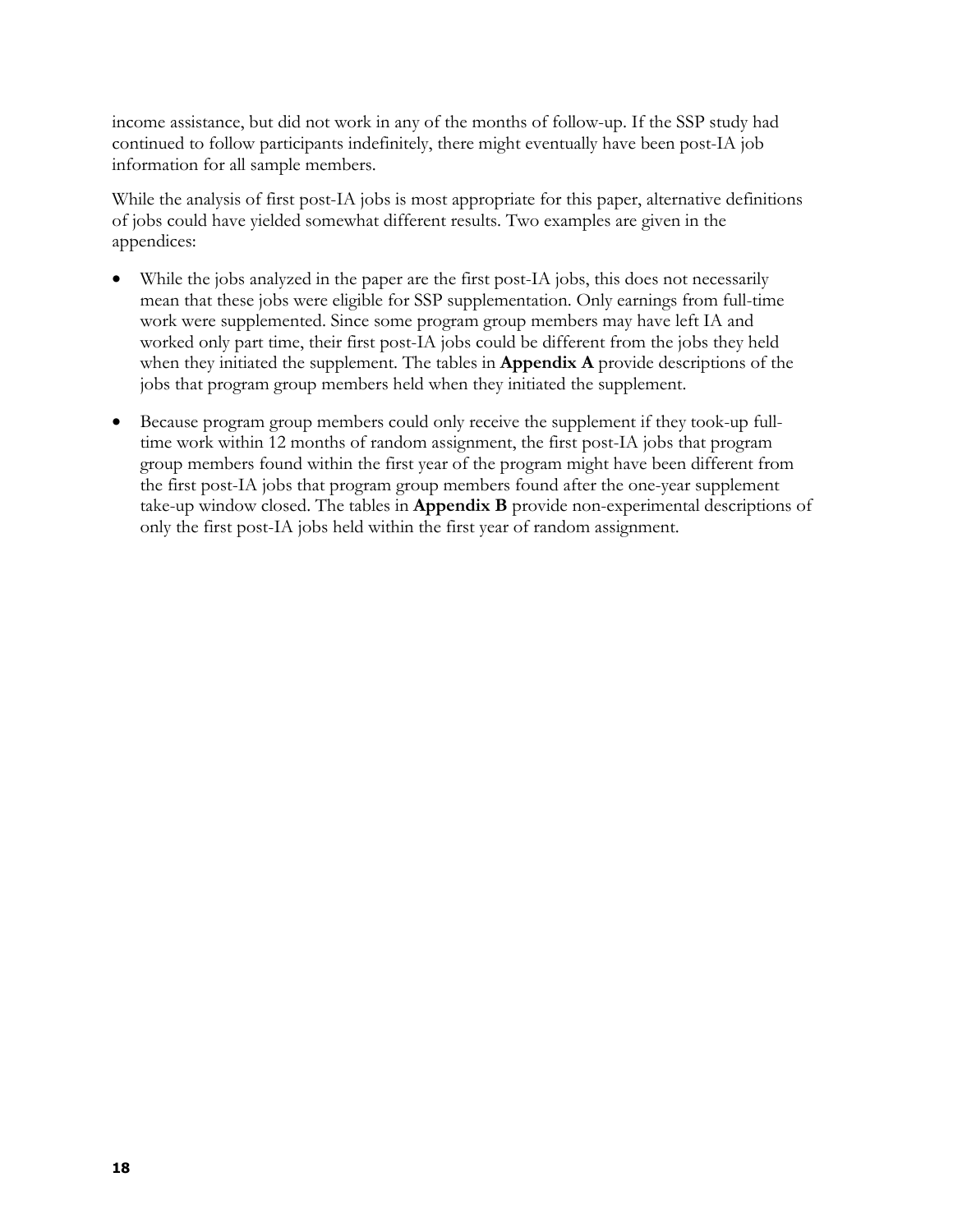### **Occupation and Industry of the First Post-IA Job**

The Self-Sufficiency Project (SSP) follow-up surveys collected detailed information about all of the jobs that participants held during the follow-up period. Specifically, participants were asked about the kind of business, industry, or service in which they were employed, and the kind of work they were doing. The survey also asked respondents to describe their most important activities or duties. This information was then used to classify the participants' occupations and the industries in which they worked. Occupations were classified according to Statistics Canada's *1980 Standard Occupational Classification* (SOC). The industrial classification followed the *1980 Standard Industrial Classification* (SIC)*.*

Typically, long-term social assistance recipients, such as those in the SSP sample, have very low levels of education and limited experience in the labour market. These characteristics restrict the range of occupations that are available to people exiting social assistance.

Table 1 indicates the kinds of jobs long-term welfare recipients held after they left income assistance (IA); the table combines SSP participants from both the program and control groups and includes only those group members who reported their occupation or industry.<sup>8</sup> Over half of the respondents who worked after they left IA and provided enough data to classify their jobs' industries worked in the same 10 industries.

A relatively large proportion of those who held a job after they left IA worked in a single industry. Almost 15 per cent worked in the food services industry. In contrast, only seven per cent of all Canadian women (aged 15 years and older) worked in food services industries (Statistics Canada, 1996a).<sup>9</sup> The food services industry includes businesses that are primarily engaged in operating sit-down or takeout restaurants, as well as catering businesses. The next largest proportion of SSP participants (seven per cent) worked in non-institutional social services, which includes child daycare, nursery school services, and other services that provide for the well-being of individuals and families living at home. Roughly five per cent of the SSP participants worked in food stores and another five per cent in private households.

The second panel of Table 1 presents the 10 occupations in which the largest proportions of SSP participants worked. The largest proportion of SSP participants (8.5 per cent) held post-IA jobs in food and beverage serving occupations. Among all Canadian women only three per cent worked in food and beverage serving occupations (Statistics Canada, 1996b).<sup>10</sup> The next most common occupations for SSP participants' first post-IA jobs were sales clerks and salespersons. Another 5.7 per cent worked as cashiers and tellers, and 5.2 per cent found work in child-care occupations.

In all of these occupations, the typical worker earns well below the average for Canadian workers. For example, the average worker in a food and beverage serving occupation earned \$28,000 in 1997 compared with \$37,400 earned by the average Canadian (HRDC, 2000). Moreover, a labour market information tool developed by the Canadian government considers each of these occupations to have fair or limited future prospects in terms of earnings and unemployment rates (HRDC, 2000).

j

The structure of Table 1 was modeled after similar tables in Bartik (1997).<br>This only includes women who were working and reported an industry that could be coded according to the SIC.<br><sup>10</sup>This only includes women who were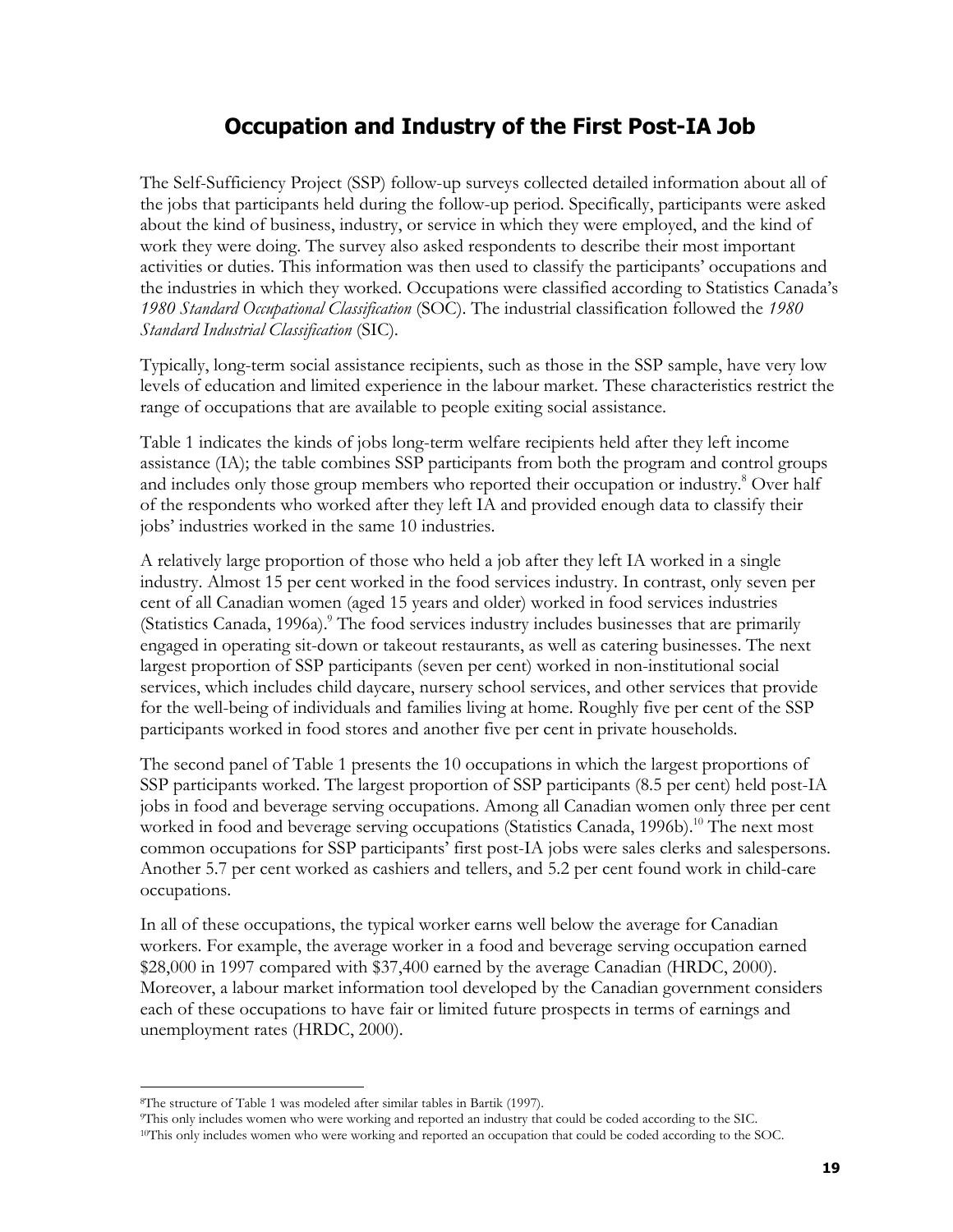| <b>Industry<sup>a</sup></b>                    | Percentage |
|------------------------------------------------|------------|
| <b>Food Services</b>                           | 14.5       |
| Non-institutional social services              | 6.6        |
| Food stores                                    | 4.9        |
| Private households                             | 4.5        |
| Elementary and secondary education             | 4.1        |
| Other institutional health and social services | 3.6        |
| Other business services                        | 3.5        |
| Hotels, motels, and tourist courts             | 3.5        |
| General merchandise stores                     | 3.0        |
| Services to building and dwellings             | 2.8        |
| Total of ten most common industries            | 51.2       |
| Occupations <sup>b</sup>                       |            |
| Food and beverage serving occupations          | 8.5        |
| Sales clerks and salespersons                  | 7.1        |
| Cashiers and tellers                           | 5.7        |
| Child-care occupations                         | 5.2        |
| Janitors, charworkers and cleaners             | 3.9        |
| Chefs and cooks                                | 3.8        |
| Personal service occupations                   | 3.2        |
| Secretaries and stenographers                  | 2.6        |
| Nursing attendants                             | 2.5        |
| Receptionists and information clerks           | 2.3        |
| Total of ten most common occupations           | 44.9       |
| <b>Sample</b>                                  | 1,522      |

#### **Table 1: Ten Most Common Occupations and Industries of the First Job Held After Leaving IA**

**Base:** All sample members who worked after leaving IA and reported their occupation and industry.

**Sources:** Calculations from administrative records, and 18-month and 36-month follow-up survey data.

Notes: Rounding may cause slight discrepancies in sums and differences.<br><sup>a</sup>Industries are classified according to the Statistics Canada 1980 Standard Industrial Classification.<br><sup>b</sup>Occupations are classified according to th

As expected, very few SSP participants held post-IA jobs in occupations that were ranked as having "good" future prospects. For example, registered nursing occupations offer nearly the national average earnings and have lower than average unemployment rates. Yet, only one per cent of the SSP participants' first post-IA jobs were in these occupations (HRDC, 2000).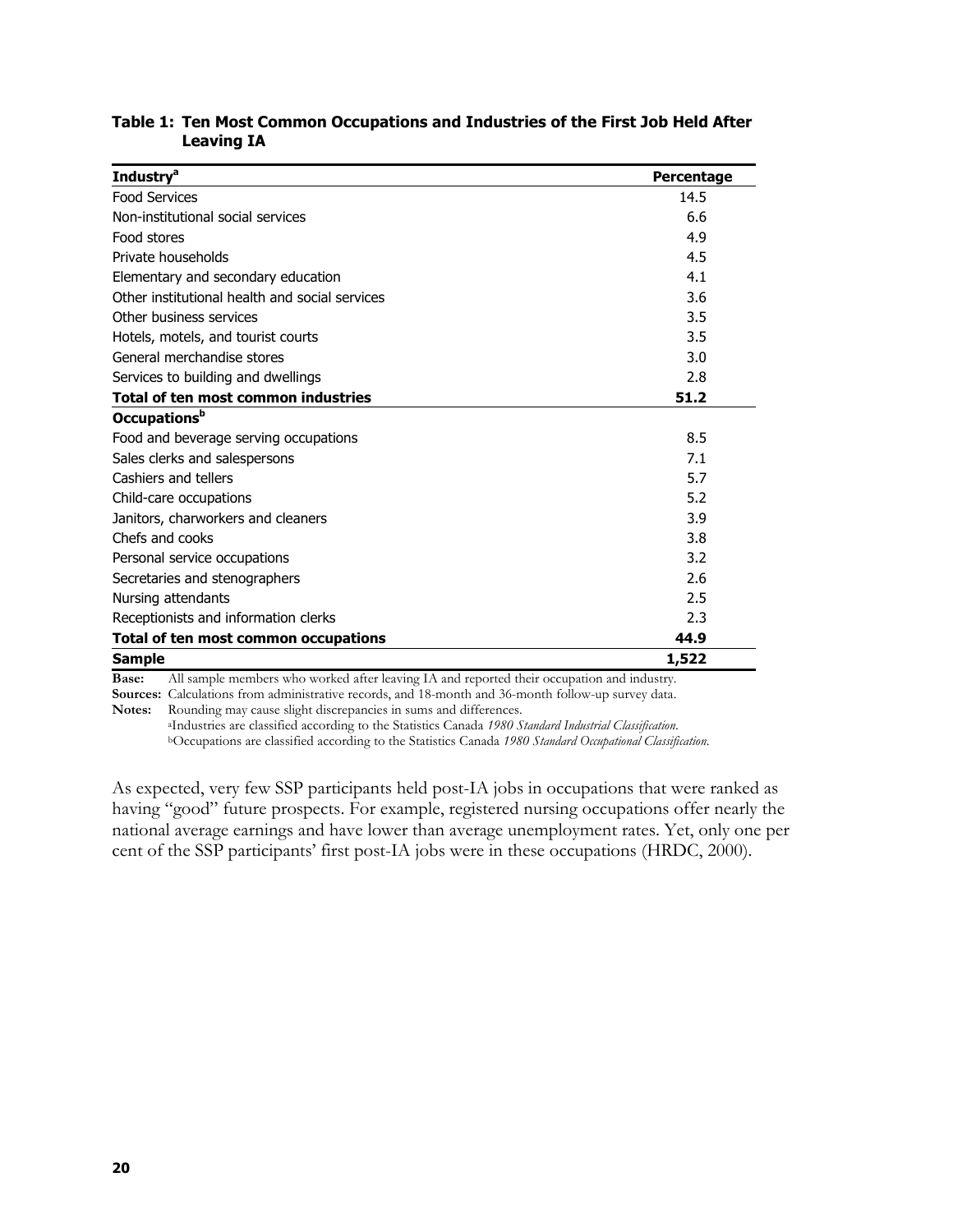#### **Impacts on Industry and Occupation**

The offer of a financial incentive led many members of the Self-Sufficiency Project (SSP) program group to leave welfare. SSP reduced the number of people who remained on income assistance (IA) throughout the entire follow-up period by 9.6 percentage points. Most of the people who left welfare also went to work. SSP reduced, by just over four percentage points, the proportion of program group members who left IA but then did not subsequently work. While over 47 per cent of the program group left IA and worked, less than 34 per cent of the control group did likewise, as the first row of Table 2 shows.

Although social assistance recipients tend to find jobs in a limited range of occupations and industries, it is possible that by altering their work preferences SSP encouraged program group members to take jobs in industries and occupations that they might not have otherwise accepted. On the other hand, welfare recipients may not do the kinds of work that they do because of their preferences, but because they are unable to obtain jobs in other occupations and industries. If the latter were the case, since SSP does not directly change participants' qualifications, there would seem to be little scope for SSP to affect the occupations and industries in which program group members find jobs.<sup>11</sup>

Table 2 shows the industries and occupations of the first jobs that program and control group members held after they left IA. The occupational and industrial categories are presented in Table 2 are at a much higher level of aggregation than in Table 1.

SSP increased work in only four industries. Although most members of both groups worked in accommodation, food and beverage services, and other service industries, members of the program group were six percentage points more likely to be working in these industries than members of the control group. SSP also increased work in wholesale and retail trade industries by 4.2 percentage points. Although statistically significant, SSP had substantively small (about one percentage point) impacts on work in manufacturing and primary industries, and work in finance and insurance, real estate, and business services industries.

Because SSP had such a large impact on employment, increases in some industrial categories result simply because so many more people were working. The impacts observed in Table 2 do not necessarily reflect a change in the industrial distribution of participants' post-IA jobs. In order to assess the extent to which SSP might have influenced a distributional change in the industries, Table 3 presents the industries for only those who left IA and subsequently worked.

This is a *non-experimental* comparison, which means that there are both observable and unobservable differences between the program and control group members represented in the table.12 Members of the control group who left IA for work did so without the offer of a financial incentive. It is therefore likely that working control group members on average possessed characteristics that made them more inclined to work than members of the program group. For

j

<sup>11</sup>While it was possible that the financial incentive encouraged some people to seek training and education, there is little evidence that SSP increased education and training. Indeed, 18 months after random assignment, program group members who did not have a high school diploma at baseline were statistically significantly less likely than their counterparts in the control group to have taken courses toward a high school diploma or a trade/vocational certificate (Lin, Robins, Card, Harknett, & Lui-Gurr, 1998). 12The authors did attempt to control for observable differences in baseline characteristics by calculating regression-adjusted

means, however, the adjusted estimates were not substantially different from the unadjusted estimates. Thus, unadjusted means are reported throughout.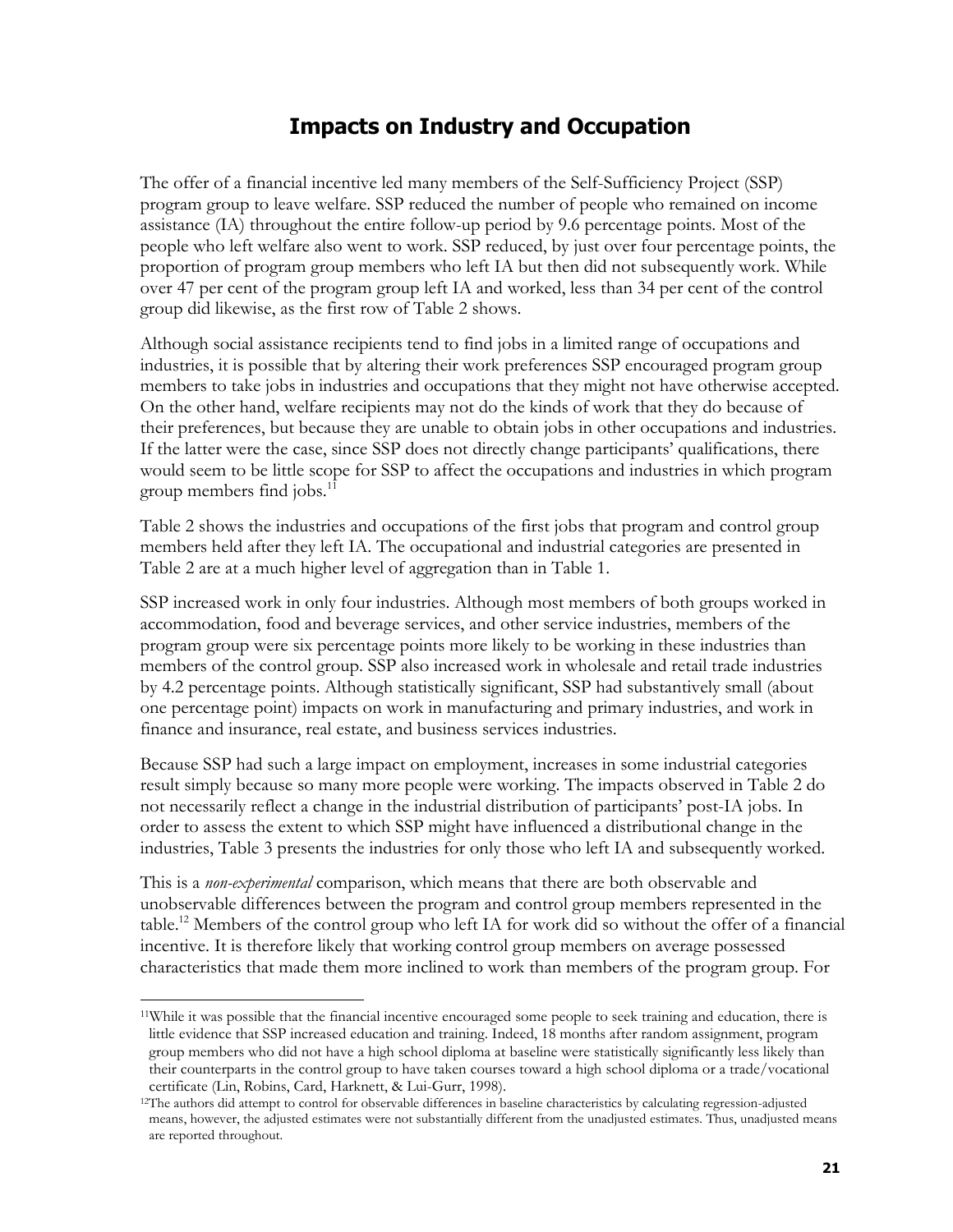example, control group members who worked after leaving IA may have faced fewer barriers than their counterparts in the program group. The control group members represented in Table 3 might also have been more likely to possess unmeasured characteristics, such as motivation or a preference for work outside the home.

| Outcome (% in each category)                                                              | Program<br><b>Group</b> | <b>Control</b><br><b>Group</b> | <b>Difference</b><br>(Impact) | <b>Standard</b><br><b>Error</b> |
|-------------------------------------------------------------------------------------------|-------------------------|--------------------------------|-------------------------------|---------------------------------|
| <b>Industry<sup>a</sup></b>                                                               |                         |                                |                               |                                 |
| Never left IA                                                                             | 38.9                    | 48.5                           | $-9.6***$                     | (1.4)                           |
| Left IA but did not work                                                                  | 13.7                    | 17.9                           | $-4.2***$                     | (1.0)                           |
| Worked but did not report industry                                                        | 10.7                    | 9.1                            | $1.6*$                        | (0.8)                           |
| Manufacturing and primary industries <sup>b</sup>                                         | 3.4                     | 2.5                            | $0.8*$                        | (0.5)                           |
| Construction, transportation and storage, communications,<br>and other utility industries | 2.0                     | 1.4                            | 0.6                           | (0.4)                           |
| Wholesale and retail trade industries                                                     | 8.4                     | 4.1                            | $4.2***$                      | (0.7)                           |
| Finance and insurance, real estate, and business services<br>industries                   | 3.3                     | 2.3                            | $1.0**$                       | (0.5)                           |
| Government and educational services industries                                            | 2.4                     | 2.8                            | $-0.5$                        | (0.5)                           |
| Health and social services industries                                                     | 4.1                     | 3.9                            | 0.1                           | (0.6)                           |
| Accommodation, food and beverage services, and other<br>services industries               | 13.3                    | 7.4                            | $5.9***$                      | (0.9)                           |
| <b>Occupations<sup>c</sup></b>                                                            |                         |                                |                               |                                 |
| Never left IA                                                                             | 38.9                    | 48.5                           | $-9.6***$                     | (1.4)                           |
| Left IA but did not work                                                                  | 13.7                    | 17.9                           | $-4.2***$                     | (1.0)                           |
| Worked but did not report occupations                                                     | 10.7                    | 9.2                            | $1.6*$                        | (0.9)                           |
| Managerial administrative and related occupations                                         | 2.1                     | 1.3                            | $0.8**$                       | (0.4)                           |
| Occupations in science and social science <sup>d</sup>                                    | 0.6                     | 0.7                            | $-0.1$                        | (0.2)                           |
| Teaching and related occupations                                                          | 0.7                     | 1.3                            | $-0.5*$                       | (0.3)                           |
| Occupations in medicine and health                                                        | 1.8                     | 1.3                            | 0.5                           | (0.4)                           |
| Clerical and related occupations                                                          | 7.8                     | 5.0                            | $2.8***$                      | (0.7)                           |
| Sales occupations                                                                         | 4.8                     | 2.4                            | $2.4***$                      | (0.5)                           |
| Service occupations                                                                       | 13.5                    | 8.6                            | $4.8***$                      | (0.9)                           |
| Occupations in primary industries <sup>e</sup>                                            | 0.8                     | 1.0                            | $-0.2$                        | (0.3)                           |
| Manufacturing and construction occupations <sup>f</sup>                                   | 4.1                     | 2.3                            | $1.8***$                      | (0.5)                           |
| Other occupations <sup>9</sup>                                                            | 0.5                     | 0.6                            | $-0.1$                        | (0.2)                           |
| <b>Sample</b>                                                                             | 2,503                   | 2,458                          |                               |                                 |

| Table 2: SSP Impacts on the Industry and Occupation of the First Job Held After Leaving IA |  |  |
|--------------------------------------------------------------------------------------------|--|--|
|                                                                                            |  |  |

**Base:** All sample members.

**Sources:** Calculations from administrative records, and 18-month and 36-month follow-up survey data.

**Notes:** Two-tailed t-tests were applied to differences between the outcomes for the program and control groups.

Statistical significance levels are indicated as:  $* = 10$  per cent;  $** = 5$  per cent;  $*** = 1$  per cent.

Rounding may cause slight discrepancies in sums and differences.<br><sup>a</sup>Industries are classified according to the Statistics Canada 1980 Standard Industrial Classification.

<sup>b</sup>Primary industries include agricultural and related service industries, fishing and trapping industries, logging and forestry industries, mining, quarrying, and oil well industries.

"Occupations are classified according to the Statistics Canada 1980 Standard Occupational Classification.<br>"Occupations in science and social science include occupations in natural sciences, engineering and mathematics, and occupations in social sciences and related fields.

eOccupations in primary industries include farming, horticultural and animal husbandry occupations, fishing, trapping and related occupations, forestry and logging occupations, and mining and quarrying including oil and gas field occupations. f Manufacturing and construction occupations include processing occupations, machining and related occupations, product fabricating, assembling and repairing occupations, construction trades occupations, transport equipment operating occupations, material handling and related occupations, and other crafts and equipment operating occupations. gOther occupations include artistic, literary, recreational, and related occupations, and occupations in religion.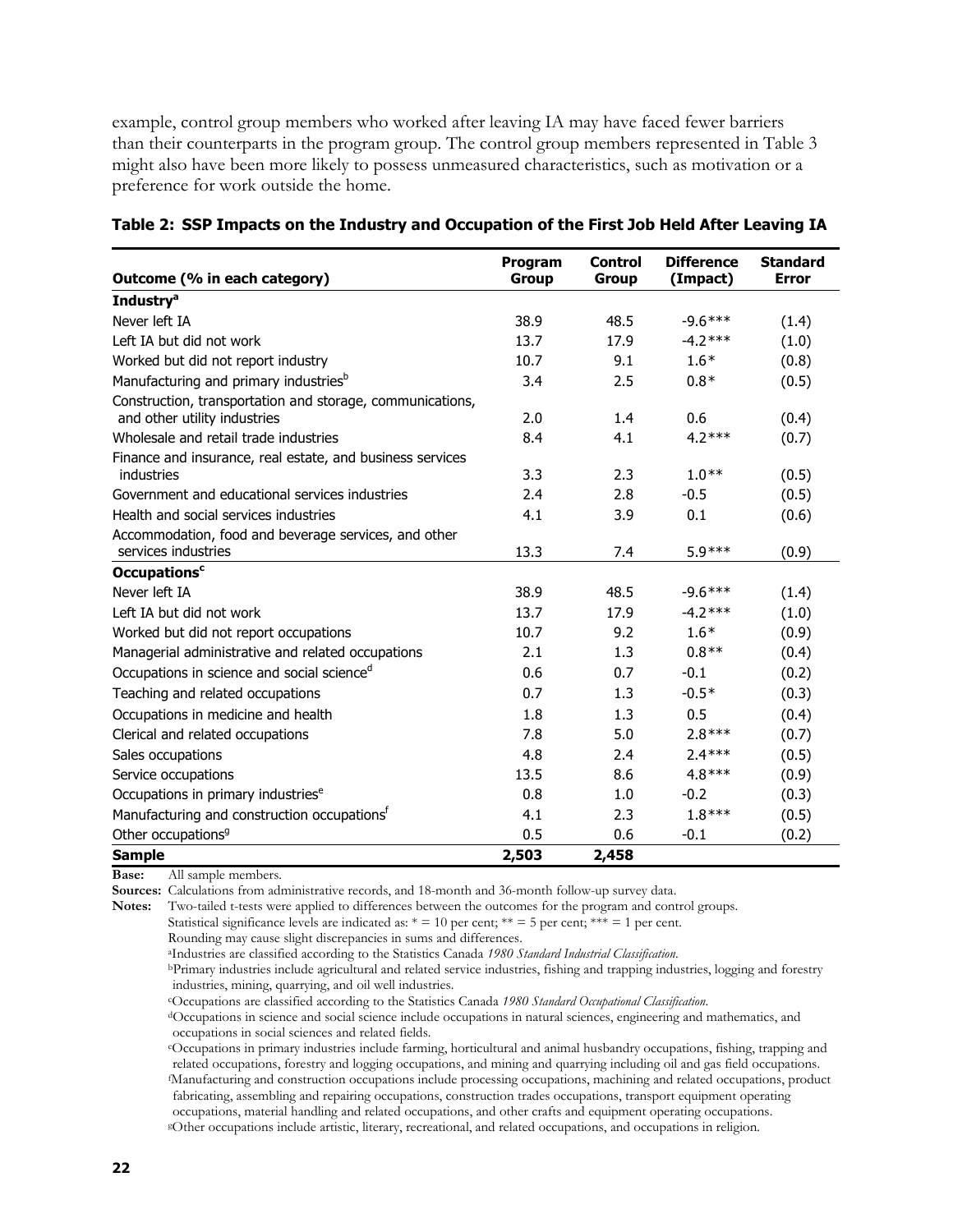Because the experimental and control group members being compared in Table 3 are not the same on average, any differences between the program and control group cannot be attributed entirely to SSP. The differences are in part a result of the intervention and also partly a result of the differences in the average characteristics of the program and control group members.

Although the results in Table 3 are likely to be biased, whereas the experimental comparisons in Table 2 are not, the non-experimental comparison sheds further light on the mix of jobs that people take with and without the program.

The non-experimental results in Table 3 show that among those who worked after leaving IA, program group members found jobs in different industries than did control group members. Program group members were 6.1 percentage points more likely to work in accommodation, food and beverage services, and other services industries, and 5.3 percentage points more likely to be working in wholesale and retail trade industries. In contrast, program group members worked less often in government and educational services industries and in health and social services industries than did their counterparts in the control group. If it was more difficult to find jobs in these industries, program group members, concerned about finding a first full-time job in order to qualify for supplements within the 12-month take-up window, may have avoided these industries.

Within an industry, occupations can vary substantially. While one worker in the food services industry might be a manager earning \$40,000 per year, another might be a cashier earning \$20,000. In some ways, therefore, occupation is a more important indicator of the characteristics of a job. In the second panel of Table 2, the occupations of SSP participants are reported. Because all members of the sample are represented in Table 2, the differences between the program and control groups are experimental impacts.

SSP increased post-IA work in some occupations and not in others. The largest impact was on the proportion working in service occupations; while 13.5 per cent of the program group worked in these occupations, only 8.6 per cent of the control group worked in these occupations. SSP also increased work in clerical and related occupations by 2.8 percentage points and increased work in sales occupations by 2.4 percentage points.

Program group members also left IA and worked in manufacturing and construction occupations, and managerial administrative and related occupations because of the financial incentive, but the impact on employment in these occupations was fairly small. Although statistically significant, the impact on the proportion working in teaching and related occupations was very small and affected very few individuals.

Sales and services occupations tend to have high levels of employee turnover (HRDC, 2000). High turnover means that job openings are likely to occur quite frequently. For members of the program group who wanted to find a full-time job within the 12-month supplement take-up window, occupations with frequent openings may have been more attractive than waiting for openings in other jobs.

The second panel in Table 3 shows a non-experimental comparison of the occupations of those program and control group members who worked after leaving IA. Among those who left IA and worked, participants who were offered the financial incentive were almost three percentage points more likely to be working in a sales occupation. Program group members were 2.2 percentage points less likely to be working in teaching and related occupations and 1.3 percentage points less likely to be working in primary occupations.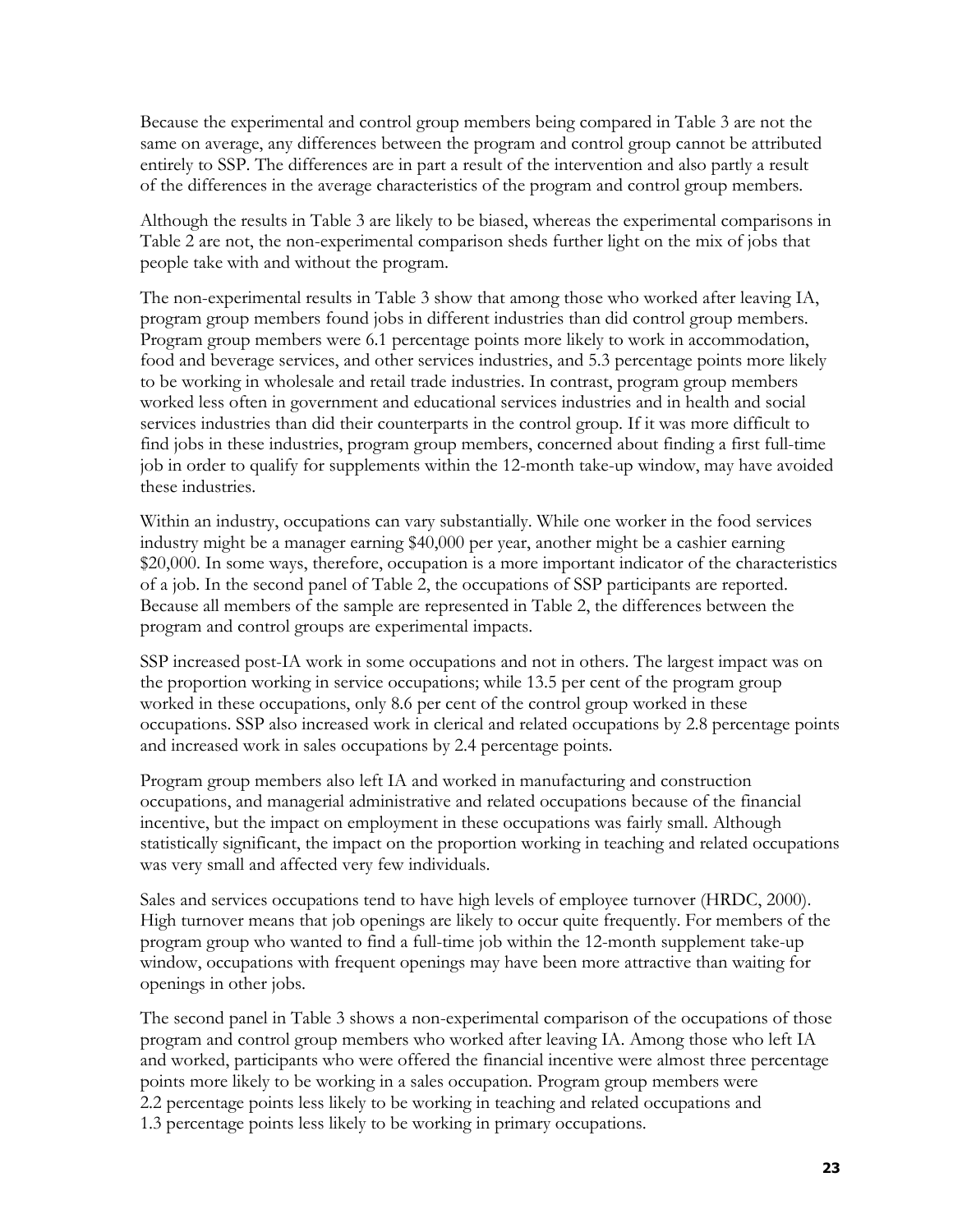#### **Table 3: Non-experimental Comparison of the Industry and Occupation of the First Job Held After Leaving IA, by Program and Control Group Members**

|                                                         | Program | <b>Control</b> |                   | <b>Standard</b> |
|---------------------------------------------------------|---------|----------------|-------------------|-----------------|
| Outcome (% in each category)                            | Group   | Group          | <b>Difference</b> | <b>Error</b>    |
| <b>Industry</b> <sup>a</sup>                            |         |                |                   |                 |
| Worked but did not report industry                      | 22.6    | 27.1           | $-4.5**$          | (1.9)           |
| Manufacturing and primary industries <sup>b</sup>       | 7.1     | 7.5            | $-0.4$            | (1.2)           |
| Construction, transportation and storage,               |         |                |                   |                 |
| communications, and other utility industries            | 4.2     | 4.2            | 0.0               | (0.9)           |
| Wholesale and retail trade industries                   | 17.6    | 12.3           | $5.3***$          | (1.6)           |
| Finance and insurance, real estate, and business        |         |                |                   |                 |
| services industries                                     | 7.0     | 6.8            | 0.2               | (1.1)           |
| Government and educational services industries          | 5.0     | 8.5            | $-3.5***$         | (1.1)           |
| Health and social services industries                   | 8.6     | 11.7           | $-3.1**$          | (1.4)           |
| Accommodation, food and beverage services, and          |         |                |                   |                 |
| other services industries                               | 28.0    | 21.9           | $6.1***$          | (2.0)           |
| <b>Occupations<sup>c</sup></b>                          |         |                |                   |                 |
| Worked but did not report occupation                    | 22.7    | 27.2           | $-4.5**$          | (1.9)           |
| Managerial administrative and related occupations       | 4.5     | 3.9            | 0.6               | (0.9)           |
| Occupations in science and social science <sup>d</sup>  | 1.3     | 2.1            | $-0.7$            | (0.6)           |
| Teaching and related occupations                        | 1.5     | 3.7            | $-2.2***$         | (0.7)           |
| Occupations in medicine and health                      | 3.9     | 3.9            | 0.0               | (0.9)           |
| Clerical and related occupations                        | 16.3    | 14.8           | 1.6               | (1.6)           |
| Sales occupations                                       | 10.1    | 7.3            | $2.9**$           | (1.3)           |
| Service occupations                                     | 28.4    | 25.6           | 2.8               | (2.0)           |
| Occupations in primary industries <sup>e</sup>          | 1.6     | 2.9            | $-1.3**$          | (0.7)           |
| Manufacturing and construction occupations <sup>t</sup> | 8.7     | 6.9            | 1.8               | (1.2)           |
| Other occupations <sup>9</sup>                          | 1.0     | 1.8            | $-0.8$            | (0.5)           |
| <b>Sample</b>                                           | 1,187   | 827            |                   |                 |

**Base:** All sample members who worked after leaving IA.

**Sources:** Calculations from administrative records, and 18-month and 36-month follow-up survey data.

**Notes:** Two-tailed t-tests were applied to differences between the outcomes for the program and control groups. Statistical significance levels are indicated as:  $* = 10$  per cent;  $** = 5$  per cent;  $*** = 1$  per cent.

Rounding may cause slight discrepancies in sums and differences.<br><sup>a</sup>Industries are classified according to the Statistics Canada 1980 Standard Industrial Classification.

<sup>b</sup>Primary industries include agricultural and related service industries, fishing and trapping industries, logging and forestry industries, and mining, quarrying, and oil well industries.<br>
"Occupations are classified according to the Statistics Canada 1980 Standard Occupational Classification.

<sup>d</sup>Occupations in science and social science include occupations in natural sciences, engineering and mathematics, and occupations in social sciences and related fields.

eOccupations in primary industries include farming, horticultural and animal husbandry occupations, fishing, trapping and related occupations, forestry and logging occupations, and mining and quarrying including oil and gas field occupations.

f Manufacturing and construction occupations include processing occupations, machining and related occupations, product fabricating, assembling and repairing occupations, construction trades occupations, transport equipment operating occupations, material handling and related occupations, and other crafts and equipment operating occupations.

gOther occupations include artistic, literary, recreational, and related occupations, and occupations in religion.

Although statistically significant, the differences in Table 3 are relatively modest. Because the SSP study provided a relatively large sample, statistical tests have the power to detect fairly small differences. When a difference is statistically significant, it is not always important in terms of its implications for policy. Although program group members were less likely to work in teaching and related occupations, only a small number of control group members worked in those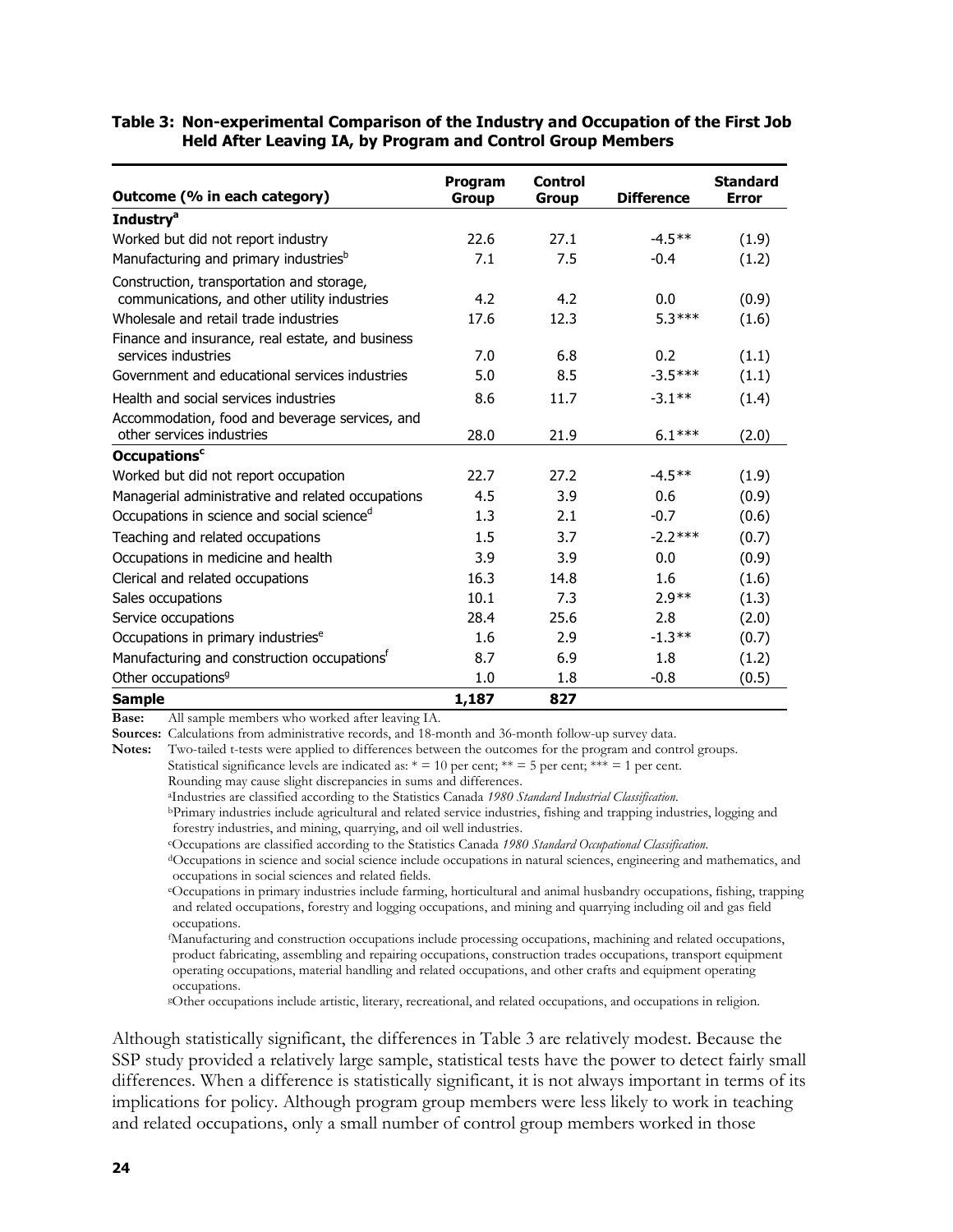occupations (3.7 per cent). This suggests that the impact, although statistically significant, affected few people.

The non-experimental results, when combined with the experimental results, suggest that SSP had relatively little influence over the different occupations in which participants found their first post-IA job. Welfare recipients appeared to work in only a very limited subset of occupations. Although SSP encouraged participants to choose work over welfare, when SSP program group members worked they found jobs, for the most part, in the same occupations that other former welfare recipients did — primarily in service, sales, and clerical occupations.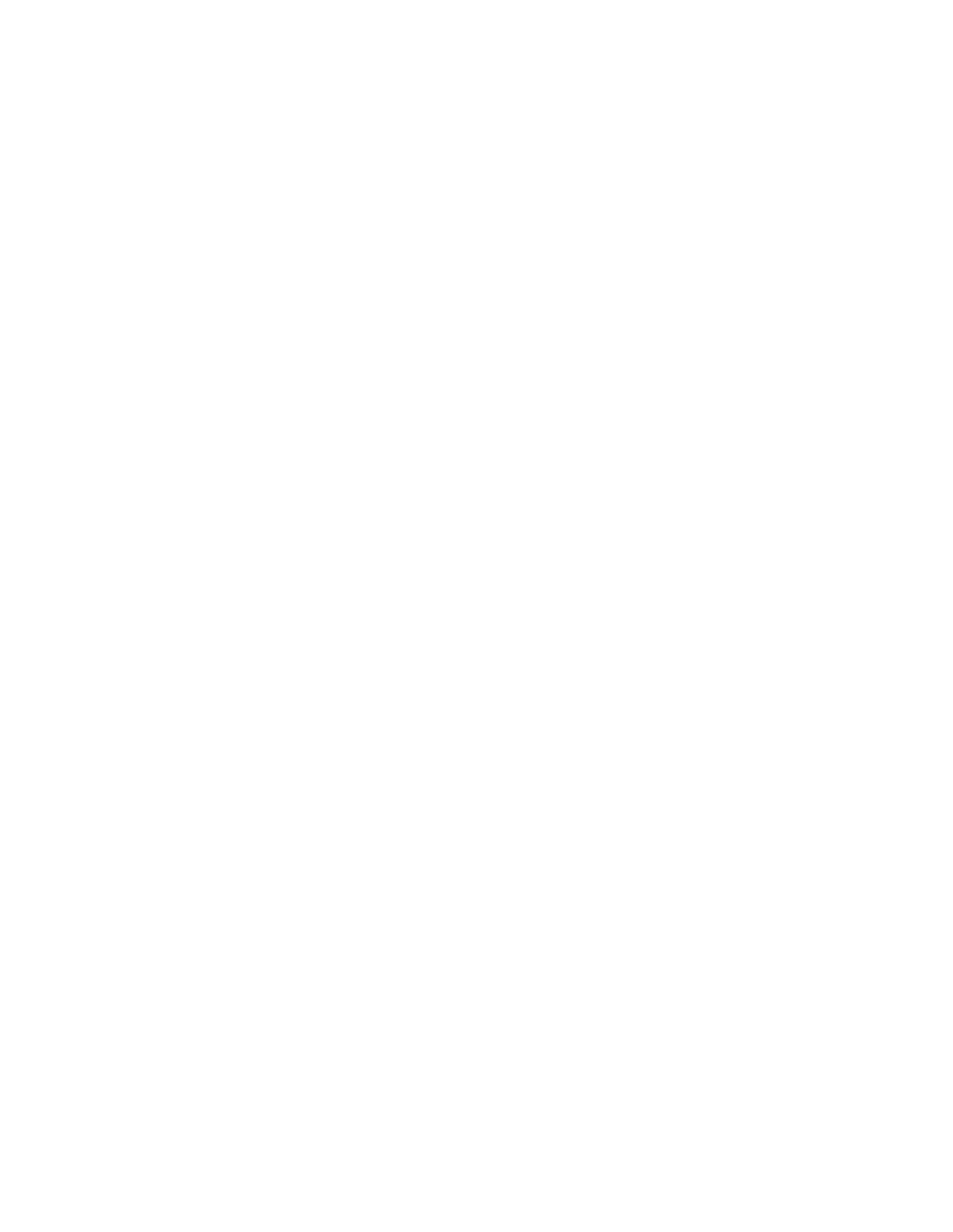## **Impacts on Wages, Hours, Multiple Job Holding, Job Duration, and Job Stability**

Occupations and industries are only two aspects of the kinds of jobs that SSP participants hold after they leave IA. Because certain job characteristics, such as low wages or dangerous work, are more common within some occupations and industries, there is a tendency to view some occupations and industries as better than others. Direct measures of job characteristics can, however, provide additional tools to assess the quality of a job. For example, Pavetti and Acs (2000) employed wages as a measure of job quality.

#### **Wages**

Wages are a very important part of any job because cash remuneration is usually the largest source of compensation a worker receives for her labour. As the first panel of Table 4 demonstrates, the largest proportion of SSP participants who left IA and went to work did so in a job that paid within \$0.99 of the provincial minimum wage. SSP had the largest impact on work in this category; SSP increased the proportion working in jobs that paid less than or equal to \$0.99 above minimum wage by 9.2 percentage points. SSP also encouraged people to work in jobs that paid between \$1.00 and \$1.99 above minimum wage and jobs that paid between \$2.00 and \$2.99 above minimum wage. Although a relatively large proportion of the program group, nearly 10 per cent, earned wages that were \$3.00 or more above the minimum wage, they were no more likely than control group members to be working in these jobs.

|                                                            | Program | <b>Control</b> | <b>Difference</b> | <b>Standard</b> |
|------------------------------------------------------------|---------|----------------|-------------------|-----------------|
| Outcome (% in each category)                               | Group   | Group          | (Impact)          | <b>Error</b>    |
| <b>Hourly wage</b>                                         |         |                |                   |                 |
| Never left IA                                              | 38.9    | 48.5           | $-9.6***$         | (1.4)           |
| Left IA but did not work                                   | 13.7    | 17.9           | $-4.2***$         | (1.0)           |
| Worked but did not report a wage                           | 2.3     | 2.7            | $-0.4$            | (0.4)           |
| Less than or equal to \$0.99 above minimum wage $^{\circ}$ | 20.5    | 11.3           | $9.2***$          | (1.0)           |
| Between \$1.00 and 1.99 above minimum wage                 | 10.0    | 6.8            | $3.2***$          | (0.8)           |
| Between \$2.00 and 2.99 above minimum wage                 | 4.8     | 2.5            | $2.3***$          | (0.5)           |
| \$3.00 or more above minimum wage                          | 9.7     | 9.8            | $-0.1$            | (0.8)           |
| Hours worked per week                                      |         |                |                   |                 |
| Never left IA                                              | 38.9    | 48.5           | $-9.6***$         | (1.4)           |
| Left IA but did not work                                   | 13.7    | 17.9           | $-4.2***$         | (1.0)           |
| Worked but did not report hours                            | 1.0     | 1.6            | $-0.5*$           | (0.3)           |
| Fewer than 30                                              | 14.0    | 12.9           | 1.1               | (1.0)           |
| 30                                                         | 6.8     | 2.4            | $4.5***$          | (0.6)           |
| $31 - 34$                                                  | 2.9     | 0.8            | $2.1***$          | (0.4)           |
| 35                                                         | 5.3     | 3.2            | $2.1***$          | (0.6)           |
| $36 - 39$                                                  | 3.2     | 2.4            | 0.8               | (0.5)           |
| 40                                                         | 10.7    | 7.4            | $3.2***$          | (0.8)           |
| More than 40                                               | 3.5     | 3.0            | 0.5               | (0.5)           |

**Table 4: SSP Impacts on Multiple Job Holding and the Wages, Hours, Duration, and Stability of the First Job Held After Leaving IA** 

(continued)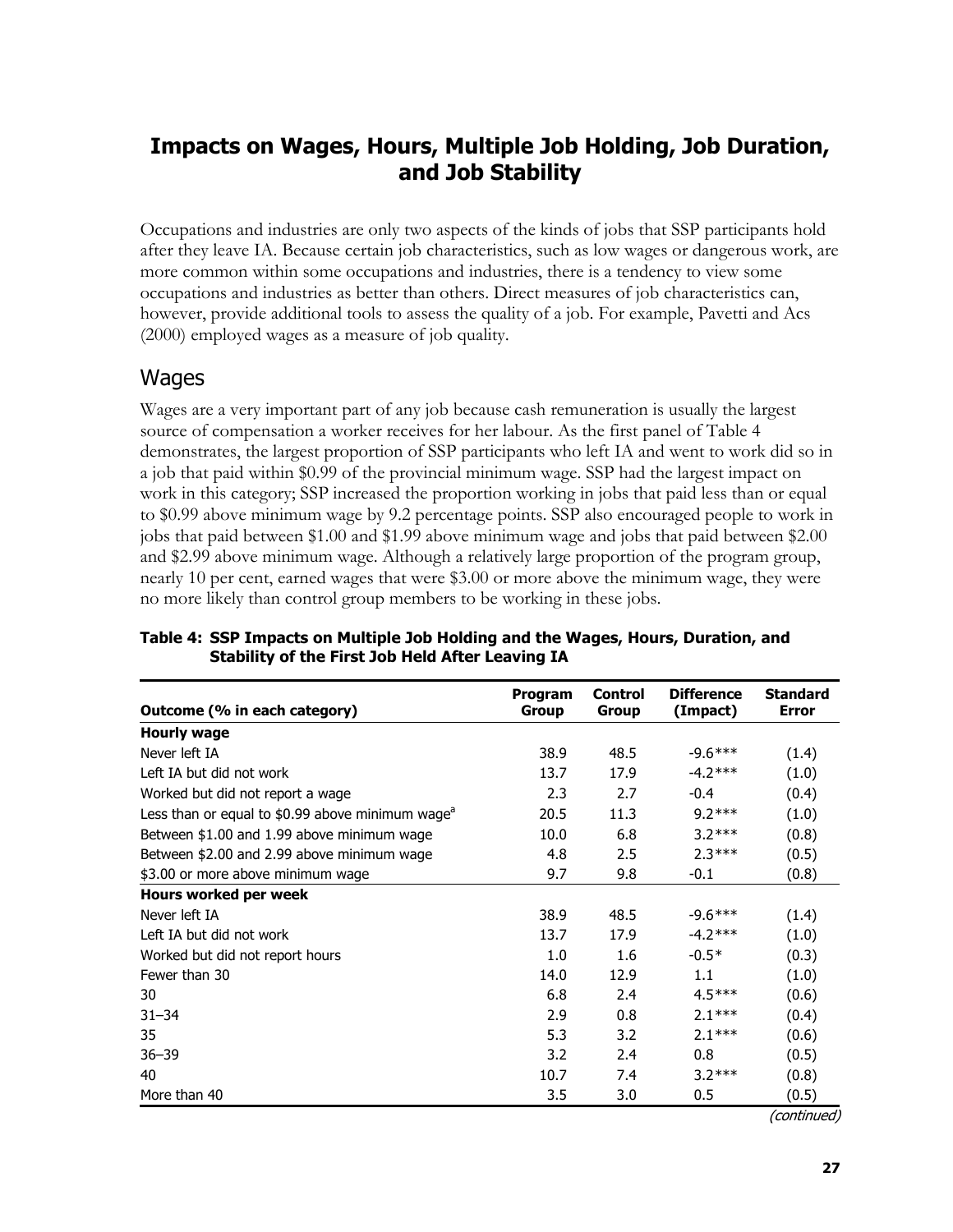| Outcome (% in each category)                    | Program<br><b>Group</b> | <b>Control</b><br><b>Group</b> | <b>Difference</b><br>(Impact) | <b>Standard</b><br><b>Error</b> |
|-------------------------------------------------|-------------------------|--------------------------------|-------------------------------|---------------------------------|
| <b>Multiple job holding</b>                     |                         |                                |                               |                                 |
| Never left IA                                   | 38.9                    | 48.5                           | $-9.6***$                     | (1.4)                           |
| Left IA but did not work                        | 13.7                    | 17.9                           | $-4.2***$                     | (1.0)                           |
| Working but multiple job holding not calculable | 0.5                     | 0.7                            | $-0.1$                        | (0.2)                           |
| Working at one job                              | 32.8                    | 23.0                           | $9.7***$                      | (1.3)                           |
| Working at more than one job simultaneously     | 14.1                    | 10.0                           | $4.2***$                      | (0.9)                           |
| Job duration and stability                      |                         |                                |                               |                                 |
| Duration of job spell <sup>b</sup>              |                         |                                |                               |                                 |
| Never left IA                                   | 38.9                    | 48.5                           | $-9.6***$                     | (1.4)                           |
| Left IA but did not work                        | 13.7                    | 17.9                           | $-4.2***$                     | (1.0)                           |
| Worked but did not have data to calculate       |                         |                                |                               |                                 |
| duration                                        | 2.3                     | 2.3                            | $-0.1$                        | (0.4)                           |
| Less than or equal to 3 months                  | 8.4                     | 6.8                            | $1.6***$                      | (0.8)                           |
| $4-6$ months                                    | 7.8                     | 4.1                            | $3.7***$                      | (0.7)                           |
| $7-9$ months                                    | 4.2                     | 2.2                            | $2.0***$                      | (0.5)                           |
| $10-12$ months                                  | 3.3                     | 1.6                            | $1.7***$                      | (0.4)                           |
| More than 12 months                             | 21.4                    | 16.6                           | $4.7***$                      | (1.1)                           |
| Number of spells                                |                         |                                |                               |                                 |
| Never left IA                                   | 38.9                    | 48.5                           | $-9.6***$                     | (1.4)                           |
| Left IA but did not work                        | 13.7                    | 17.9                           | $-4.2***$                     | (1.0)                           |
| Worked but did not report number of spells      | 0.5                     | 0.7                            | $-0.1$                        | (0.2)                           |
| 1 spell                                         | 39.9                    | 27.4                           | 12.5 ***                      | (1.3)                           |
| 2 spells                                        | 5.5                     | 4.1                            | $1.4***$                      | (0.6)                           |
| 3 or more spells                                | 1.5                     | 1.5                            | 0.0                           | (0.3)                           |
| Censored job <sup>c</sup>                       | 15.2                    | 13.1                           | $2.0**$                       | (0.1)                           |
| <b>Sample</b>                                   | 2,503                   | 2,458                          |                               |                                 |

#### **Table 4: SSP Impacts on Multiple Job Holding and the Wages, Hours, Duration, and Stability of the First Job Held After Leaving IA (Cont'd)**

**Base:** All sample members.

**Sources:** Calculations from administrative records, baseline survey data, and 18-month and 36-month follow-up survey data. **Notes:** Two-tailed t-tests were applied to differences between the outcomes for the program and control groups.

Statistical significance levels are indicated as:  $* = 10$  per cent;  $** = 5$  per cent;  $*** = 1$  per cent. Rounding may cause slight discrepancies in sums and differences.

<sup>a</sup>In British Columbia the minimum wage was \$5.50 per hour from the beginning of the random assignment period in November 1992 until April 1993, when it rose to \$6.00. In March 1995 it was increased to \$6.50, and in October 1995 it increased again to \$7.00 per hour. In New Brunswick the minimum wage was \$5.00 per hour from 1992 to 1995. In January 1996 it increased to \$5.25, and in July 1996 it rose again to \$5.50. <sup>b</sup>A job spell is continuous employment with one employer with no unpaid breaks lasting longer than two weeks.

cA censored job is a job in which the participant was currently working at the time of the 36-month interview.

A concern with any program that supplements wages and earnings is that the program will encourage participants to accept lower wages than they might otherwise have accepted.<sup>13</sup>  $\Lambda$ negative impact on jobs in the higher wage categories accompanied by a positive impact on jobs in the lower wage categories would constitute evidence that individuals had accepted lower wages because of the supplement offer. SSP had no impact on the proportion working in the highest wage category and increased employment in jobs offering wages between \$2.00 and \$2.99 above minimum wage. Thus, it would appear that the supplement offer did not encourage

j

<sup>&</sup>lt;sup>13</sup>Accepting lower wages may not necessarily constitute a negative impact. The supplement may have given participants enough income to accept lower paying jobs that offered other characteristics that were better suited to their needs, such as jobs that were closer to home or jobs offering hours that permitted them to spend more time with their children.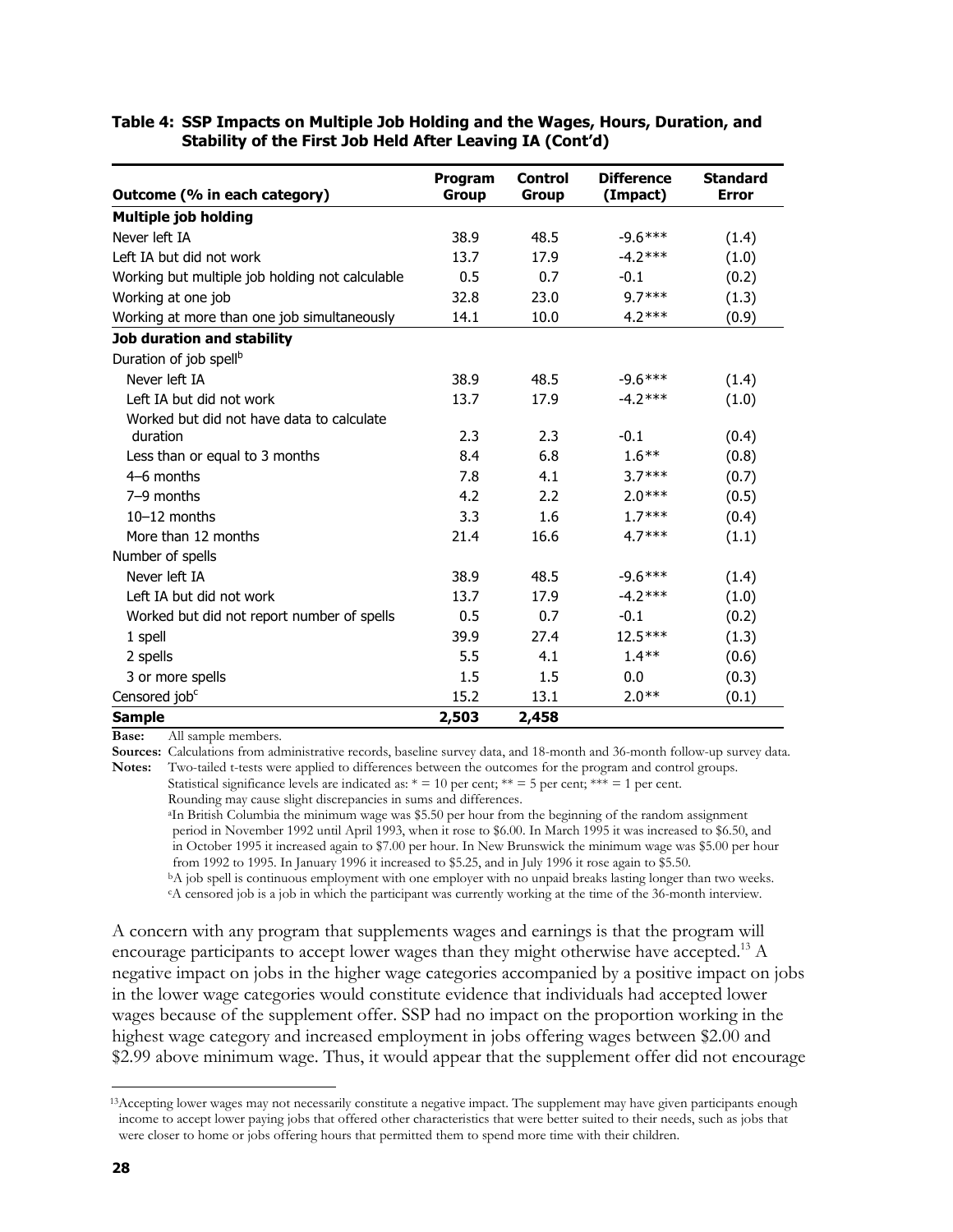participants to accept wages lower than they might have in the absence of the program. Analysis of experimental impacts on average wages across all jobs held in Month 33 reached similar conclusions (Michalopoulos et al., 2000).

Although SSP did not appear to encourage people who would have worked in the absence of the program to work in jobs with lower pay, there is evidence that SSP encouraged people who would not have worked to take low-wage jobs. Because SSP increased employment overall, there was an impact on the number of jobs offering a range of wages, from minimum wage to nearly \$3.00 more than minimum wage. SSP did not, however, have an equal impact on jobs offering various wages. The impact on the proportion working in jobs that paid less than \$1.00 above minimum wage was almost twice as large as the combined impact on all jobs with wages that exceeded minimum wage by \$1.00 or more.

## Weekly hours

Earnings are a function of both wages and the number of hours that people work. Sometimes it is difficult for welfare recipients to find jobs that offer them enough hours to earn an income sufficient to allow them to leave IA. Working more hours can also generate greater opportunity to develop on-the-job experience and perhaps advancement.

The designers of SSP were concerned that the additional income provided by the supplement would cause some people to reduce their work effort. To mitigate this possibility, a full-time work requirement was attached to the supplement. Program group members could initiate the supplement only by obtaining full-time work and, for the most part, could only receive supplements in the months in which they worked an average of 30 or more hours per week.

The results in the second panel of Table 4 suggest that the full-time hours requirement was effective. Although many program and control group members left IA and worked in a job with fewer than 30 weekly hours, SSP did not increase employment in these kinds of jobs. Almost all of the additional post-IA employment generated by SSP was in jobs that offered at least 30 hours per week. Members of the program group were 4.5 percentage points more likely than members of the control group to work in jobs with 30 hours per week. SSP also increased employment in jobs with exactly 35 hours per week by 2.1 percentage points and jobs with exactly 40 hours per week by 3.2 percentage points.

## Multiple job holding

The full-time hours requirement did not stipulate that program group members work full-time hours in one job. Participants were free to combine jobs in order to reach the 30-hour requirement. Some participants who were never offered sufficient hours in their main job may have sought out additional jobs in order to qualify for the supplement.

Although multiple job holding might increase overall income and have other benefits, there are also possible shortcomings to this employment strategy. Relative to working full time in one job, working in more than one job at the same time may increase travel time and may require more erratic work schedules. This could potentially introduce additional family stress and reduce the time parents have with their children. It is also possible that multiple work schedules will overlap from time to time and therefore lead to increased employment instability.

For these reasons, on balance, finding a single job that provides enough hours and earnings is likely preferred to multiple job holding. Yet, the generosity of the financial incentive may have induced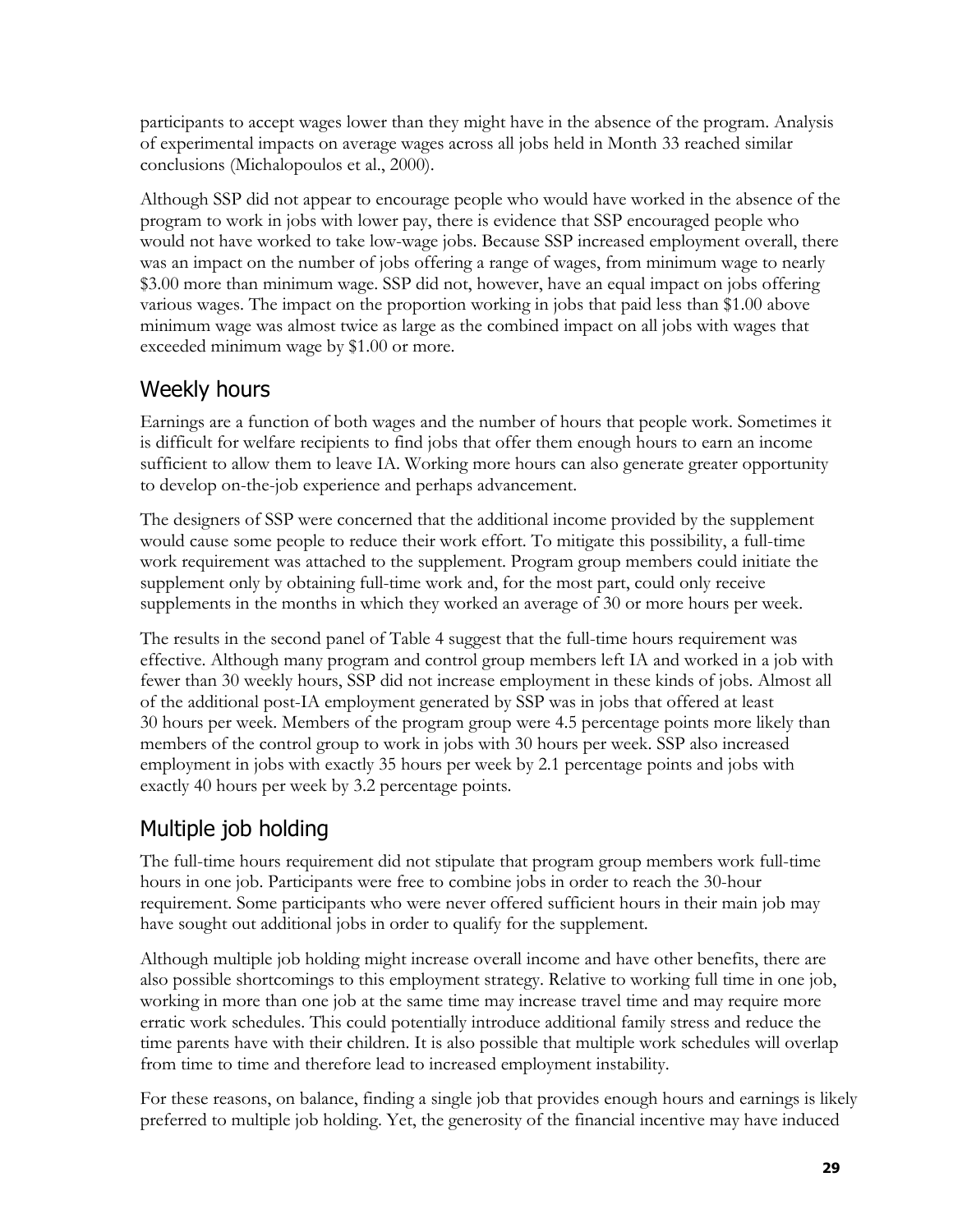participants to take up more than one job in order to qualify for the supplement. The overall increase in employment meant that SSP encouraged people to work in both one job and in multiple jobs, as the third panel of Table 4 shows. About 14 per cent of the program group and only 10 per cent of the control group worked in more than one job simultaneously after leaving IA.

Although SSP did increase multiple job holding by over 4 percentage points, the impact on the proportion working in only one job was over twice the size, at 10 percentage points. This would suggest that the incentive generated by SSP did not favour multiple job holding over working in one job.

This result also suggests that, on balance, SSP did not encourage people who would have worked in one job to take on another job in order to qualify for the supplement. If that were the case, a negative impact would be expected on employment in one job, coupled with a positive impact on multiple job holding.

### Job duration

When SSP was conceived, there was hope that the financial incentive would encourage full-time work, and that having become employed, participants would advance in their jobs and eventually develop the resources to remain self-sufficient without the supplement. Unless individuals are sufficiently skilled to be able to advance through a series of new and better jobs, one of the best conduits to advancement is by accumulating human capital through job tenure. When individuals remain with employers they are able to develop skills that improve their productivity and might therefore lead to wage progression or promotion.

For this paper, job duration is defined as a period of continuous employment with a single employer that is uninterrupted by an unpaid break of more than two weeks in length. Job duration is difficult to measure accurately because the period over which participants are observed is finite. Some respondents left IA and found work earlier than others. For respondents who found work earlier, the study had a longer time horizon in which to observe their job duration. Thus, shorter job duration may be observed for some individuals, not because they ultimately would have worked for their employer for less time, but because they found work later in the follow-up period.

Because data are available for only three years after random assignment, the job durations are censored at the last interview date for which each participant was a survey respondent.<sup>14</sup> This means that if the respondent was currently working when she was interviewed then her job was assigned an end date equal to the interview date. The last panel of Table 4 shows that 13 per cent of the control group and 15 per cent of the program group worked in jobs that were censored. Of all the post-IA jobs held, 35 per cent were censored.

The fourth panel in Table 4 shows the impacts on post-IA jobs of various durations. Because the data are censored, these results must be interpreted with caution. SSP increased employment in jobs in all duration categories. The largest proportions of both groups worked for more than 12 months. Among the program group, 21.4 per cent worked for more than 12 months, compared with 16.6 per cent in the control group. This impact of 4.7 percentage points on jobs with durations longer than 12 months is the largest impact that SSP had on any duration category. This does not mean that SSP necessarily increased job durations. SSP did accelerate the

l

<sup>14</sup>The SSP study followed respondents for 54 months in total, but only 36-month data was available at the time this paper was written.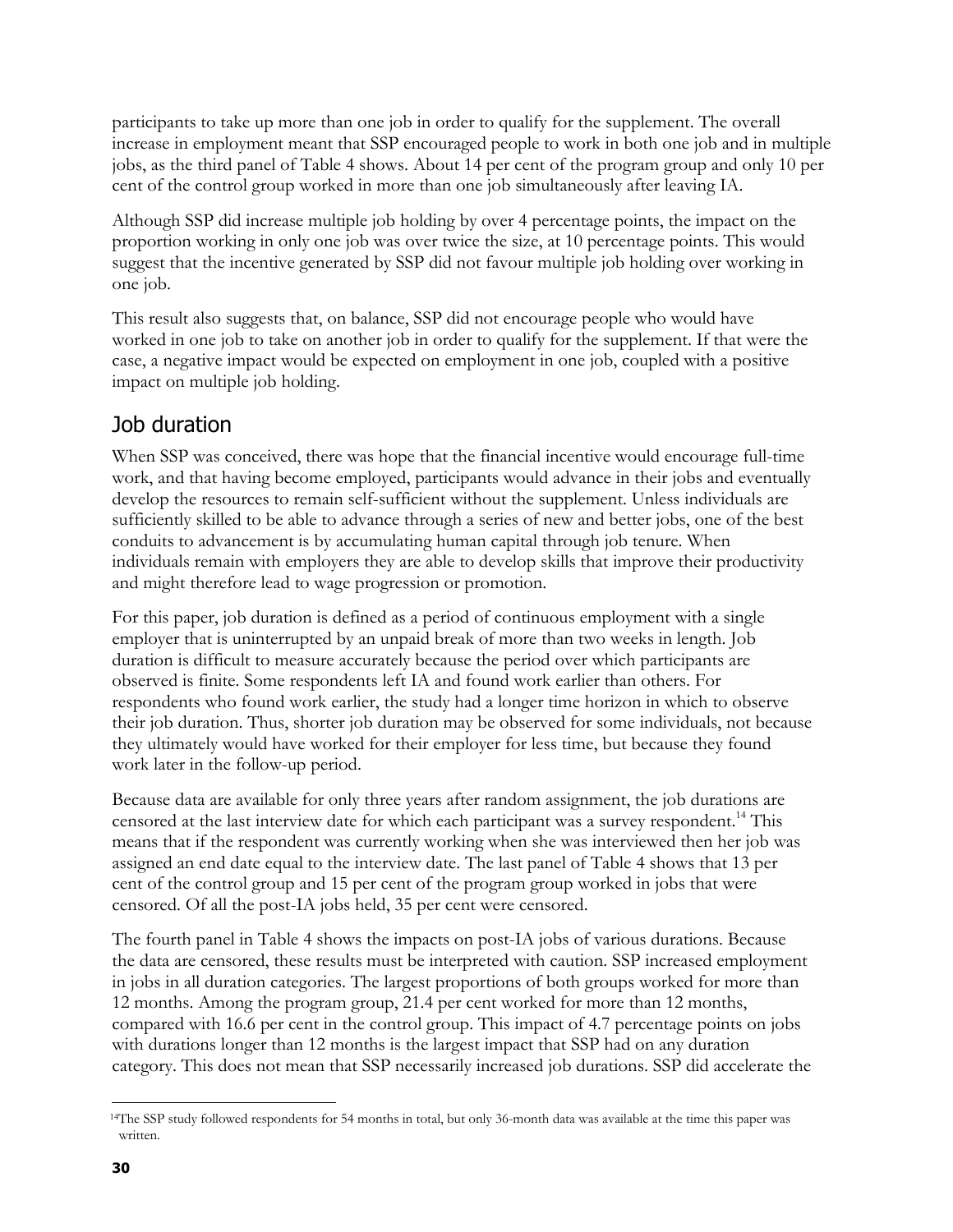process of leaving IA and finding work. Because of this, researchers are likely to observe more employment and thus more job durations lasting more than 12 months.

While some participants may have lost their jobs, others may have left their jobs voluntarily. Program group members might have accepted the first job they were offered in order to initiate the supplement within the 12-month take-up window. They might then have subsequently searched for better employment. An analysis of jobs that followed the first post-IA job might determine whether job switching was responsible for the lower proportion of post-IA-employed program group members with job durations longer than 12 months. This is a question for future research to consider.

### Job stability

l

Some industries and occupations can offer workers only temporary or seasonal work. Workers may experience spells of employment and unemployment as a part of their usual labour force participation. Typically, workers might rely on income from Employment Insurance (EI) during periods of unemployment. If SSP encouraged employment that was discontinuous and unstable, participants may become dependent on EI rather than become self-sufficient.

The SSP follow-up surveys collected information on the number of unpaid breaks in employment lasting longer than two weeks that participants experienced. Each unbroken period of employment with a single employer is called a spell. Respondents who had only one spell worked continuously without any unpaid breaks.

The final panel in Table 4 shows the proportion of program and control group members who left IA and worked in jobs with one, two, or three or more spells. SSP increased employment in jobs with either one spell or two spells. The vast majority of additional employment occurred in jobs with only one spell. Nearly 40 per cent of the program group worked in a job that had only one spell, compared with 27.4 per cent in the control group. A much smaller proportion (5.5 per cent) of the program group worked in a job with two spells. SSP was responsible for only 1.4 percentage points of this employment.

## Impacts on employer-sponsored benefits

Workers can receive compensation for their labour in the form of wages and also employersponsored benefits. Such benefits may include pension plans, health or dental plans, and childcare arrangements.

While on social assistance, parents are usually eligible for drug and dental benefits and other supplemental health services. These benefits might represent an important source of income, particularly for children who require expensive drugs or dental treatments.<sup>15</sup> Upon leaving social assistance, some SSP participants could lose such benefits. Finding a job that offered these benefits could have made an important difference to whether welfare recipients decided to leave IA.

Since all members of the sample were lone parents at random assignment, employer-provided child-care arrangements or subsidies could have helped SSP participants move from welfare to

<sup>&</sup>lt;sup>15</sup>Effective April 1996, British Columbia extended some dental and vision care benefits to children under the age 12 living in lowincome working families that were not covered by federal or employer-sponsored programs. In 1997 these benefits were further extended to children 18 years of age and younger. In New Brunswick some welfare recipients retain their benefits for a limited period of time after beginning work. However IA case managers report that these extended benefits are not well advertised. Qualitative evidence suggests that having extended health and dental benefits is important for participants in both British Columbia and New Brunswick (Bancroft & Currie Vernon 1995).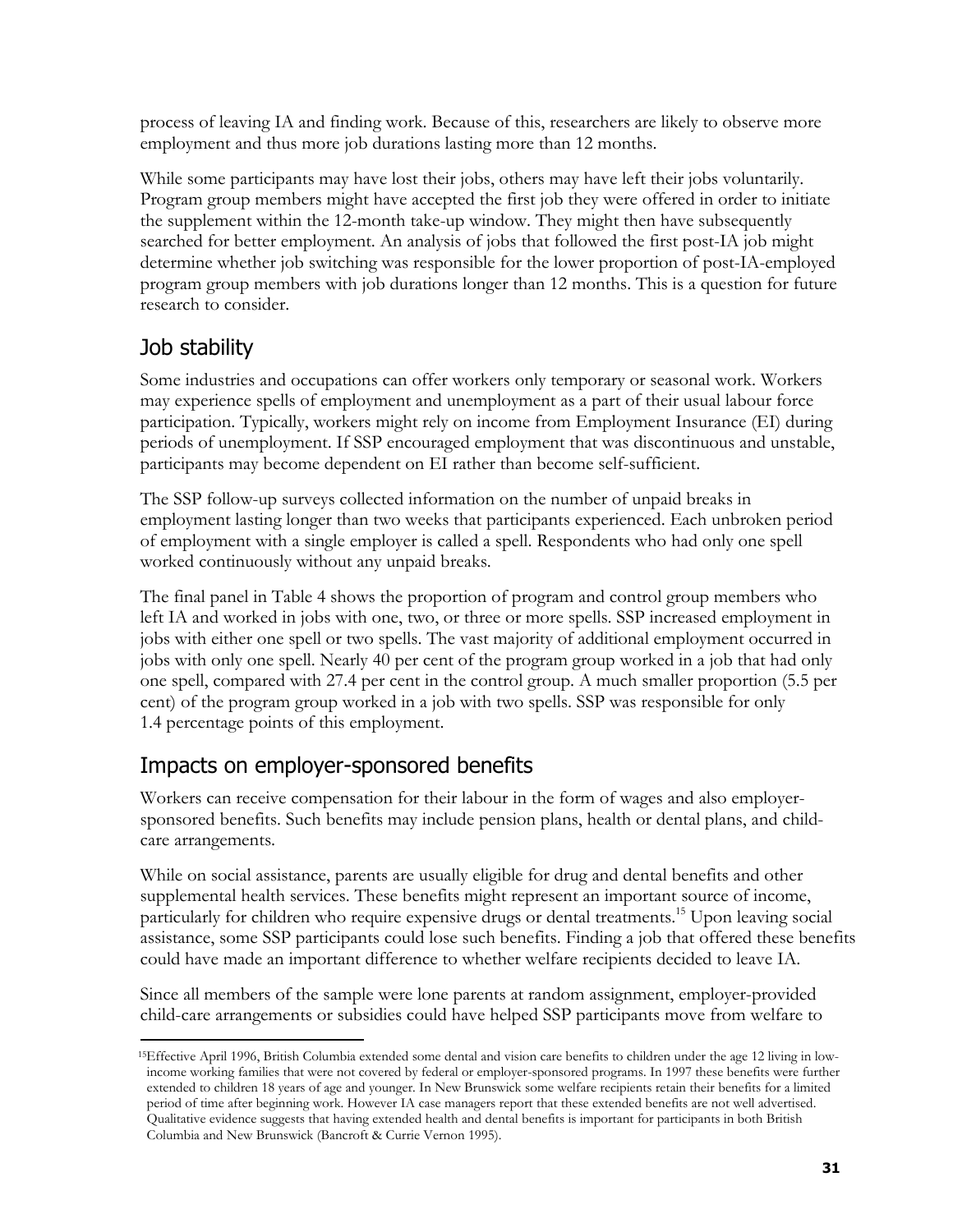work. While members of both research groups may have been eligible for provincial child-care subsidies, employer-sponsored benefits could have provided additional support. Such child-care benefits might also have helped parents maintain their employment, particularly if the benefits increased the stability of care. For example, access to an on-site child-care facility with operational hours that coincided with work hours might have provided parents with more consistent and stable child-care.

Of the various types of employer-sponsored benefits, pension benefits perhaps offered the least support in the transition from welfare to work. Pensions could, however, offer substantial additional income for a population for whom saving is typically difficult.

While no element of SSP was designed to affect the incidence of benefit receipt, the different ways that the supplement treated sources of income may have altered participants' preferences for benefits. Total gross earnings and other income reported on pay stubs were considered in the supplement payments. If some benefits were reported on pay stubs as large, one-time taxable benefits, this could raise a participant's income above the supplement threshold. Participants might have avoided such benefits because of the potential of the benefits to reduce supplement payments.

Table 5 shows that virtually all of the additional post-IA employment generated by SSP occurred in jobs that did not offer any benefits. SSP increased employment in jobs without any benefits by over 11 percentage points, compared with an impact of 3 percentage points on jobs with at least one employer-sponsored benefit.

| Outcome (% in each category)                    | <b>Program</b><br>Group | <b>Control</b><br><b>Group</b> | <b>Difference</b><br>(Impact) | <b>Standard</b><br><b>Error</b> |
|-------------------------------------------------|-------------------------|--------------------------------|-------------------------------|---------------------------------|
| Any employer-sponsored benefits                 |                         |                                |                               |                                 |
| Never left IA                                   | 38.9                    | 48.5                           | -9.6<br>$***$                 | (1.4)                           |
| Left IA but did not work                        | 13.7                    | 17.9                           | $-4.2$<br>$***$               | (1.0)                           |
| Self-employed                                   | 3.5                     | 3.9                            | $-0.4$                        | (0.5)                           |
| Working but did not report benefits             | 5.5                     | 5.3                            | 0.2                           | (0.6)                           |
| Any employer-sponsored benefits                 | 7.8                     | 5.1                            | $***$<br>2.7                  | (0.7)                           |
| No employer-sponsored benefits                  | 30.6                    | 19.4                           | $***$<br>11.2                 | (1.2)                           |
| Employer-sponsored health benefits <sup>a</sup> |                         |                                |                               |                                 |
| Never left IA                                   | 38.9                    | 48.5                           | -9.6<br>$***$                 | (1.4)                           |
| Left IA but did not work                        | 13.7                    | 17.9                           | $-4.2$<br>$***$               | (1.0)                           |
| Self-employed                                   | 3.5                     | 3.9                            | $-0.4$                        | (0.5)                           |
| Working but did not report health benefits      | 5.7                     | 5.3                            | 0.3                           | (0.6)                           |
| Employer-sponsored health benefits              | 5.9                     | 3.9                            | 2.0<br>$***$                  | (0.6)                           |
| No employer-sponsored health benefits           | 32.3                    | 20.5                           | 11.8<br>$***$                 | (1.2)                           |
| <b>Employer-sponsored dental benefits</b>       |                         |                                |                               |                                 |
| Never left IA                                   | 38.9                    | 48.5                           | -9.6<br>***                   | (1.4)                           |
| Left IA but did not work                        | 13.7                    | 17.9                           | $-4.2$ ***                    | (1.0)                           |
| Self-employed                                   | 3.5                     | 3.9                            | $-0.4$                        | (0.5)                           |
| Working but did not report dental benefits      | 5.8                     | 5.3                            | 0.4                           | (0.6)                           |
| Employer-sponsored dental benefits              | 5.8                     | 3.5                            | $2.2$ ***                     | (0.6)                           |
| No employer-sponsored dental benefits           | 32.4                    | 20.9                           | $***$<br>11.6                 | (1.2)                           |
|                                                 |                         |                                |                               | $($ aantin $($ ad)              |

#### **Table 5: SSP Impacts on Employer-Sponsored Benefits and Union Membership in the First Job Held After Leaving IA**

(continued)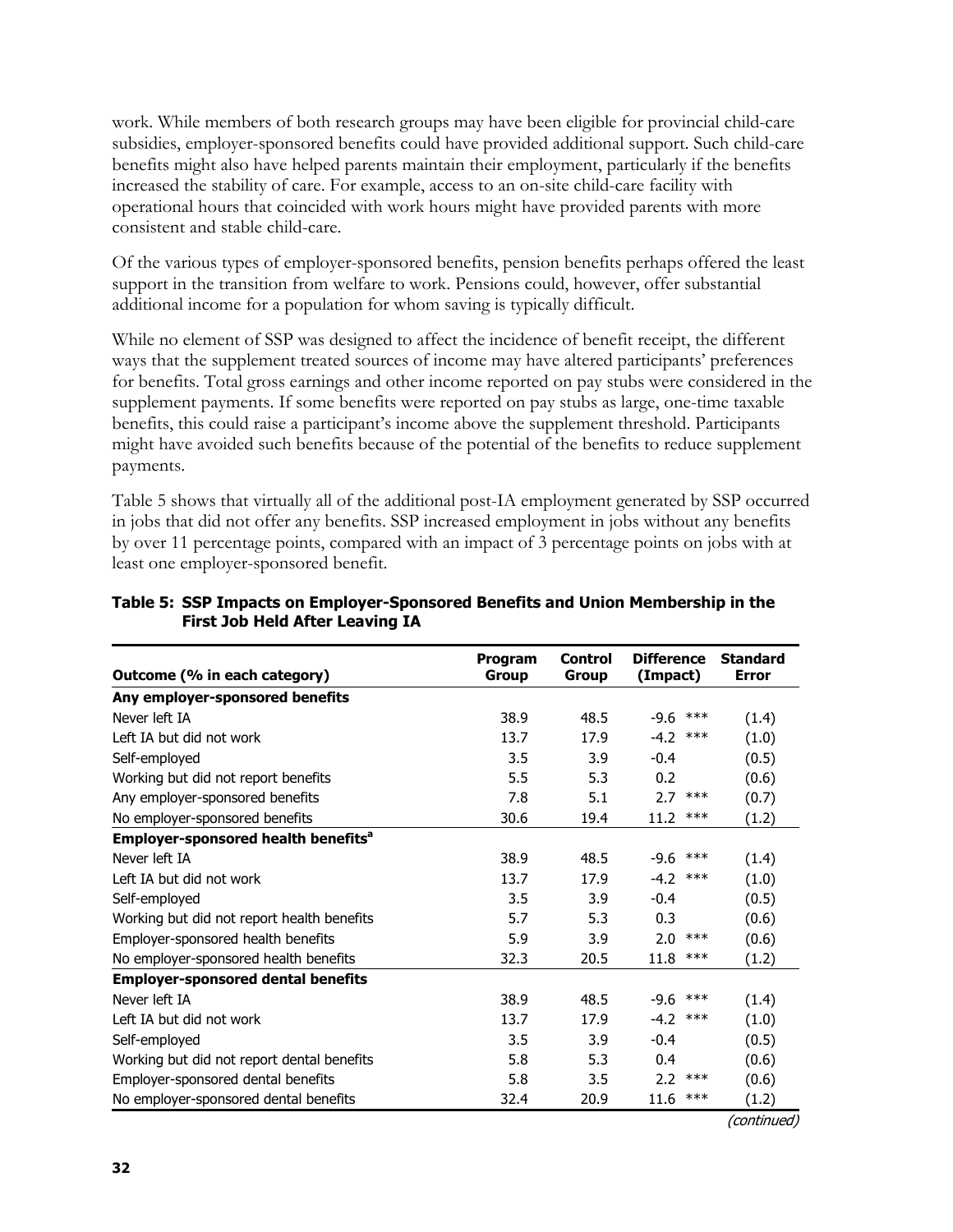#### **Table 5: SSP Impacts on Employer-Sponsored Benefits and Union Membership in the First Job Held After Leaving IA (Cont'd)**

|                                                     | Program      | <b>Control</b> | <b>Difference</b> | <b>Standard</b> |
|-----------------------------------------------------|--------------|----------------|-------------------|-----------------|
| Outcome (% in each category)                        | <b>Group</b> | <b>Group</b>   | (Impact)          | <b>Error</b>    |
| <b>Employer-sponsored pension benefits</b>          |              |                |                   |                 |
| Never left IA                                       | 38.9         | 48.5           | $***$<br>$-9.6$   | (1.4)           |
| Left IA but did not work                            | 13.7         | 17.9           | $-4.2$<br>$***$   | (1.0)           |
| Self-employed                                       | 3.5          | 3.9            | $-0.4$            | (0.5)           |
| Working but did not report pension benefits         | 6.0          | 5.8            | 0.3               | (0.7)           |
| Employer-sponsored pension benefits                 | 3.9          | 3.0            | $0.9 *$           | (0.5)           |
| No employer-sponsored pension benefits              | 34.0         | 21.0           | 13.0<br>$***$     | (1.3)           |
| Employer-sponsored child-care benefits <sup>b</sup> |              |                |                   |                 |
| Never left TA                                       | 38.9         | 48.5           | $***$<br>-9.6     | (1.4)           |
| Left IA but did not work                            | 13.7         | 17.9           | $-4.2$<br>$***$   | (1.0)           |
| Self-employed                                       | 3.5          | 3.9            | $-0.4$            | (0.5)           |
| Working but did not report child-care benefits      | 5.6          | 5.3            | 0.3               | (0.6)           |
| Employer-sponsored child-care benefits              | 0.2          | 0.4            | $-0.2$            | (0.2)           |
| No employer-sponsored child-care benefits           | 38.1         | 24.0           | $***$<br>14.1     | (1.3)           |
| <b>Union membership</b>                             |              |                |                   |                 |
| Never left IA                                       | 38.9         | 48.5           | $-9.6$<br>$***$   | (1.4)           |
| Left IA but did not work                            | 13.7         | 17.9           | $-4.2$<br>***     | (1.0)           |
| Self-employed                                       | 3.5          | 3.9            | $-0.4$            | (0.5)           |
| Working but did not report union status             | 5.9          | 5.9            | 0.0               | (0.7)           |
| Member of a union                                   | 2.4          | 2.3            | 0.0               | (0.4)           |
| Not a member of a union                             | 35.7         | 21.6           | $***$<br>14.2     | (1.3)           |
| <b>Sample</b>                                       | 2,503        | 2,458          |                   |                 |

**Base:** All sample members.

**Sources:** Calculations from administrative records, baseline survey data, and 18-month and 36-month follow-up survey data. **Notes:** Two-tailed t-tests were applied to differences between the outcomes for the program and control groups.

Statistical significance levels are indicated as:  $* = 10$  per cent;  $** = 5$  per cent;  $*** = 1$  per cent.

Rounding may cause slight discrepancies in sums and differences.

aHealth benefits include any health benefits or drug plan benefits.

bA respondent was considered to have employer-sponsored child-care benefits if she responded "yes" to the question, "Does this employer provide daycare?"

Among the additional employment that offered benefits, health or dental benefits were offered more often than pension or child-care benefits. SSP increased employment in jobs that offered health or dental benefits by two percentage points. The impact on jobs that offered pension benefits was statistically significant but very small, at less than one percentage point. SSP had no effect on the proportion working in jobs that offered child-care benefits.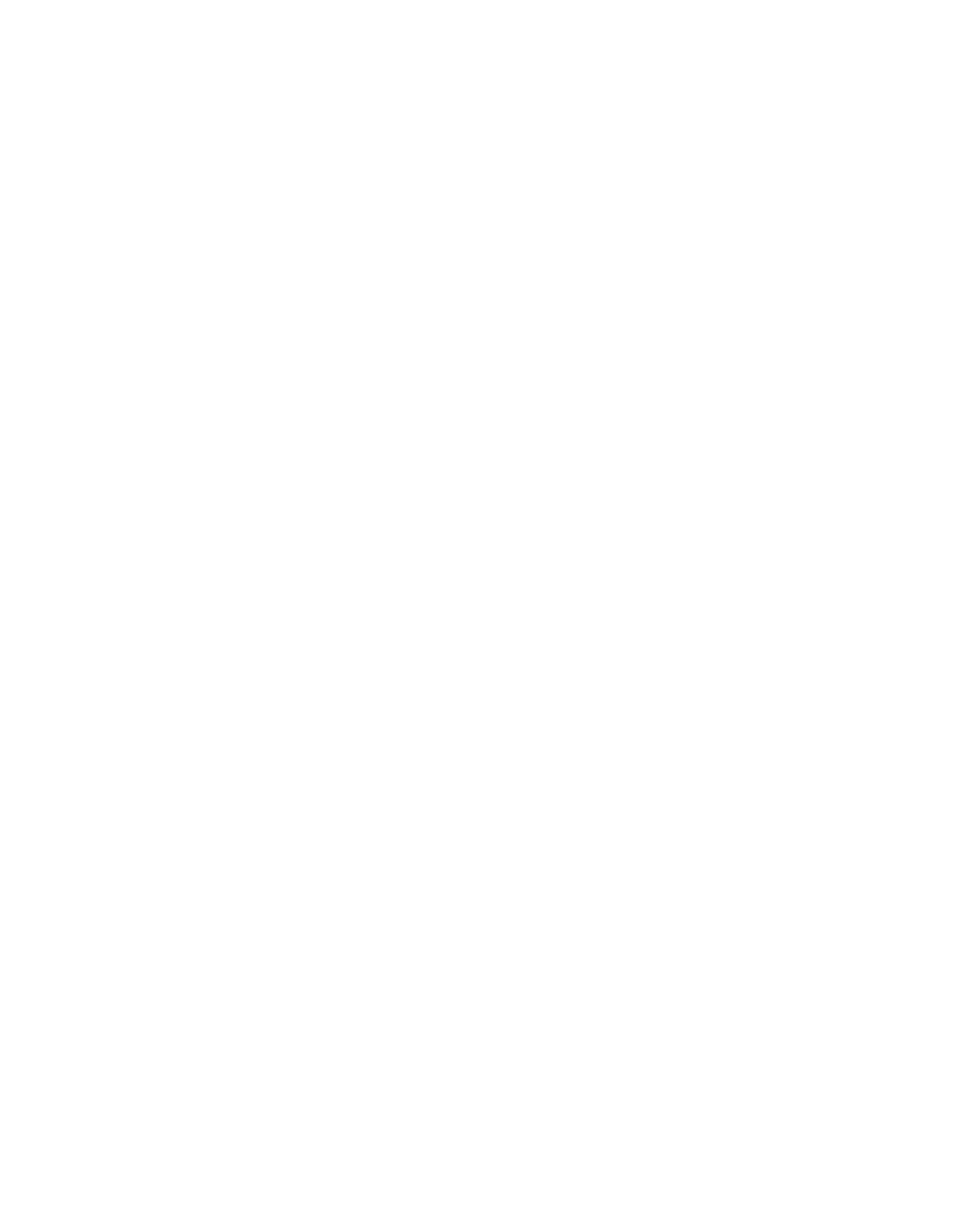### **Impacts on Union Membership**

Membership in a union can generate many benefits for workers. The collective bargaining activities in which unions engage are associated with wage premiums that can be particularly high for low-skilled workers (Simpson, 1985). Unions are also associated with non-wage work benefits, including sick leave, vacation, and some of the employer-sponsored benefits discussed earlier. In the past, unionized work environments tended to have better safety regulations and worker grievance procedures than non-unionized counterparts. The advantages of a unionized environment may have diminished over time, however, as provincial legislation has been extended to protect all workers from unsafe environments and from harassment and discrimination. Yet, within the narrow range of occupations and industries in which social assistance recipients find jobs, it is possible that unionized jobs are better than non-unionized jobs.

The final panel of Table 5 shows that union work is relatively rare among welfare leavers. Only about two per cent of both the program and control groups left IA and worked in a unionized job; SSP had no impact on those proportions. All of the additional employment that SSP created was in non-unionized jobs. Nearly 36 per cent of the program group worked in non-unionized jobs, compared with about 22 per cent in the control group, leading to an impact of 14 percentage points.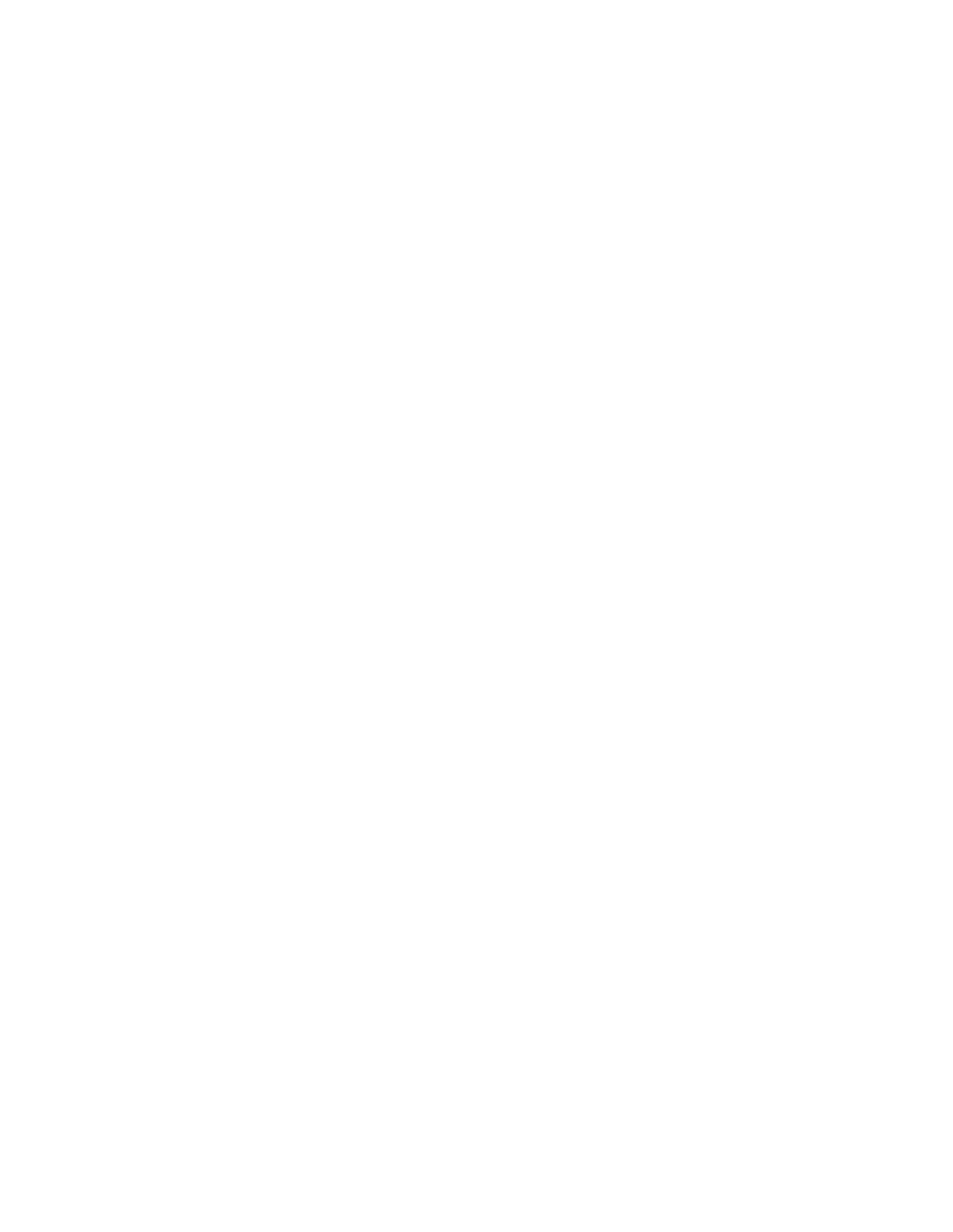## **Impacts on Job Quality**

As established from the literature, making objective observations about the quality of a job is a difficult task. Yet only when dimensions of quality are identified does it become possible to draw conclusions about which jobs might be better than others. Thus, developing measures of job quality is a useful endeavour. This final section of this paper attempts to do so.

As was noted previously, three different dimensions of job quality can be identified from the literature: the nature of the work, future job prospects, and compensation. Although all three of these dimensions entail some form of subjective assessment, this is particularly true of the first aspect of quality. Because of the subjectivity required to describe the nature of one's work, this analysis does not attempt to identify any such measures of quality. The authors recognize that subjective notions of quality, while not easily measured, might nonetheless be important.

This paper, drawing from the second and third dimensions of quality, suggests some job characteristics that can be considered positive: job duration, wages, hours, and employersponsored benefits.

With respect to future job prospects, this paper considers measures of job duration. In so far as it can be linked to wage growth, job duration can be used to gauge quality. If jobs that last longer are better, then how long is long enough for a job to be considered of reasonable quality?

When workers have accumulated enough hours of paid work, the Employment Insurance (EI) program insures their employment. A full-time, full-month worker would have to work for six months before her employment was insurable.<sup>16</sup> For this reason, the following analysis adopts durations of at least six months as a positive job characteristic.

In terms of compensation, this paper examines wages, hours, and employer-sponsored benefits. Holding other aspects of the job constant, a higher wage could certainly be considered better than a lower wage. The question remains, however, about what wage level can be called a positive job characteristic. Because many social assistance recipients experience very low incomes, a positive job attribute might be a wage that pays enough so that a full-time, full-year worker would earn at least as much as Statistics Canada's low income cut-off (LICO).<sup>17</sup>

Earnings are determined not only by wages, but also by the hours worked. Full-time hours are considered a positive job characteristic for this reason. In the SSP study, full-time work is defined as 30 or more hours per week.

Employer-sponsored benefits are another form of compensation. Some individuals might value some benefits more highly than others. For example, a parent whose child is asthmatic might prefer health benefits to dental benefits. It would not be appropriate to suggest that some benefits are better than others. Instead, for the following analysis the availability of any benefits is considered to be a positive job characteristic.

l

<sup>&</sup>lt;sup>16</sup>The number of hours required to qualify for EI depends on the local unemployment rate. This measure assumes an

unemployment rate up to six per cent. In areas with high unemployment rates, fewer hours would be required to qualify for EI. 17Low income cut-offs are a measure of low income created by Statistics Canada and vary depending on family size and the population of the region in which the person lives.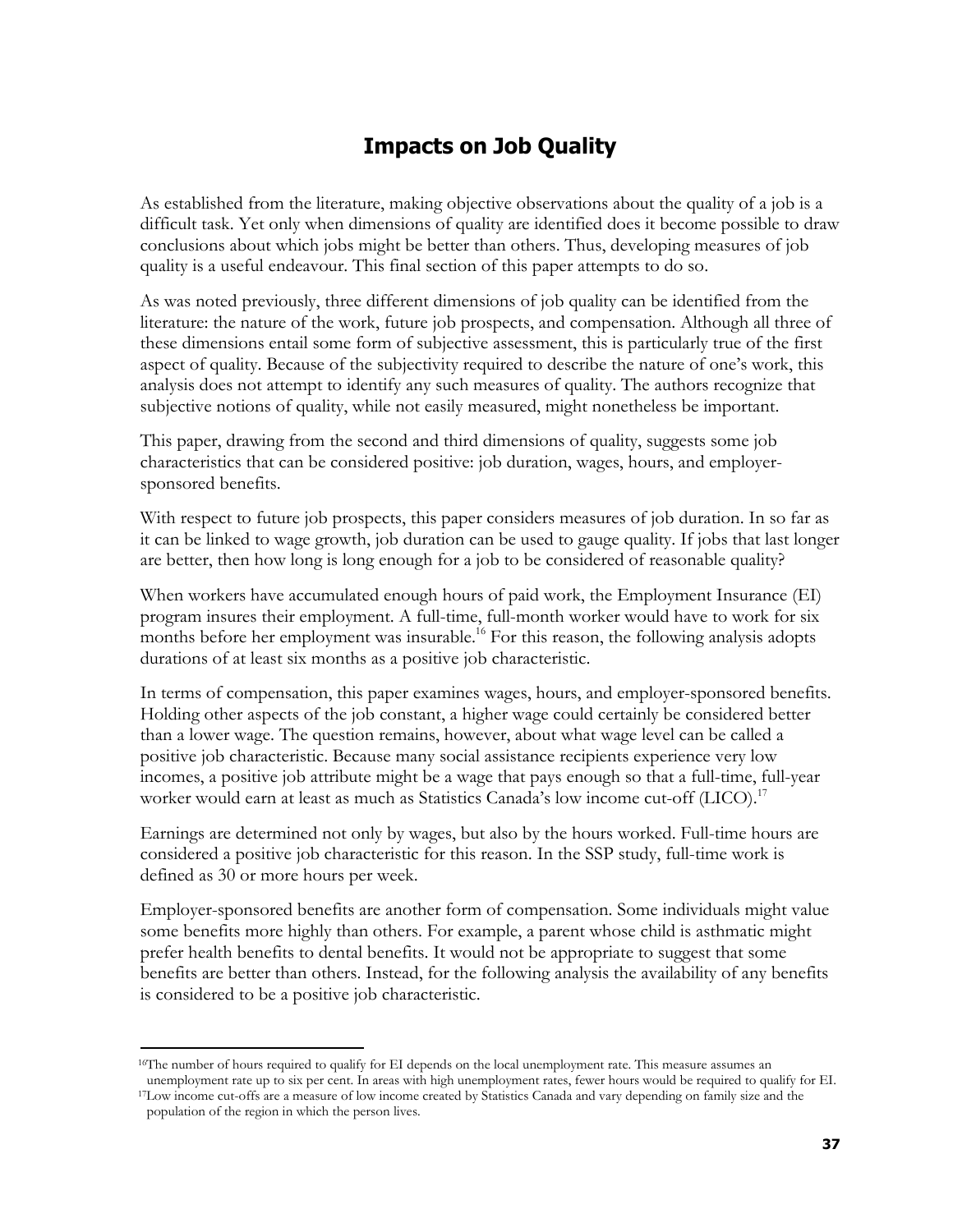Table 6 shows the impact that SSP had on jobs with the four positive job characteristics, which are

- 1) at least one employer-sponsored benefit;
- 2) hourly wage high enough for a full-time, full-year worker to earn the equivalent of the LICO;
- 3) full-time work; and
- 4) job duration at least six months.

#### **Table 6: Experimental Impacts on Positive Characteristics of the First Job Held After Leaving IA**

| Outcome (% in each category)                                                                       | Program<br><b>Group</b> | <b>Control</b><br><b>Group</b> | <b>Difference</b><br>(Impact) | <b>Standard</b><br><b>Error</b> |
|----------------------------------------------------------------------------------------------------|-------------------------|--------------------------------|-------------------------------|---------------------------------|
| <b>Positive characteristics</b>                                                                    |                         |                                |                               |                                 |
| Never left IA                                                                                      | 38.9                    | 48.5                           | $-9.6$<br>$***$               |                                 |
|                                                                                                    |                         |                                |                               | (1.4)                           |
| Left IA but did not work                                                                           | 13.7                    | 17.9                           | $-4.2$<br>$***$               | (1.0)                           |
| Worked after leaving IA                                                                            | 47.4                    | 33.6                           | 13.8<br>$***$                 | (1.4)                           |
| Worked in a job with any employer-sponsored<br>benefits                                            | 7.8                     | 5.1                            | 2.7<br>***                    | (0.7)                           |
| Worked in a job with no employer-sponsored benefits                                                | 30.6                    | 19.4                           | $***$<br>11.2                 | (1.2)                           |
| Worked 30 or more hours per week                                                                   | 32.4                    | 19.2                           | 13.2<br>$***$                 | (1.2)                           |
| Worked fewer than 30 hours per week                                                                | 14.0                    | 12.9                           | 1.1                           | (1.0)                           |
| Worked in a job with an hourly wage high enough to<br>earn the equivalent of the LICO <sup>a</sup> | 3.6                     |                                |                               |                                 |
|                                                                                                    |                         | 3.9                            | $-0.2$                        | (0.5)                           |
| Worked in a job with an hourly wage not high<br>enough to earn the equivalent of the LICO          | 41.4                    | 26.6                           | 14.8<br>***                   | (1.3)                           |
| Worked in a job with a current spell duration at least<br>6 months long <sup>b</sup>               | 30.1                    | 20.2                           | $***$<br>9.9                  | (1.2)                           |
| Worked in a job with a current spell duration shorter<br>than 6 months                             | 14.9                    | 10.7                           | 4.3<br>***                    | (0.9)                           |
| Number of positive job characteristics                                                             |                         |                                |                               |                                 |
| Never left IA                                                                                      | 38.9                    | 48.5                           | $-9.6$<br>***                 | (1.4)                           |
| Left IA but did not work                                                                           | 13.7                    | 17.9                           | $-4.2$<br>$***$               | (1.0)                           |
| Worked after leaving IA                                                                            | 47.4                    | 33.6                           | 13.8<br>$***$                 | (1.4)                           |
| Worked in a job with no positive characteristics                                                   | 5.2                     | 5.2                            | 0.0                           | (0.6)                           |
| Worked in a job with 1 positive characteristic                                                     | 17.2                    | 13.6                           | $***$<br>3.6                  | (1.0)                           |
| Worked in a job with 2 positive characteristics                                                    | 18.8                    | 10.3                           | $***$<br>8.5                  | (1.0)                           |
| Worked in a job with 3 or 4 positive characteristics                                               | 6.2                     | 4.5                            | $***$<br>1.7                  | (0.6)                           |
| <b>Sample</b>                                                                                      | 2,503                   | 2,458                          |                               |                                 |

**Base:** All sample members.

**Sources:** Calculations from administrative records, baseline survey data, and 18-month and 36-month follow-up survey data.

**Notes:** Two-tailed t-tests were applied to differences between the outcomes for the program and control groups. Statistical significance levels are indicated as:  $* = 10$  per cent;  $** = 5$  per cent;  $*** = 1$  per cent.

Rounding may cause slight discrepancies in sums and differences.

aHourly wage is high enough so that a person who worked 30 hours per week, 50 weeks per year would earn an amount equivalent to the low income cut-off calculated for her family at the 18-month follow-up.

bIf an individual worked 30 hours per week, four weeks per month, within six months she would qualify for Employment Insurance in a region with an unemployment rate of up to six per cent.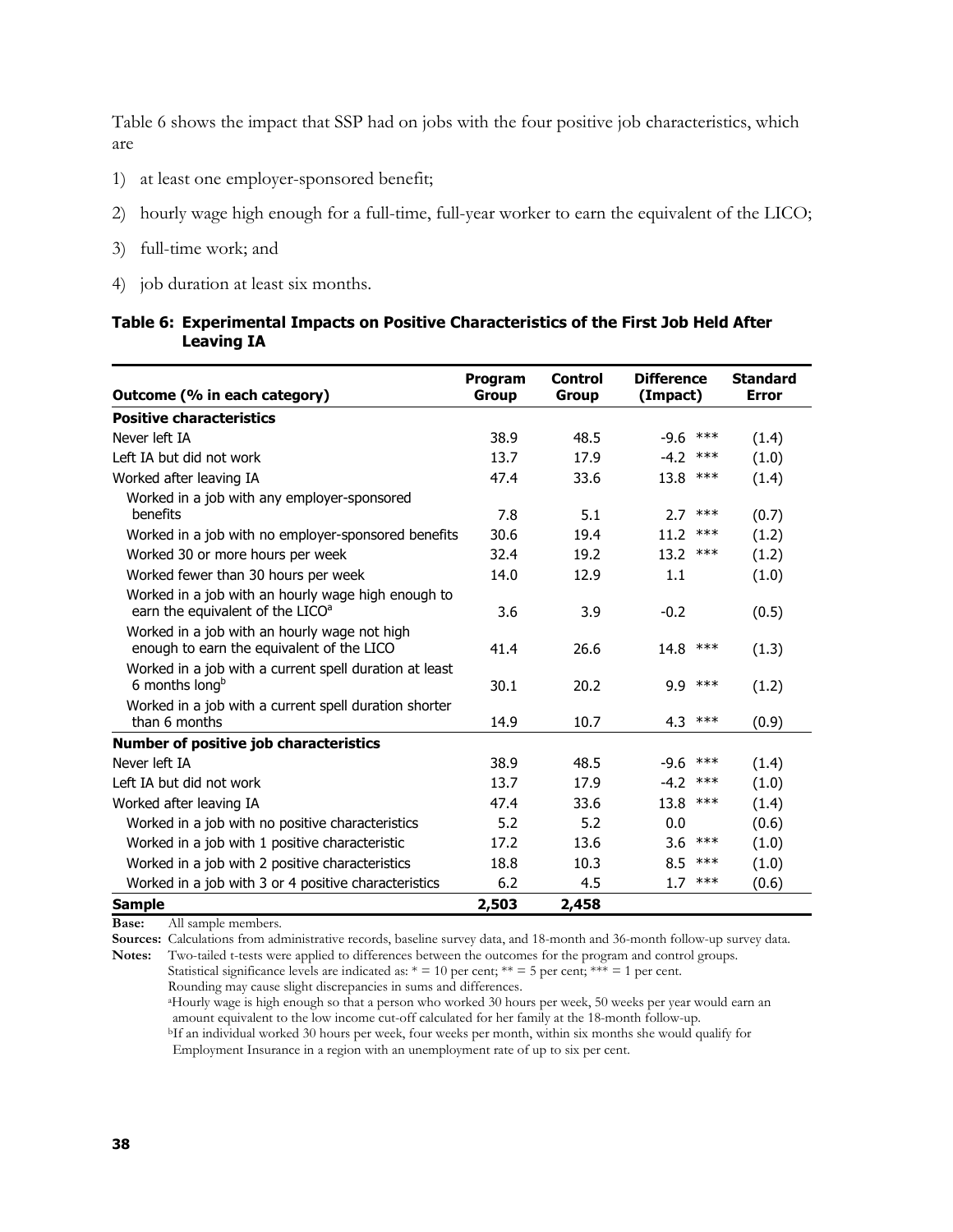SSP had an uneven effect on positive job characteristics. The additional employment generated by SSP tended to exhibit some positive characteristics but not others. As was reported earlier, SSP primarily increased employment in jobs that did not offer benefits. Of the 13.8 percentage point increase in the proportion of program group members that left IA and worked, only 2.7 percentage points of the impact was on work in jobs that offered any benefits.

Table 4 showed that most SSP participants earned relatively low wages. Table 6 shows that only four per cent of control group members left IA and went to work in a job that, had they worked full-time, full-year, would have allowed them to earn the equivalent of the LICO.<sup>18</sup> SSP had no impact on employment in such jobs. Virtually all of the individuals who left IA and went to work because of SSP found jobs that would not have allowed them to earn as much as the LICO.

Yet, SSP did have a large impact on full-time work. Nearly one third of the program group left IA and went to work in a full-time job, compared with only 19 per cent of the control group. While 14 per cent of the program group left IA for part-time jobs, SSP did not encourage any additional employment in these kinds of post-IA jobs. Given that the financial incentive only rewarded full-time work, this result is evidence that the incentive worked.

The additional jobs SSP generated also tended to possess another positive job characteristic; they had longer durations. The impact that SSP had on the proportion of program group members who left IA and went to work in jobs that lasted at least six months was over twice as large as the impact on jobs with shorter durations. Because the data was censored, it is possible more control group members would have experienced post-IA job durations longer than six months if observed over a longer study period.

In summary, when SSP encouraged people to leave IA and take up work, the jobs they found had at least one positive characteristic. SSP had no impact on work in jobs with no positive characteristics. This result is probably driven by the full-time work requirement. Most of the employment generated by SSP was full-time work, which is a positive job characteristic. There is evidence, however, that SSP also encouraged employment in jobs with other positive characteristics.

While SSP increased employment in post-IA jobs with one positive characteristic by four percentage points, the impact on jobs with two positive characteristics was more than double that. Nearly 19 per cent of the program group went to work in jobs with two positive characteristics after leaving IA, compared with only 10 per cent in the control group. SSP also had an impact on employment in jobs with three or four positive characteristics, but it was much smaller, at less than two percentage points.

l

<sup>&</sup>lt;sup>18</sup>This does not mean that only four per cent of the control group had income that was at least as high as the LICO. Other important sources of income such as the Child Tax Benefit are not accounted for in this measure.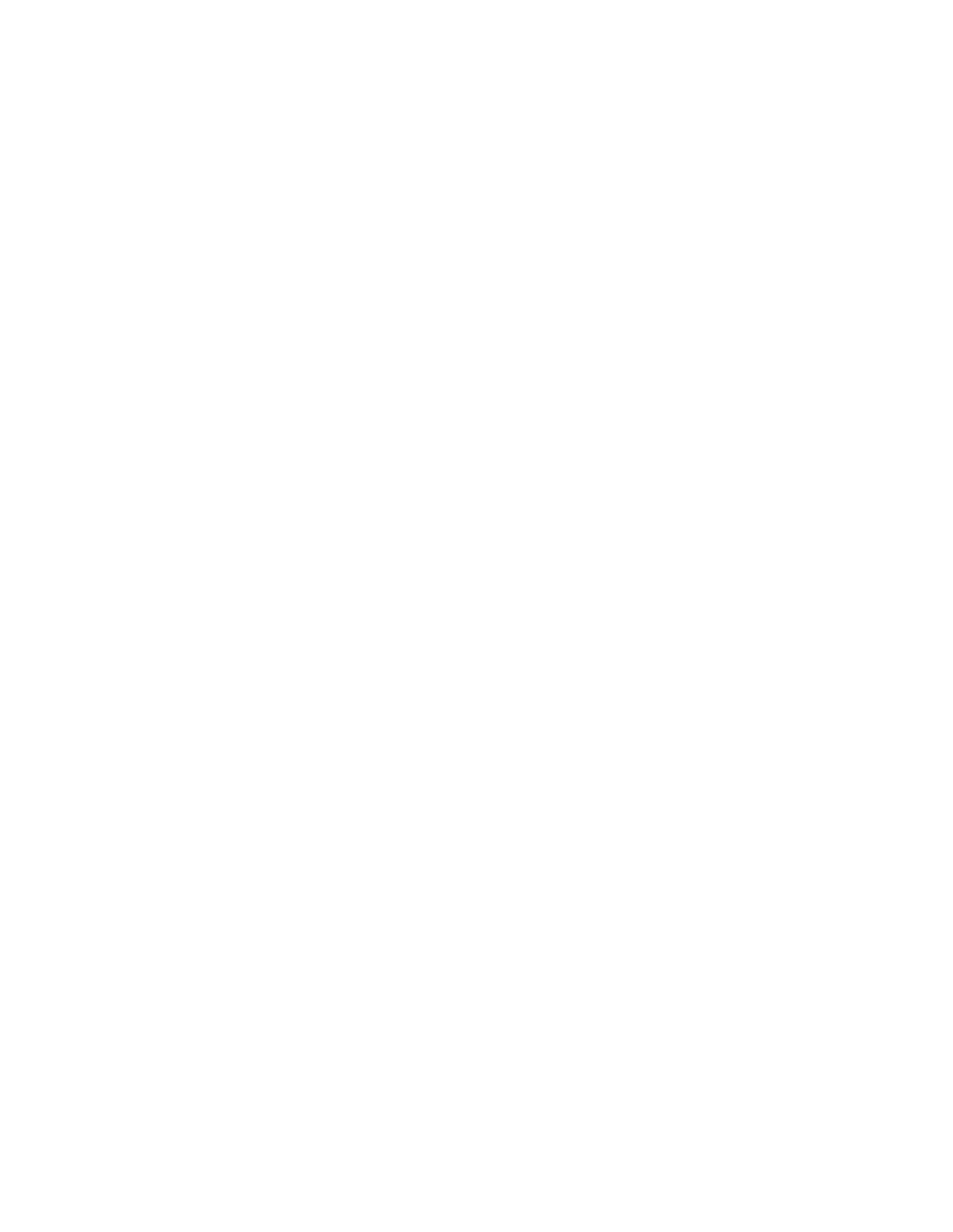### **Conclusion**

This paper has demonstrated that when social assistance recipients leave welfare and take up work, they tend to find jobs in a relatively narrow range of occupations and industries. Their jobs are concentrated in sales, service, and clerical occupations. Evidence reported in this paper showed that a generous earnings supplement increased overall employment but did little to increase the range of occupations and industries in which welfare "leavers" first worked.

The earnings supplement offered to SSP program group members seems to have encouraged participants to choose work as an alternative to welfare. However, SSP had comparatively little effect on the kind of work that participants found. There is little evidence that SSP encouraged individuals who would have worked in the absence of the program to select lower quality jobs. Instead, SSP encouraged employment in the jobs that were most common among welfare leavers. SSP generated employment in jobs that offered low wages and few if any benefits. On the other hand, participants who left IA and found work because of SSP did tend to work in full-time jobs and experienced longer observed job durations.

The finding that SSP increased employment in jobs that were no worse than the jobs that participants might have taken in the absence of the program could be a result of the unique features of the program. For example SSP was voluntary. Participants were not required to work, and if they did choose to work, they could return to IA at any time. Other programs with different features such as mandating employment might not produce the same results.

Improving the quality of the jobs that welfare recipients obtain when they leave welfare is important for several reasons. Some aspects of the jobs may be related to family and child wellbeing. It is also possible that the quality of the first post-IA job is related to social assistance recidivism. More generally, if the alternative to welfare is more attractive, more people may be able to move from dependence on social assistance to self-sufficiency.

Generally, however, the findings in this paper suggest that there are some aspects of job quality that can be improved by interventions that directly target employment in jobs with particular characteristics. SSP increased employment in full-time jobs because the financial incentive was structured to reward only that kind of work. If other job characteristics were identified as positive, interventions may find success by targeting those types of jobs. For example, policymakers could choose to target union work or jobs in some industries and occupations.

That strategy, however, has its limitations. Although some jobs might be better than others within the narrow range of jobs that welfare recipients can typically access, this strategy does nothing to broaden the array of opportunities for welfare recipients. On the whole, the jobs that are realistic alternatives to welfare are worse than the jobs that most Canadians hold. Even some of the best jobs among those that welfare leavers obtain provide earnings well below the national average.

In focus groups that were part of the SSP evaluation, some members of the program group cited the lack of good job opportunities as an important reason that they did not take up the supplement. One participant commented, "I don't have education or skills where I'm able to get a nice job. You know, I'm just, like [a] minimum-wage type, and I feel guilty, but I don't want to do that, I cannot see myself working down at the mall for \$5.50 an hour." (Bancroft & Currie Vernon, 1995, p. 33). Other non-takers in the program group felt that any job they found would be a dead-end job that would ultimately lead back to IA, as one participant explained, "if you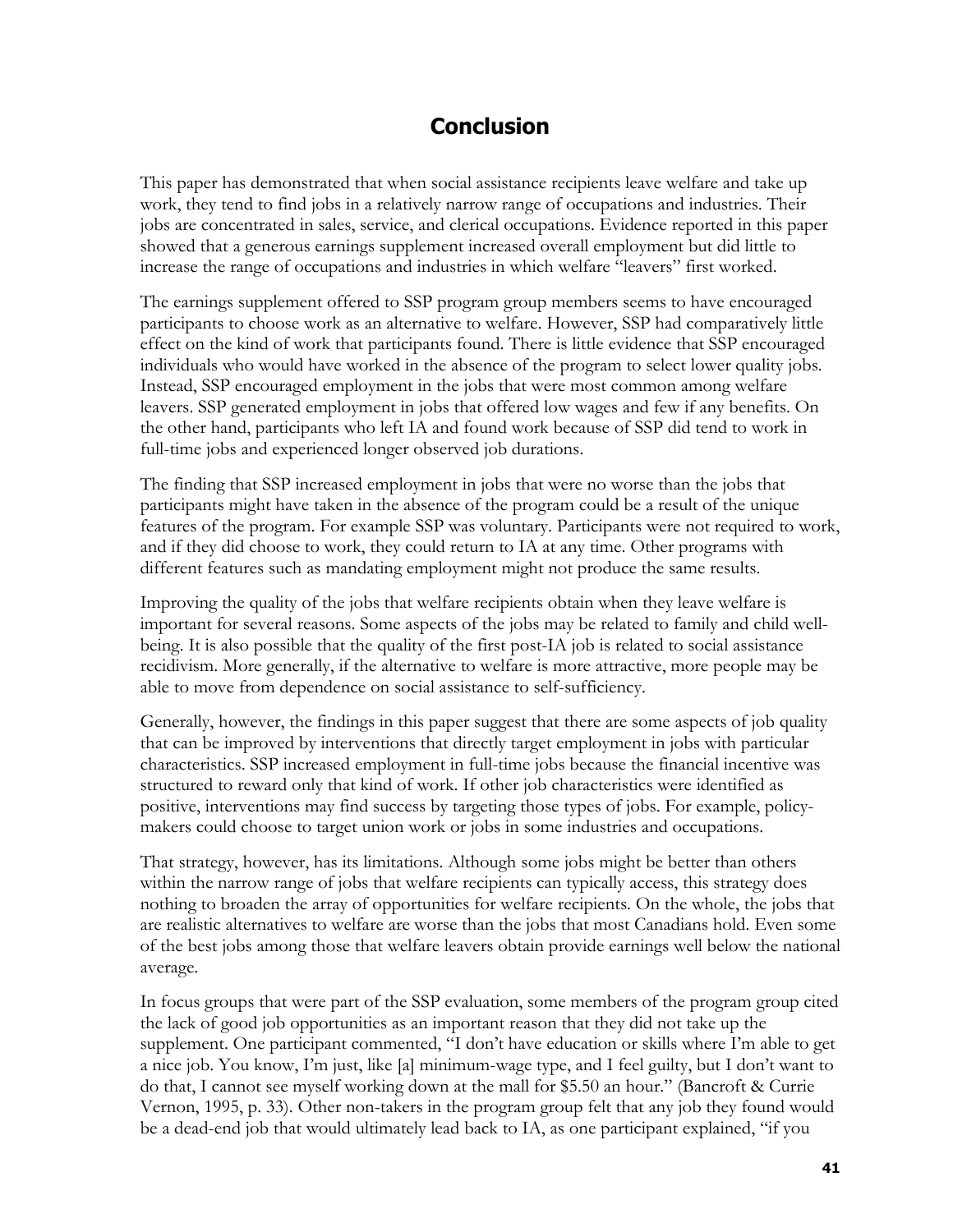have Grade 7 education, there's no way you're bettering yourself in your job. So three years down the road, after having all this money, you're going to go back to welfare and say, 'I can't make it. Give me my welfare back.'" (p. 33)

To combat the discouraging job prospects available to most welfare recipients, a policy strategy might seek to improve the opportunities that are available to social assistance recipients when they leave welfare. Offering incentives to undertake training or education that improves individuals' qualifications may broaden the array of occupations and industries in which welfare recipients obtain jobs. Further experimental research might also reveal how other employment services might assist welfare recipients compete for better jobs or seek advancement within their jobs.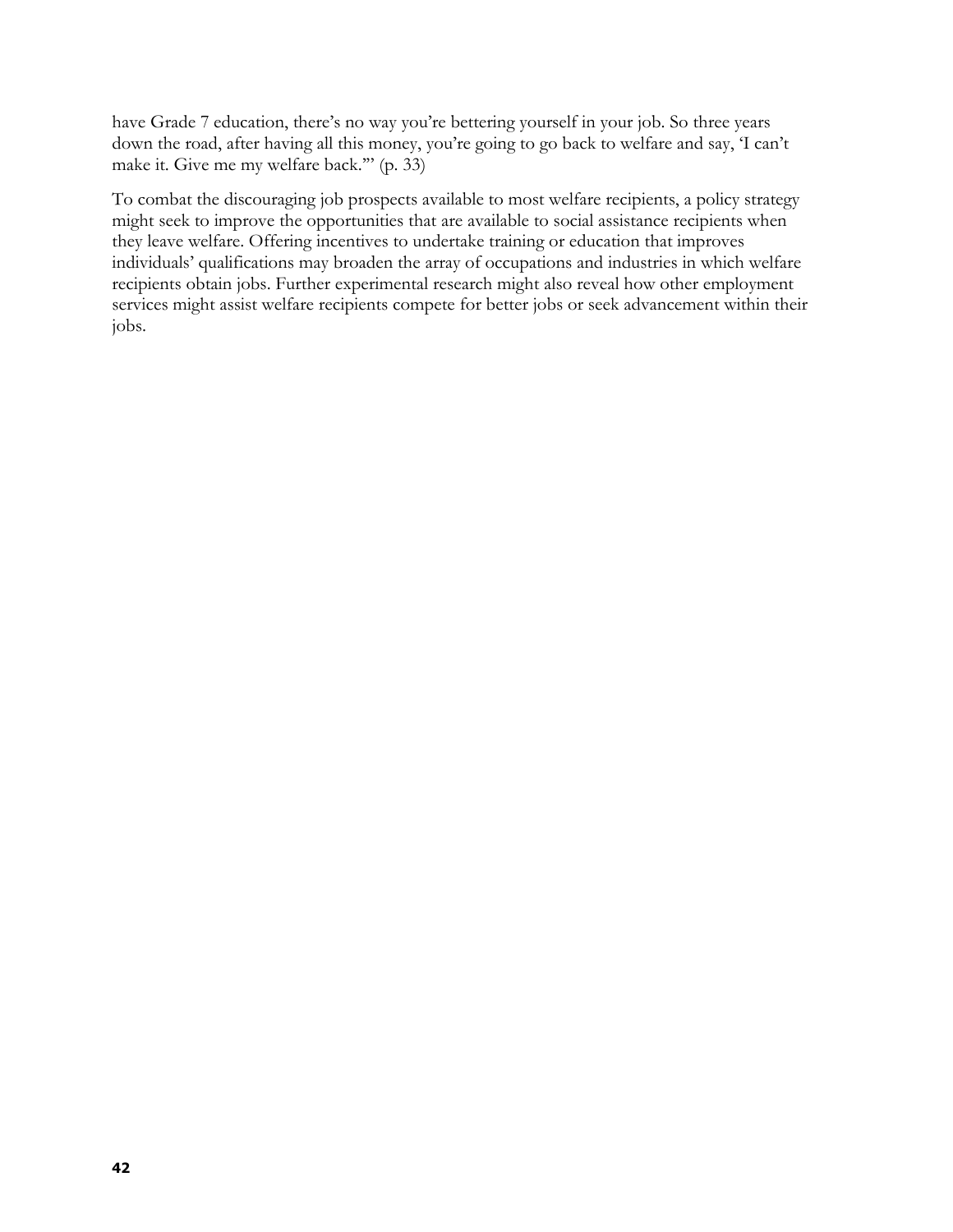### **Appendix A: Jobs Held at the Time of Supplement Take-Up**

#### **Table A.1: Industry and Occupation of the Main Job Held When the Supplement Was Taken Up**

| Outcome (% in each category)                                                              |         | <b>Standard</b><br><b>Deviation</b> |
|-------------------------------------------------------------------------------------------|---------|-------------------------------------|
| <b>Industry<sup>a</sup></b>                                                               |         |                                     |
| Worked but did not report industry                                                        | 28.3    | (45.1)                              |
| Manufacturing and primary industries <sup>b</sup>                                         | 6.9     | (25.4)                              |
| Construction, transportation and storage, communications,<br>and other utility industries | 3.8     | (19.1)                              |
| Wholesale and retail trade industries                                                     | 16.3    | (37.0)                              |
| Finance and insurance, real estate, and business services                                 |         |                                     |
| industries                                                                                | 6.3     | (24.3)                              |
| Government and educational services industries                                            | 2.9     | (16.8)                              |
| Health and social services industries                                                     | 7.2     | (25.8)                              |
| Accommodation, food and beverage services, and other                                      |         |                                     |
| services industries                                                                       | 28.1    | (45.0)                              |
| <b>Occupations<sup>c</sup></b>                                                            |         |                                     |
| Worked but did not report occupation                                                      | 28.3    | (45.1)                              |
| Managerial administrative and related occupations                                         | 4.4     | (20.4)                              |
| Occupations in science and social science <sup>d</sup>                                    | $1.5\,$ | (12.0)                              |
| Teaching and related occupations                                                          | 0.4     | (6.7)                               |
| Occupations in medicine and health                                                        | 3.4     | (18.0)                              |
| Clerical and related occupations                                                          | 17.6    | (38.1)                              |
| Sales occupations                                                                         | 8.6     | (28.1)                              |
| Service occupations                                                                       | 25.8    | (43.8)                              |
| Occupations in primary industries <sup>e</sup>                                            | 0.7     | (8.2)                               |
| Manufacturing and construction occupations <sup>T</sup>                                   | 8.3     | (27.6)                              |
| Other occupations <sup>9</sup>                                                            | 1.0     | (10.0)                              |
| <b>Sample</b>                                                                             | 893     |                                     |

**Base:** All program group members that initiated the supplement.

**Sources:** Calculations from the SSP Program Management Information System, and 18-month and 36-month follow-up survey data.

**Notes:** Rounding may cause slight discrepancies in sums and differences.

The main job is the job with the most weekly hours.<br><sup>a</sup>Industries are classified according to the Statistics Canada 1980 Standard Industrial Classification.

<sup>b</sup>Primary industries include agricultural and related service industries, fishing and trapping industries, logging and forestry industries, and mining, quarrying, and oil well industries.

<sup>c</sup>Occupations are classified according to the Statistics Canada 1980 Standard Occupational Classification.<br><sup>d</sup>Occupations in science and social science include occupations in natural sciences, engineering and mathematics, and occupations in social sciences and related fields.

eOccupations in primary industries include farming, horticultural and animal husbandry occupations, fishing, trapping and related occupations, forestry and logging occupations, and mining and quarrying including oil and gas field occupations.

f Manufacturing and construction occupations include processing occupations, machining and related occupations, product fabricating, assembling and repairing occupations, construction trades occupations, transport equipment operating occupations, material handling and related occupations, and other crafts and equipment operating occupations.

gOther occupations include artistic, literary, recreational, and related occupations, and occupations in religion.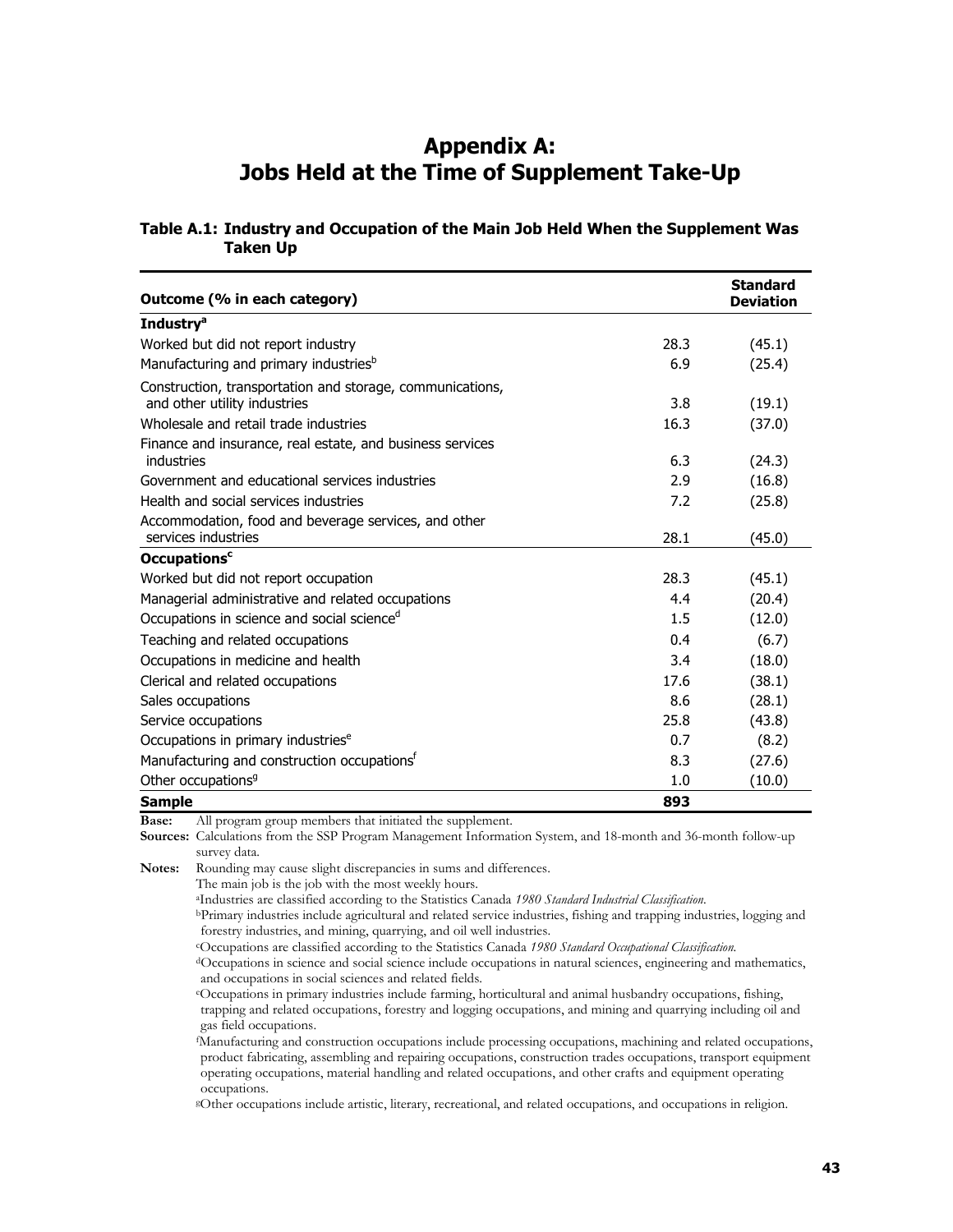| <b>Outcome</b>                                                |      | <b>Standard Deviation</b> |  |  |
|---------------------------------------------------------------|------|---------------------------|--|--|
| <b>Wages</b>                                                  |      |                           |  |  |
| Mean hourly wage (\$)                                         | 7.32 | (2.76)                    |  |  |
| Hourly wage (% in each category)                              |      |                           |  |  |
| Worked but did not report a wage                              | 6.0  | (23.8)                    |  |  |
| Less than or equal to $$0.99$ above minimum wage <sup>a</sup> | 43.1 | (49.6)                    |  |  |
| Between \$1.00 and 1.99 above minimum wage                    | 21.9 | (41.4)                    |  |  |
| Between \$2.00 and 2.99 above minimum wage                    | 10.8 | (31.0)                    |  |  |
| \$3.00 or more above minimum wage                             | 17.9 | (38.4)                    |  |  |
| <b>Hours</b>                                                  |      |                           |  |  |
| Mean hours worked per week                                    | 33.0 | (10.5)                    |  |  |
| Hours worked per week (% in each category)                    |      |                           |  |  |
| Worked but did not report hours                               | 4.7  | (21.2)                    |  |  |
| Fewer than 30                                                 | 18.0 | (38.5)                    |  |  |
| 30                                                            | 18.6 | (38.9)                    |  |  |
| $31 - 34$                                                     | 7.8  | (26.9)                    |  |  |
| 35                                                            | 12.1 | (32.6)                    |  |  |
| $36 - 39$                                                     | 7.3  | (26.0)                    |  |  |
| 40                                                            | 23.9 | (42.6)                    |  |  |
| More than 40                                                  | 7.5  | (26.4)                    |  |  |
| <b>Multiple job holding</b>                                   |      |                           |  |  |
| Working but multiple job holding not calculable               | 4.3  | (20.2)                    |  |  |
| Working at one job                                            | 60.4 | (48.9)                    |  |  |
| Working at more than one job simultaneously                   | 35.4 | (47.8)                    |  |  |
| Job duration and stability                                    |      |                           |  |  |
| Mean job spell duration (months) <sup>b</sup>                 | 17.8 | (19.0)                    |  |  |
| Duration of job spell (% in each category)                    |      |                           |  |  |
| Worked but did not have data to calculate duration            | 15.3 | (36.1)                    |  |  |
| Less than or equal to 3 months                                | 9.5  | (29.4)                    |  |  |
| 4–6 months                                                    | 17.6 | (38.1)                    |  |  |
| 7-9 months                                                    | 9.9  | (29.8)                    |  |  |
| $10-12$ months                                                | 6.4  | (24.5)                    |  |  |
| More than 12 months                                           | 41.2 | (49.2)                    |  |  |
| Number of spells (% in each category)                         |      |                           |  |  |
| Worked but did not report number of spells                    | 4.7  | (21.2)                    |  |  |
| 1 spell                                                       | 80.2 | (39.9)                    |  |  |
| 2 spells                                                      | 11.9 | (32.4)                    |  |  |
| 3 or more spells                                              | 3.1  | (17.4)                    |  |  |
| <b>Sample</b>                                                 | 893  |                           |  |  |

#### **Table A.2: Multiple Job Holding and Wages, Hours, Duration, and Stability of the Main Job Held When the Supplement Was Taken Up**

**Base:** All program group members who initiated the supplement.

**Sources:** Calculations from the SSP Program Management Information System, baseline survey data, and 18-month and 36 month follow-up survey data.

**Notes:** Rounding may cause slight discrepancies in sums and differences.

The main job is the job with the most weekly hours.

aIn British Columbia the minimum wage was \$5.50 per hour from the beginning of the random assignment period in November 1992 until April 1993, when it rose to \$6.00. In March 1995 it was increased to \$6.50, and in October 1995 it increased again to \$7.00 per hour. In New Brunswick the minimum wage was \$5.00 per hour

<sup>b</sup>A job spell is continuous employment with one employer with no unpaid breaks lasting longer than two weeks.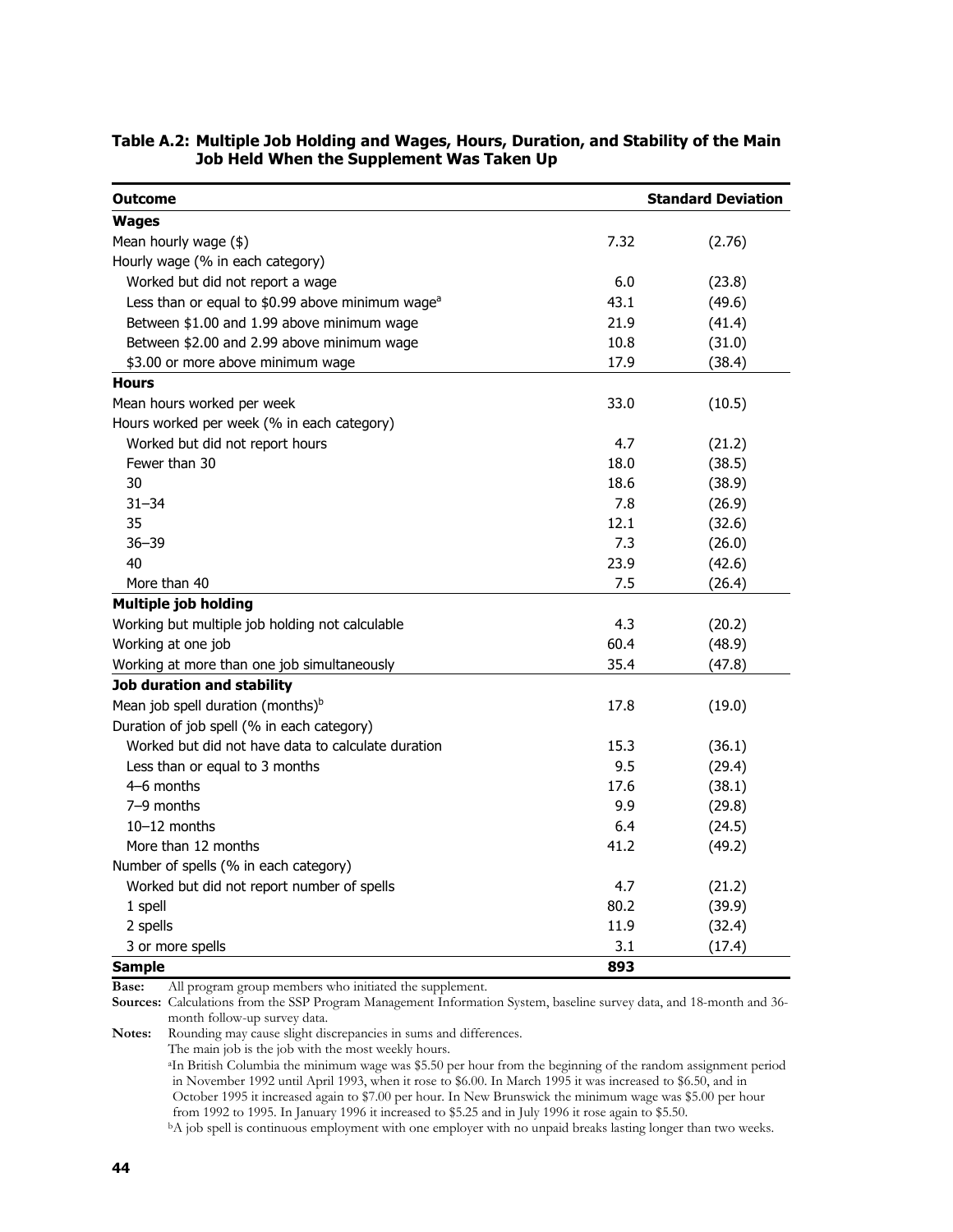#### **Table A.3: Employer-Sponsored Benefits and Union Membership in the Main Job Held When the Supplement Was Taken Up**

| Outcome (% in each category)                   |      | <b>Standard</b><br><b>Deviation</b> |
|------------------------------------------------|------|-------------------------------------|
| Any employer-sponsored benefits                |      |                                     |
| Self-employed                                  | 3.7  | (18.9)                              |
| Working but did not report benefits            | 8.3  | (27.6)                              |
| Any employer-sponsored benefits                | 18.6 | (38.9)                              |
| No employer-sponsored benefits                 | 69.4 | (46.1)                              |
| <b>Employer-sponsored pension benefits</b>     |      |                                     |
| Self-employed                                  | 3.7  | (18.9)                              |
| Worked but did not report pension benefits     | 9.6  | (29.5)                              |
| Employer-sponsored pension benefits            | 8.7  | (28.2)                              |
| No employer-sponsored pension benefits         | 77.8 | (41.6)                              |
| <b>Employer-sponsored health benefits a</b>    |      |                                     |
| Self-employed                                  | 3.7  | (18.9)                              |
| Working but did not report health benefits     | 8.3  | (27.6)                              |
| Employer-sponsored health benefits             | 14.4 | (35.2)                              |
| No employer-sponsored health benefits          | 73.2 | (44.3)                              |
| <b>Employer-sponsored child-care benefits</b>  |      |                                     |
| Self-employed                                  | 3.7  | (18.9)                              |
| Working but did not report child-care benefits | 8.4  | (27.8)                              |
| Employer-sponsored child-care benefits         | 0.6  | (7.5)                               |
| No employer-sponsored child-care benefits      | 87.2 | (33.4)                              |
| <b>Union membership</b>                        |      |                                     |
| Self-employed                                  | 3.7  | (18.9)                              |
| Working but did not report union status        | 9.1  | (28.7)                              |
| Member of a union                              | 4.6  | (20.9)                              |
| Not a member of a union                        | 82.5 | (38.0)                              |
| <b>Sample</b>                                  | 893  |                                     |

**Base:** All program group members who initiated the supplement.

**Sources:** Calculations from the SSP Program Management Information System, baseline survey data, and 18-month and 36-month follow-up survey data.

**Notes:** Rounding may cause slight discrepancies in sums and differences. The main job is the job with the most weekly hours. aHealth benefits include any health benefits or drug plan benefits.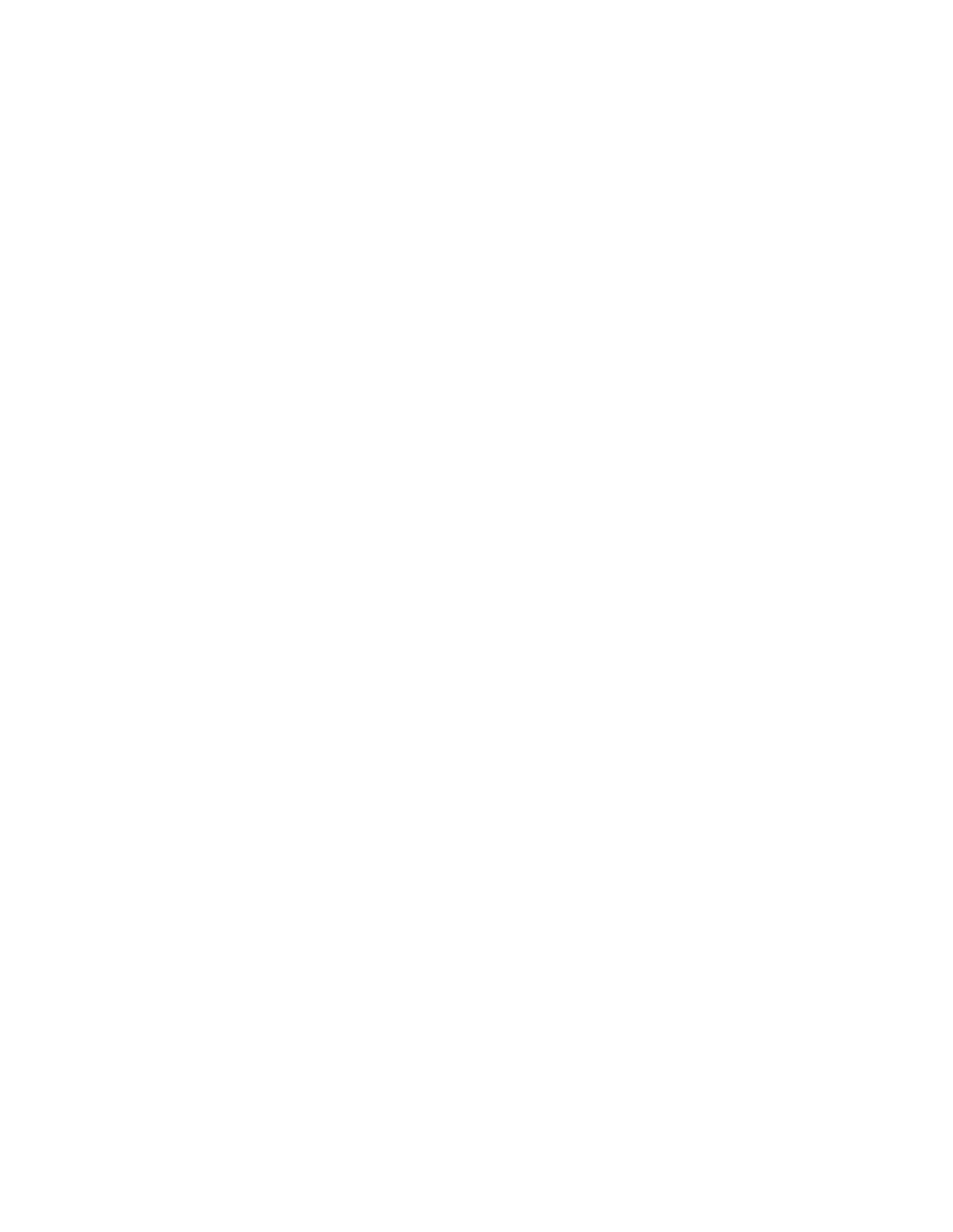### **Appendix B:**

#### **Non-experimental Comparisons of the First Post-IA Jobs Held Within the First Year of Random Assignment**

#### **Table B.1: Non-experimental Comparison of Multiple Job Holding and Wages, Hours, Duration, and Stability of the First Post-IA Job Held Within 12 Months of Random Assignment, by Program and Control Group Members**

| <b>Outcome</b>                                               | Program<br>Group | <b>Control</b><br>Group | <b>Difference</b> | <b>Standard</b><br><b>Error</b> |
|--------------------------------------------------------------|------------------|-------------------------|-------------------|---------------------------------|
| <b>Wages</b>                                                 |                  |                         |                   |                                 |
| Mean hourly wage (\$)                                        | 7.39             | 7.92                    | $-0.53$<br>$***$  | (0.19)                          |
| Hourly wage (% in each category)                             |                  |                         |                   |                                 |
| Worked but did not report a wage                             | 2.4              | 5.1                     | $-2.7$<br>$***$   | (1.1)                           |
| Less than or equal to \$0.99 above minimum wage <sup>a</sup> | 46.1             | 34.7                    | 11.4<br>$***$     | (2.9)                           |
| Between \$1.00 and 1.99 above minimum wage                   | 20.7             | 21.0                    | $-0.3$            | (2.4)                           |
| Between \$2.00 and 2.99 above minimum wage                   | 10.3             | 8.0                     | 2.4               | (1.7)                           |
| \$3.00 or more above minimum wage                            | 20.3             | 30.3                    | $-10.0$<br>$***$  | (2.5)                           |
| <b>Hours</b>                                                 |                  |                         |                   |                                 |
| Mean hours worked per week                                   | 31.4             | 29.5                    | 1.9<br>$***$      | (0.7)                           |
| Hours worked per week (% in each category)                   |                  |                         |                   |                                 |
| Worked but did not report hours                              | 1.0              | 1.5                     | $-0.6$            | (0.6)                           |
| Fewer than 30                                                | 26.4             | 40.5                    | $-14.1$<br>$***$  | (2.7)                           |
| 30                                                           | 16.8             | 8.6                     | 8.2<br>$***$      | (2.0)                           |
| $31 - 34$                                                    | 6.8              | 2.0                     | 4.8<br>$***$      | (1.3)                           |
| 35                                                           | 11.6             | 9.5                     | 2.0               | (1.8)                           |
| $36 - 39$                                                    | 6.9              | 6.9                     | 0.1               | (1.5)                           |
| 40                                                           | 23.2             | 21.9                    | 1.3               | (2.5)                           |
| More than 40                                                 | 7.3              | 9.1                     | $-1.8$            | (1.6)                           |
| <b>Multiple job holding</b>                                  |                  |                         |                   |                                 |
| Working but multiple job holding not calculable              | 0.0              | 0.0                     | 0.0               |                                 |
| Working at one job                                           | 77.1             | 80.1                    | $-3.0$            | (2.4)                           |
| Working at more than one job simultaneously                  | 22.9             | 19.9                    | 3.0               | (2.4)                           |
| Job duration and stability                                   |                  |                         |                   |                                 |
| Mean job spell duration (months) <sup>b</sup>                | 21.3             | 27.1                    | $***$<br>$-5.8$   | (1.3)                           |
| Duration of job spell (% in each category)                   |                  |                         |                   |                                 |
| Worked but did not have data to calculate duration           | 2.8              | 3.5                     | $-2.4$            | (1.0)                           |
| Less than or equal to 3 months                               | 4.3              | 3.3                     | $-2.9$            | (1.1)                           |
| 4-6months                                                    | 19.2             | 12.6                    | $6.6$ ***         | (2.2)                           |
| 7-9months                                                    | 10.1             | 7.5                     | 2.6               | (1.7)                           |
| $10-12$ months                                               | 7.9              | 4.2                     | 3.7<br>$***$      | (1.5)                           |
| More than 12 months                                          | 55.7             | 68.8                    | $***$<br>-13.1    | (2.8)                           |
| Number of spells (% in each category)                        |                  |                         |                   |                                 |
| Worked but did not report number of spells                   | 0.0              | 0.0                     | 0.0               |                                 |
| 1 spell                                                      | 90.6             | 88.5                    | 2.1               | (1.8)                           |
| 2 spells                                                     | 7.9              | 9.1                     | $-1.2$            | (1.6)                           |
| 3 or more spells                                             | 1.5              | 2.4                     | $-1.0$            | (0.8)                           |
| <b>Sample</b>                                                | 822              | 452                     |                   |                                 |

(continued)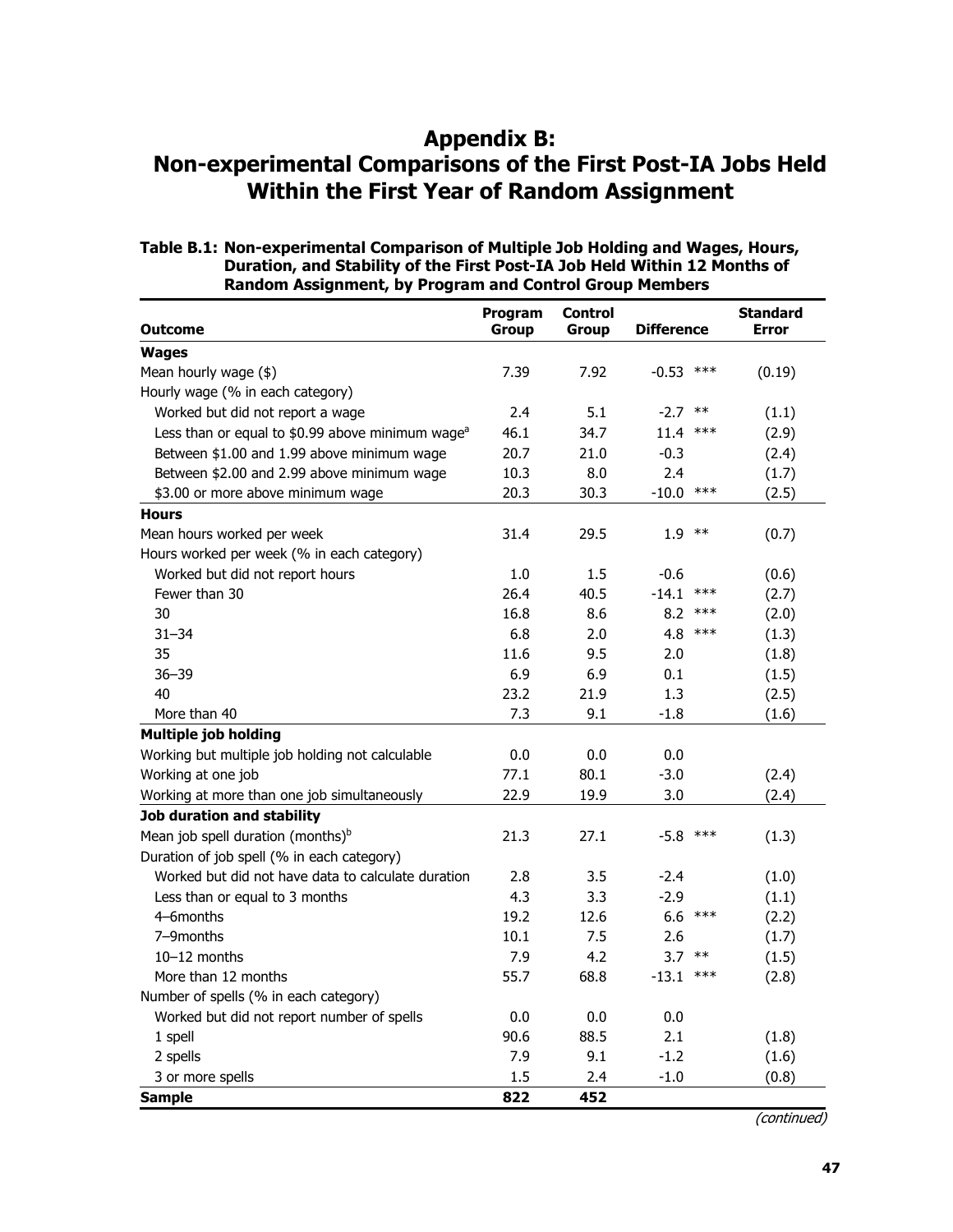#### **Table B.1: Non-experimental Comparison of Multiple Job Holding and Wages, Hours, Duration, and Stability of the First Post-IA Job Held Within 12 Months of Random Assignment, by Program and Control Group Members (Cont'd)**

**Base:** All sample members who left IA and worked within 12 months after random assignment.

**Sources:** Calculations from administrative records, baseline survey data, and 18-month, 36-month, and 54-month follow-up survey data.

**Notes:** Two-tailed t-tests were applied to differences between the outcomes for the program and control groups. Statistical significance levels are indicated as:  $* = 10$  per cent;  $** = 5$  per cent;  $*** = 1$  per cent. Rounding may cause slight discrepancies in sums and differences. aIn British Columbia the minimum wage was \$5.50 per hour from the beginning of the random assignment period in November 1992 until April 1993 when it rose to \$6.00. In March 1995 it was increased to \$6.50, and in October 1995 it increased again to \$7.00 per hour. In New Brunswick the minimum wage was \$5.00 per hour from 1992 to 1995. In January 1996 it increased to \$5.25 and in July 1996 it rose again to \$5.50.

bA job spell is continuous employment with one employer with no unpaid breaks lasting longer than two weeks.

#### **Table B.2: Non-experimental Comparison of Employer-Sponsored Benefits and Union Membership in the First Post-IA Job Held Within 12 Months of Random Assignment, by Program and Control Group Members**

|                                                 | Program      | <b>Control</b> |                   | <b>Standard</b> |
|-------------------------------------------------|--------------|----------------|-------------------|-----------------|
| Outcome (% in each category)                    | <b>Group</b> | <b>Group</b>   | <b>Difference</b> | <b>Error</b>    |
| Any employer-sponsored benefits                 |              |                |                   |                 |
| Self-employed                                   | 6.1          | 11.7           | $-5.6$ ***        | (1.6)           |
| Working but did not report benefits             | 4.0          | 5.1            | $-1.1$            | (1.2)           |
| Any employer-sponsored benefits                 | 18.7         | 20.8           | $-2.1$            | (2.3)           |
| No employer-sponsored benefits                  | 71.2         | 62.4           | 8.8<br>$***$      | (2.7)           |
| <b>Employer-sponsored pension benefits</b>      |              |                |                   |                 |
| Self-employed                                   | 6.1          | 11.7           | $-5.6$<br>***     | (1.6)           |
| Worked but did not report pension benefits      | 5.1          | 6.6            | $-1.5$            | (1.4)           |
| Employer-sponsored pension benefits             | 8.9          | 11.7           | $-2.8$            | (1.7)           |
| No employer-sponsored benefits                  | 79.9         | 69.9           | 10.0<br>$***$     | (2.5)           |
| Employer-sponsored health benefits <sup>a</sup> |              |                |                   |                 |
| Self-employed                                   | 6.1          | 11.7           | $-5.6$<br>***     | (1.6)           |
| Working but did not report health benefits      | 4.1          | 5.1            | $-1.0$            | (1.2)           |
| Employer-sponsored health benefits              | 14.6         | 16.6           | $-2.0$            | (2.1)           |
| No employer-sponsored health benefits           | 75.1         | 66.6           | $8.5$ ***         | (2.6)           |
| <b>Employer-sponsored child-care benefits</b>   |              |                |                   |                 |
| Self-employed                                   | 6.1          | 11.7           | $-5.6$<br>***     | (1.6)           |
| Working but did not report child-care benefits  | 4.1          | 5.3            | $-1.2$            | (1.2)           |
| Employer-sponsored child-care benefits          | 0.6          | 1.3            | $-0.7$            | (0.5)           |
| No employer-sponsored child-care benefits       | 89.2         | 81.6           | $***$<br>7.5      | (2.0)           |
| <b>Union membership</b>                         |              |                |                   |                 |
| Self-employed                                   | 6.1          | 11.7           | $-5.6$<br>***     | (1.6)           |
| Working but did not report union status         | 5.1          | 7.5            | $-2.4$ *          | (1.4)           |
| Member of a union                               | 5.5          | 8.4            | $-2.9$<br>$***$   | (1.4)           |
| Not a member of a union                         | 83.3         | 72.3           | $***$<br>11.0     | (2.3)           |
| <b>Sample</b>                                   | 822          | 452            |                   |                 |

**Base:** All sample members who left IA and worked within 12 months after random assignment.

**Sources:** Calculations from administrative records, baseline survey data, and 18-month and 36-month follow-up survey data. **Notes:** Two-tailed t-tests were applied to differences between the outcomes for the program and control groups.

Statistical significance levels are indicated as:  $* = 10$  per cent;  $** = 5$  per cent;  $*** = 1$  per cent.

Rounding may cause slight discrepancies in sums and differences.

aHealth benefits include any health benefits or drug plan benefits.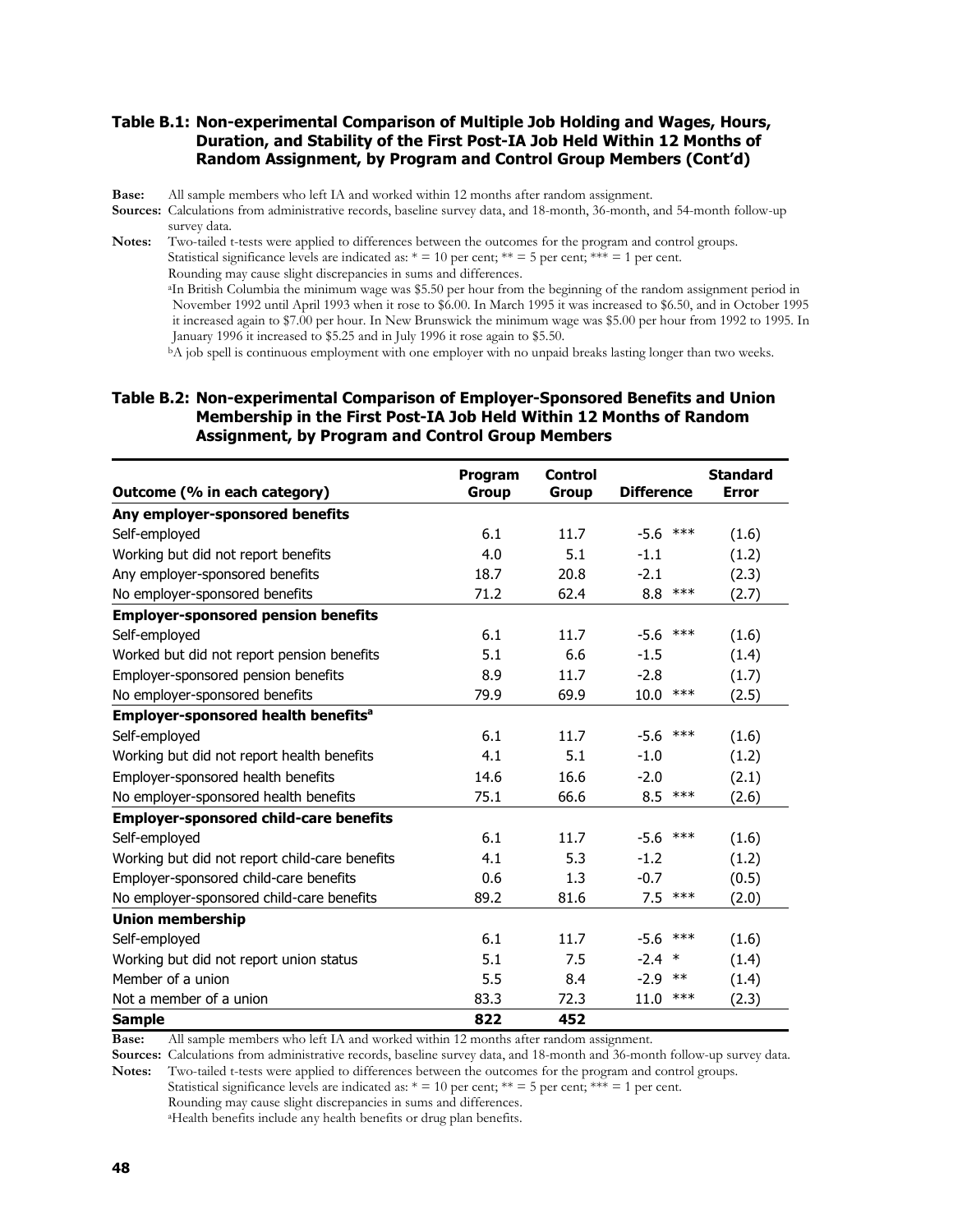#### **References**

- Acs, G., & Loprest, P. (2001). *Initial synthesis report of the findings from ASPE's "leavers" grants.* Washington: US Department of Health and Human Services. Retrieved May 17, 2002 from the World Wide Web: http://aspe.hhs.gov/hsp/leavers99/synthesis01/
- Bancroft, W., & Currie Vernon, S. (1995). *The struggle for self-sufficiency: Participants in the Self-Sufficiency Project talk about work, welfare, and their futures.* Vancouver, BC: Social Research and Demonstration Corporation.
- Bartik, T. (1997). *Short-term employment persistence for welfare recipients: The "effects" of wages, industry, occupation, and firm size.* Kalamazoo, MI: W. E. Upjohn Institute for Employment Research.
- Gorlick, C., & Brethour, G. (1998). *Welfare to work programs: A national inventory.* Ottawa: Canadian Council on Social Development.
- HRDC. (2000). *Job futures.* Ottawa: Author. Retrieved October 9, 2001 from the World Wide Web: http://jobfutures.ca/doc/jf/index.shtml
- Jencks, C., Perman, L., & Rainwater, L. (1988). What is a good job? A new measure of labor-market success. *American Journal of Sociology, 93,* 1322–57.
- Lin, W., Robins, P. K., Card, D., Harknett, K., & Lui-Gurr, S. (1998). *When financial incentives encourage work: Complete 18-month findings from the Self-Sufficiency Project.* Ottawa: Social Research and Demonstration Corporation.
- Loprest, P. (1999). *Families who left welfare: Who are they and how are they doing? Assessing the new federalism* (Discussion Paper 99-02). Washington: DC: The Urban Institute.
- Michalopoulos, C., Card, D., Gennetian, L. A., Harknett, K., & Robins, P. K. (2000). *The Self-Sufficiency Project at 36 months: Effects of a financial work incentive on employment and income*. Ottawa: Social Research and Demonstration Corporation.
- Mijanovich, T., & Long, D. (1995). *Creating an alternative to welfare: First-year findings on the implementation, welfare impacts, and costs of the Self-Sufficiency Project*. Vancouver, BC: Social Research and Demonstration Corporation.
- Morris, P., & Michalopoulos, C. (2000). *The Self-Sufficiency Project at 36 months: Effects on children of a program that increased parental employment and income.* Ottawa: Social Research and Demonstration Corporation.
- Pavetti, L., & Acs, G. (2000). Moving up, moving out or going nowhere? A study of the employment patterns of young women. *Journal of Policy Analysis and Management, 20*(4).
- Simpson, W. (1985). The impact of unions on the structure of Canadian wages: An empirical analysis with microdata. *Canadian Journal of Economics, 18,* 164–81.
- Statistics Canada. (1996a). *Labour force 15 years and over by detailed industry (based on the 1980 Standard Industrial Classification) and sex, for Canada, 1996 Census (20% sample data).* Retrieved November 26, 2001 from the World Wide Web: http://www.statcan.ca/english/census96/mar17/occupa/table3/ t3p00t.htm
- Statistics Canada. (1996b). *Labour force 15 years and over by detailed occupation (based on the 1991 Standard Occupational Classification) and sex, for Canada, 1996 Census (20% sample data).* Retrieved November 26, 2001 from the World Wide Web: http://www.statcan.ca/english/census96/ mar17/occupa/table1/t1p00t.htm